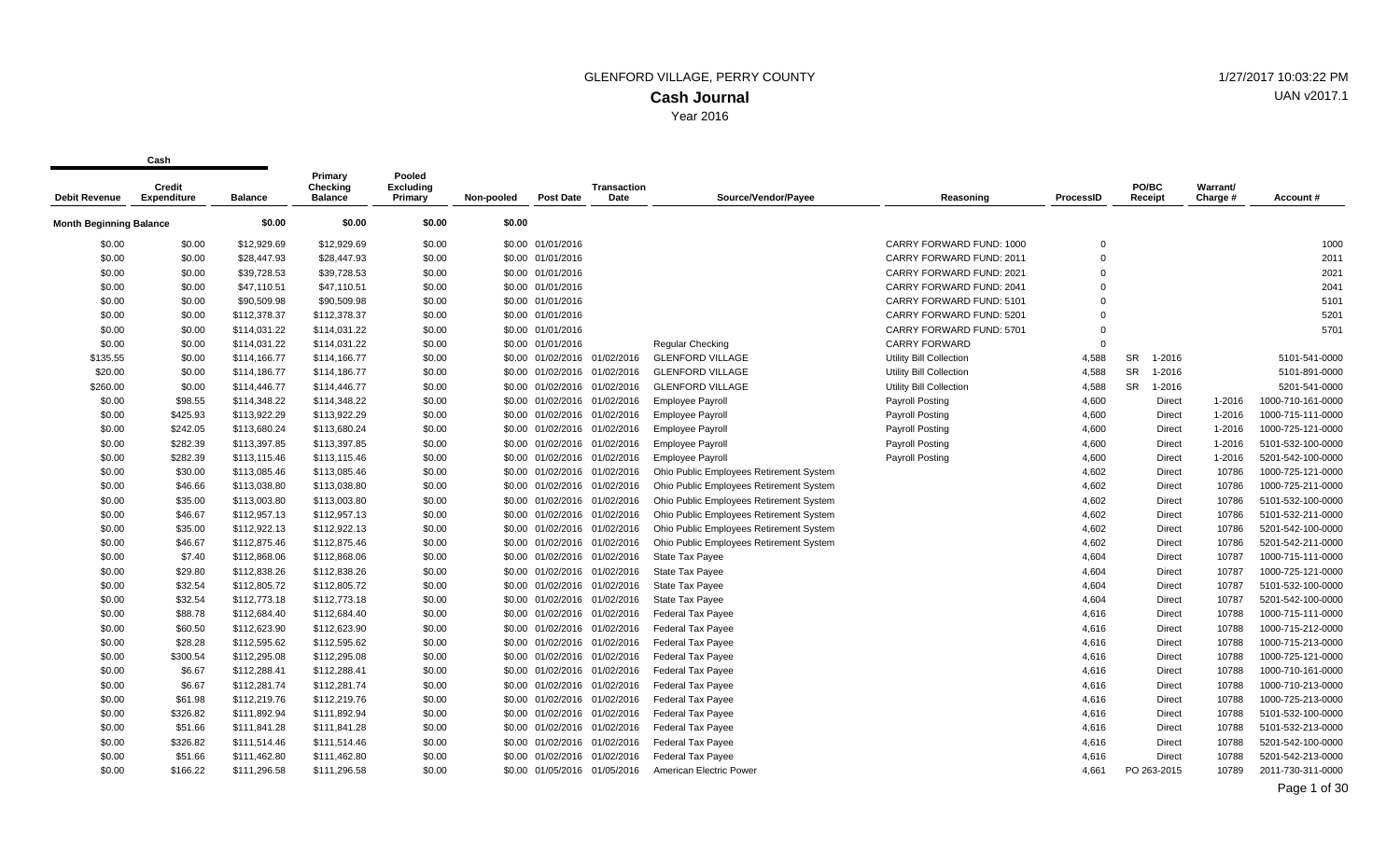| Debit Revenue | <b>Credit</b><br><b>Expenditure</b> | <b>Balance</b> | Primary<br>Checkina<br><b>Balance</b> | Pooled<br><b>Excluding</b><br>Primary | Non-pooled | <b>Post Date</b>             | Transaction<br>Date          | Source/Vendor/Payee                  | Reasoning                               | ProcessID | PO/BC<br>Receipt    | <b>Warrant/</b><br>Charge # | Account#          |
|---------------|-------------------------------------|----------------|---------------------------------------|---------------------------------------|------------|------------------------------|------------------------------|--------------------------------------|-----------------------------------------|-----------|---------------------|-----------------------------|-------------------|
| \$0.00        | \$22.98                             | \$111,273.60   | \$111,273.60                          | \$0.00                                |            | \$0.00 01/05/2016            | 01/05/2016                   | American Electric Power              |                                         | 4,661     | PO 263-2015         | 10789                       | 2021-650-311-0000 |
| \$0.00        | \$29.40                             | \$111,244.20   | \$111.244.20                          | \$0.00                                |            | \$0.00 01/05/2016 01/05/2016 |                              | American Electric Power              |                                         | 4,661     | PO 263-2015         | 10789                       | 2041-730-311-0000 |
| \$0.00        | \$850.03                            | \$110,394.17   | \$110,394.17                          | \$0.00                                |            | \$0.00 01/05/2016 01/05/2016 |                              | American Electric Power              |                                         | 4,661     | PO 263-2015         | 10789                       | 5201-543-310-0000 |
| \$0.00        | \$231.41                            | \$110,162.76   | \$110,162.76                          | \$0.00                                |            |                              | \$0.00 01/05/2016 01/05/2016 | American Electric Power              |                                         | 4,661     | PO 263-2015         | 10789                       | 5101-535-311-0000 |
| \$0.00        | \$107.68                            | \$110,055.08   | \$110,055.08                          | \$0.00                                |            |                              | \$0.00 01/05/2016 01/05/2016 | AT & T                               |                                         | 4,661     | PO 258-2015         | 10790                       | 5101-532-321-0000 |
| \$0.00        | \$1.88                              | \$110,053.20   | \$110,053.20                          | \$0.00                                |            |                              | \$0.00 01/05/2016 01/05/2016 | AT & T                               |                                         | 4,661     | PO 266-2015         | 10790                       | 5201-542-321-0000 |
| \$0.00        | \$64.35                             | \$109,988.85   | \$109,988.85                          | \$0.00                                |            |                              | \$0.00 01/05/2016 01/05/2016 | AT&T                                 |                                         | 4,661     | PO 258-2015         | 10790                       | 5201-543-320-0000 |
| \$0.00        | \$120.00                            | \$109,868.85   | \$109,868.85                          | \$0.00                                |            | \$0.00 01/05/2016 01/05/2016 |                              | <b>Business Radio Licensing</b>      |                                         | 4,661     | PO 259-2015         | 10791                       | 5101-532-320-0000 |
| \$0.00        | \$600.00                            | \$109,268.85   | \$109,268.85                          | \$0.00                                |            | \$0.00 01/05/2016 01/05/2016 |                              | <b>Brandon Fox</b>                   |                                         | 4,661     | PO 3-2016           | 10792                       | 5101-531-300-0000 |
| \$0.00        | \$94.50                             | \$109,174.35   | \$109,174.35                          | \$0.00                                |            | \$0.00 01/05/2016 01/05/2016 |                              | Isacc Wiles Burkholder & Teetor, LLC |                                         | 4,661     | PO 267-2015         | 10793                       | 1000-750-300-0000 |
| \$0.00        | \$2,331.29                          | \$106,843.06   | \$106,843.06                          | \$0.00                                |            | \$0.00 01/05/2016 01/05/2016 |                              | Northern Perry County Water          |                                         | 4,661     | PO 262-2015         | 10794                       | 5101-533-300-0000 |
| \$0.00        | \$144.00                            | \$106,699.06   | \$106,699.06                          | \$0.00                                |            | \$0.00 01/05/2016 01/05/2016 |                              | OmniSite                             |                                         | 4,661     | PO 2-2016           | 10795                       | 5201-549-300-0000 |
| \$0.00        | \$129.00                            | \$106,570.06   | \$106,570.06                          | \$0.00                                |            | \$0.00 01/05/2016 01/05/2016 |                              | Ohio Bureau of Workers Compensation  |                                         | 4,661     | PO 264-2015         | 10796                       | 1000-725-225-0000 |
| \$0.00        | \$100.00                            | \$106,470.06   | \$106,470.06                          | \$0.00                                |            | \$0.00 01/05/2016 01/05/2016 |                              | <b>Treasurer Of State</b>            |                                         | 4,661     | PO 257-2015         | 10797                       | 5201-543-300-0000 |
| \$0.00        | \$1,000.00                          | \$105,470.06   | \$105,470.06                          | \$0.00                                |            | \$0.00 01/05/2016 01/05/2016 |                              | Thomas J. Coleman                    |                                         | 4,661     | PO 4-2016           | 10798                       | 5201-541-300-0000 |
| \$800.00      | \$0.00                              | \$106,270.06   | \$106,270.06                          | \$0.00                                |            | \$0.00 01/15/2016 01/15/2016 |                              | <b>GLENFORD VILLAGE</b>              | Utility Bill Collection                 | 4,672     | SR 2-2016           |                             | 1000-999-0000     |
| \$463.04      | \$0.00                              | \$106,733.10   | \$106,733.10                          | \$0.00                                |            | \$0.00 01/15/2016 01/15/2016 |                              | <b>GLENFORD VILLAGE</b>              | Utility Bill Collection                 | 4,672     | SR<br>2-2016        |                             | 5101-541-0000     |
| \$230.00      | \$0.00                              | \$106,963.10   | \$106,963.10                          | \$0.00                                |            | \$0.00 01/15/2016 01/15/2016 |                              | <b>GLENFORD VILLAGE</b>              | Utility Bill Collection                 | 4,672     | SR<br>2-2016        |                             | 5101-891-0000     |
| \$858.00      | \$0.00                              | \$107,821.10   | \$107,821.10                          | \$0.00                                |            | \$0.00 01/15/2016 01/15/2016 |                              | <b>GLENFORD VILLAGE</b>              | Utility Bill Collection                 | 4,672     | SR<br>2-2016        |                             | 5201-541-0000     |
| \$1,507.36    | \$0.00                              | \$109,328.46   | \$109,328.46                          | \$0.00                                |            | \$0.00 01/15/2016 01/15/2016 |                              | <b>GLENFORD VILLAGE</b>              | Utility Bill Collection                 | 4,674     | <b>SR</b><br>3-2016 |                             | 5101-541-0000     |
| \$230.00      | \$0.00                              | \$109,558.46   | \$109,558.46                          | \$0.00                                |            | \$0.00 01/15/2016 01/15/2016 |                              | <b>GLENFORD VILLAGE</b>              | Utility Bill Collection                 | 4,674     | <b>SR</b><br>3-2016 |                             | 5101-891-0000     |
| \$2,598.00    | \$0.00                              | \$112,156.46   | \$112,156.46                          | \$0.00                                |            | \$0.00 01/15/2016 01/15/2016 |                              | <b>GLENFORD VILLAGE</b>              | Utility Bill Collection                 | 4,674     | <b>SR</b><br>3-2016 |                             | 5201-541-0000     |
| \$0.00        | \$191.76                            | \$111,964.70   | \$111,964.70                          | \$0.00                                |            | \$0.00 01/15/2016 01/15/2016 |                              | American Electric Power              |                                         | 4,679     | PO 268-2015         | 10799                       | 1000-130-311-0000 |
| \$0.00        | \$141.81                            | \$111,822.89   | \$111,822.89                          | \$0.00                                |            |                              | \$0.00 01/15/2016 01/15/2016 | AT&T                                 |                                         | 4,679     | PO 6-2016           | 10800                       | 5201-542-321-0000 |
| \$0.00        | \$126.00                            | \$111,696.89   | \$111,696.89                          | \$0.00                                |            | \$0.00 01/15/2016 01/15/2016 |                              | <b>Energy Cooperative</b>            |                                         | 4,679     | PO 269-2015         | 10801                       | 1000-730-313-0000 |
| \$0.00        | \$4,573.17                          | \$107,123.72   | \$107,123.72                          | \$0.00                                |            | \$0.00 01/15/2016 01/15/2016 |                              | <b>Treasurer Of State</b>            |                                         | 4,679     | PO 1-2016           | 10802                       | 5101-850-710-0000 |
| \$0.00        | \$15,000.00                         | \$92,123.72    | \$92,123.72                           | \$0.00                                |            | \$0.00 01/15/2016 01/15/2016 |                              | <b>Treasurer Of State</b>            |                                         | 4,679     | PO 1-2016           | 10802                       | 5201-850-710-0000 |
| \$0.00        | \$353.43                            | \$91,770.29    | \$91,770.29                           | \$0.00                                |            | \$0.00 01/15/2016 01/15/2016 |                              | <b>Treasurer Of State</b>            |                                         | 4,679     | PO 1-2016           | 10802                       | 5101-850-720-0000 |
| \$61.90       | \$0.00                              | \$91,832.19    | \$91,832.19                           | \$0.00                                |            | \$0.00 01/26/2016 01/26/2016 |                              | <b>GLENFORD VILLAGE</b>              | Utility Collection - Bad Check Poston I | 4,710     | 4-2016<br><b>SR</b> |                             | 5101-541-0000     |
| \$35.00       | \$0.00                              | \$91,867.19    | \$91,867.19                           | \$0.00                                |            | \$0.00 01/26/2016 01/26/2016 |                              | <b>GLENFORD VILLAGE</b>              | Utility Collection - Bad Check Poston I | 4,710     | <b>SR</b><br>4-2016 |                             | 5101-590-0000     |
| \$10.50       | \$0.00                              | \$91,877.69    | \$91,877.69                           | \$0.00                                |            | \$0.00 01/26/2016 01/26/2016 |                              | <b>GLENFORD VILLAGE</b>              | Utility Collection - Bad Check Poston I | 4,710     | <b>SR</b><br>4-2016 |                             | 5101-891-0000     |
| \$327.60      | \$0.00                              | \$92,205.29    | \$92,205.29                           | \$0.00                                |            | \$0.00 01/26/2016 01/26/2016 |                              | <b>GLENFORD VILLAGE</b>              | Utility Collection - Bad Check Poston I | 4,710     | <b>SR</b><br>4-2016 |                             | 5201-541-0000     |
| \$2,103.48    | \$0.00                              | \$94,308.77    | \$94,308.77                           | \$0.00                                |            | \$0.00 01/26/2016 01/26/2016 |                              | <b>GLENFORD VILLAGE</b>              | Utility Bill Collection                 | 4,710     | <b>SR</b><br>5-2016 |                             | 5101-541-0000     |
| \$311.75      | \$0.00                              | \$94,620.52    | \$94,620.52                           | \$0.00                                |            | \$0.00 01/26/2016 01/26/2016 |                              | <b>GLENFORD VILLAGE</b>              | <b>Utility Bill Collection</b>          | 4,710     | <b>SR</b><br>5-2016 |                             | 5101-891-0000     |
| \$1,536.60    | \$0.00                              | \$96,157.12    | \$96,157.12                           | \$0.00                                |            |                              | \$0.00 01/26/2016 01/26/2016 | <b>GLENFORD VILLAGE</b>              | Utility Bill Collection                 | 4,710     | <b>SR</b><br>5-2016 |                             | 5201-541-0000     |
| \$526.69      | \$0.00                              | \$96,683.81    | \$96,683.81                           | \$0.00                                |            | \$0.00 01/26/2016 01/26/2016 |                              | <b>GLENFORD VILLAGE</b>              | Perry County Auditor - Local Governm    | 4,710     | <b>SR</b><br>6-2016 |                             | 1000-211-0000     |
| \$515.95      | \$0.00                              | \$97,199.76    | \$97,199.76                           | \$0.00                                |            | \$0.00 01/26/2016 01/26/2016 |                              | <b>GLENFORD VILLAGE</b>              | State of Ohio EFT                       | 4,710     | <b>SR</b><br>7-2016 |                             | 2011-225-0000     |
| \$41.84       | \$0.00                              | \$97,241.60    | \$97,241.60                           | \$0.00                                |            | \$0.00 01/26/2016 01/26/2016 |                              | <b>GLENFORD VILLAGE</b>              | State of Ohio EFT                       | 4,710     | SR<br>7-2016        |                             | 2021-225-0000     |
| \$171.24      | \$0.00                              | \$97,412.84    | \$97,412.84                           | \$0.00                                |            | \$0.00 01/26/2016 01/26/2016 |                              | <b>GLENFORD VILLAGE</b>              | Utility Bill Collection                 | 4,710     | 8-2016<br><b>SR</b> |                             | 5101-541-0000     |
| \$30.00       | \$0.00                              | \$97,442.84    | \$97,442.84                           | \$0.00                                |            | \$0.00 01/26/2016 01/26/2016 |                              | <b>GLENFORD VILLAGE</b>              | Utility Bill Collection                 | 4,710     | SR<br>8-2016        |                             | 5101-891-0000     |
| \$156.00      | \$0.00                              | \$97,598.84    | \$97,598.84                           | \$0.00                                |            |                              | \$0.00 01/26/2016 01/26/2016 | <b>GLENFORD VILLAGE</b>              | Utility Bill Collection                 | 4,710     | <b>SR</b><br>8-2016 |                             | 5201-541-0000     |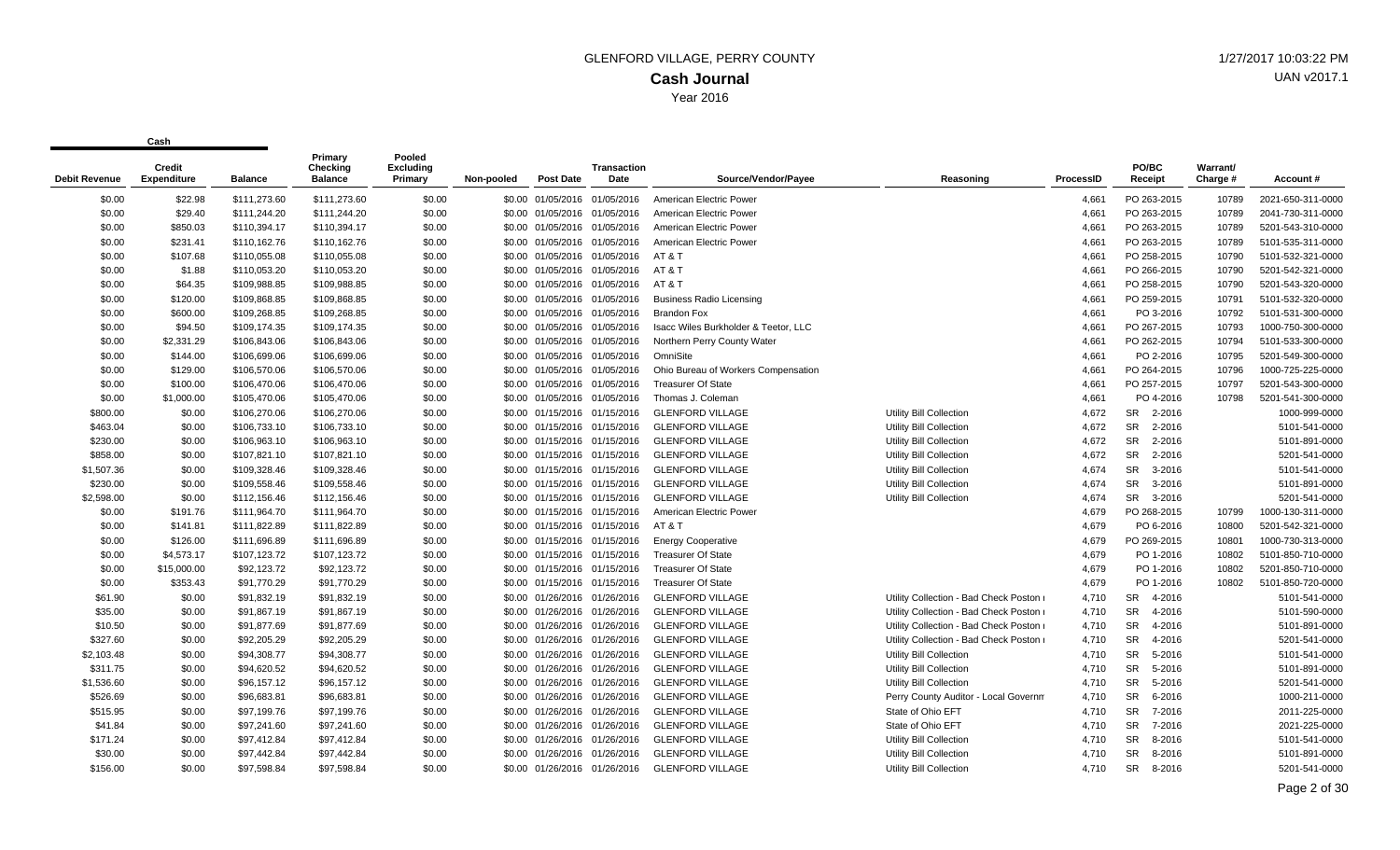|                      | Cash                  |             |                                       |                                       |            |                              |                              |                           |                                             |           |                         |                             |                   |
|----------------------|-----------------------|-------------|---------------------------------------|---------------------------------------|------------|------------------------------|------------------------------|---------------------------|---------------------------------------------|-----------|-------------------------|-----------------------------|-------------------|
| <b>Debit Revenue</b> | Credit<br>Expenditure | Balance     | Primary<br>Checking<br><b>Balance</b> | Pooled<br><b>Excluding</b><br>Primary | Non-pooled | <b>Post Date</b>             | Transaction<br>Date          | Source/Vendor/Payee       | Reasoning                                   | ProcessID | <b>PO/BC</b><br>Receipt | <b>Warrant/</b><br>Charge # | Account#          |
| \$23.19              | \$0.00                | \$97.622.03 | \$97,622.03                           | \$0.00                                |            | \$0.00 01/26/2016            | 01/26/2016                   | <b>GLENFORD VILLAGE</b>   | Perry County Auditor - Motor Vehicle        | 4.710     | 9-2016<br>SR.           |                             | 2011-190-0000     |
| \$1.88               | \$0.00                | \$97.623.91 | \$97,623.91                           | \$0.00                                |            | \$0.00 01/26/2016            | 01/26/2016                   | <b>GLENFORD VILLAGE</b>   | Perry County Auditor - Motor Vehicle        | 4.710     | <b>SR</b><br>9-2016     |                             | 2021-190-0000     |
| \$0.00               | \$16.50               | \$97.607.41 | \$97,607.41                           | \$0.00                                |            | \$0.00 01/29/2016 01/30/2016 |                              | <b>Treasurer Of State</b> |                                             | 4.741     | PO 13-2016              | 2-2016                      | 1000-715-391-0000 |
| \$0.00               | \$0.00                | \$97.607.41 | \$97.607.41                           | \$0.00                                |            |                              | \$0.00 01/29/2016 02/26/2016 | Post Bank Reconciliation  | ReconciliationDate:01/29/2016               | 4,915     |                         |                             |                   |
| \$53.48              | \$0.00                | \$97,660.89 | \$97,660.89                           | \$0.00                                |            |                              | \$0.00 01/30/2016 01/30/2016 | <b>GLENFORD VILLAGE</b>   | Utility Bill Collection                     | 4.716     | SR 10-2016              |                             | 5101-541-0000     |
| \$5.00               | \$0.00                | \$97,665.89 | \$97,665.89                           | \$0.00                                |            |                              | \$0.00 01/30/2016 01/30/2016 | <b>GLENFORD VILLAGE</b>   | Utility Bill Collection                     | 4,716     | SR<br>10-2016           |                             | 5101-891-0000     |
| \$52.00              | \$0.00                | \$97.717.89 | \$97,717.89                           | \$0.00                                |            | \$0.00 01/30/2016 01/30/2016 |                              | <b>GLENFORD VILLAGE</b>   | Utility Bill Collection                     | 4.716     | SR<br>10-2016           |                             | 5201-541-0000     |
| \$150.00             | \$0.00                | \$97,867.89 | \$97,867.89                           | \$0.00                                |            | \$0.00 01/30/2016            | 01/30/2016                   | <b>GLENFORD VILLAGE</b>   | <b>Attouney GeneralPat Ayers Collection</b> | 4.716     | SR<br>11-2016           |                             | 5101-999-0000     |
| \$13,216.05          | \$29,379.38           | Total for   | January                               |                                       |            |                              |                              |                           |                                             |           |                         |                             |                   |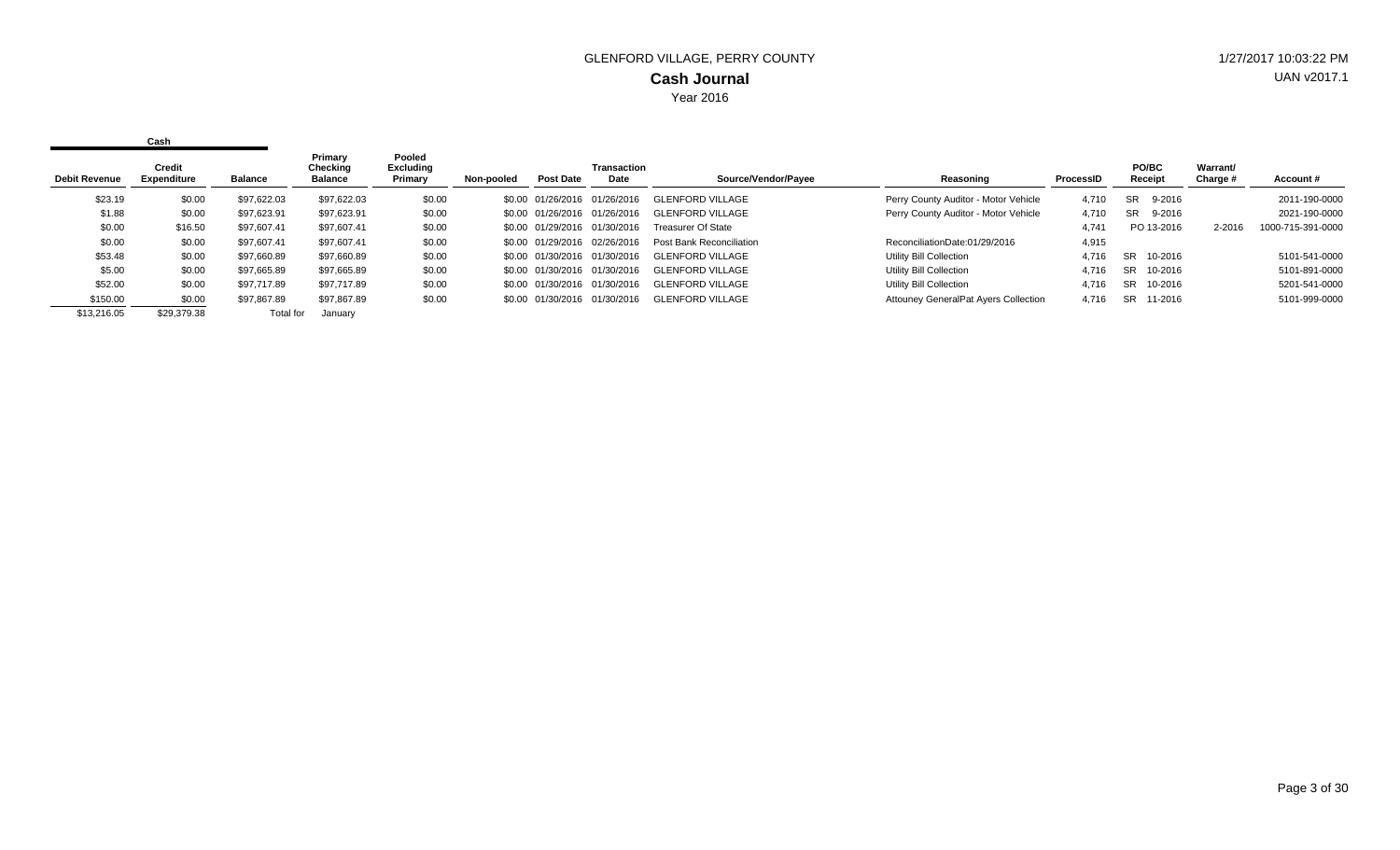|                                | vu sı ı                      |                |                                       |                                       |            |                              |                              |                                      |                         |                  |                      |                      |                   |
|--------------------------------|------------------------------|----------------|---------------------------------------|---------------------------------------|------------|------------------------------|------------------------------|--------------------------------------|-------------------------|------------------|----------------------|----------------------|-------------------|
| <b>Debit Revenue</b>           | Credit<br><b>Expenditure</b> | <b>Balance</b> | Primary<br>Checking<br><b>Balance</b> | Pooled<br><b>Excluding</b><br>Primary | Non-pooled | <b>Post Date</b>             | <b>Transaction</b><br>Date   | Source/Vendor/Payee                  | Reasoning               | <b>ProcessID</b> | PO/BC<br>Receipt     | Warrant/<br>Charge # | Account#          |
| <b>Month Beginning Balance</b> |                              | \$97,867.89    | \$97,867.89                           | \$0.00                                | \$0.00     |                              |                              |                                      |                         |                  |                      |                      |                   |
| \$0.00                         | \$1,651.86                   | \$96,216.03    | \$96,216.03                           | \$0.00                                |            | \$0.00 02/02/2016 02/02/2016 |                              | ADR & Associates, LTD                |                         | 4,865            | PO 270-2015          | 10804                | 5201-541-300-0000 |
| \$0.00                         | \$165.92                     | \$96,050.11    | \$96,050.11                           | \$0.00                                |            | \$0.00 02/02/2016 02/02/2016 |                              | American Electric Power              |                         | 4,865            | PO 17-2016           | 10805                | 2011-730-311-0000 |
| \$0.00                         | \$230.08                     | \$95,820.03    | \$95,820.03                           | \$0.00                                |            |                              | \$0.00 02/02/2016 02/02/2016 | American Electric Power              |                         | 4,865            | PO 17-2016           | 10805                | 5101-535-311-0000 |
| \$0.00                         | \$108.14                     | \$95,711.89    | \$95,711.89                           | \$0.00                                |            |                              | \$0.00 02/02/2016 02/02/2016 | AT&T                                 |                         | 4,865            | PO 11-2016           | 10806                | 5101-532-321-0000 |
| \$0.00                         | \$64.35                      | \$95,647.54    | \$95,647.54                           | \$0.00                                |            |                              | \$0.00 02/02/2016 02/02/2016 | AT & T                               |                         | 4,865            | PO 11-2016           | 10806                | 5201-542-321-0000 |
| \$0.00                         | \$1,000.00                   | \$94,647.54    | \$94,647.54                           | \$0.00                                |            |                              | \$0.00 02/02/2016 02/02/2016 | Thomas J. Coleman                    |                         | 4,865            | PO 15-2016           | 10807                | 5201-541-300-0000 |
| \$0.00                         | \$600.00                     | \$94,047.54    | \$94,047.54                           | \$0.00                                |            | \$0.00 02/02/2016 02/02/2016 |                              | <b>Brandon Fox</b>                   |                         | 4,865            | PO 14-2016           | 10808                | 5101-531-300-0000 |
| \$0.00                         | \$82.77                      | \$93,964.77    | \$93,964.77                           | \$0.00                                |            | \$0.00 02/02/2016 02/02/2016 |                              | <b>Brandon Fox</b>                   |                         | 4,865            | PO 7-2016            | 10808                | 5101-535-400-0000 |
| \$0.00                         | \$33.00                      | \$93,931.77    | \$93,931.77                           | \$0.00                                |            | \$0.00 02/02/2016 02/02/2016 |                              | <b>HD Waterworks Supply</b>          |                         | 4,865            | PO 230-2015          | 10809                | 5101-535-400-0000 |
| \$0.00                         | \$81.20                      | \$93,850.57    | \$93,850.57                           | \$0.00                                |            | \$0.00 02/02/2016 02/02/2016 |                              | <b>MASI Environmental Services</b>   |                         | 4,865            | PO 8-2016            | 10810                | 5201-549-300-0000 |
| \$0.00                         | \$87.95                      | \$93,762.62    | \$93,762.62                           | \$0.00                                |            | \$0.00 02/02/2016 02/02/2016 |                              | <b>MASI Environmental Services</b>   |                         | 4,865            | PO 10-2016           | 10810                | 5201-549-300-0000 |
| \$0.00                         | \$918.00                     | \$92,844.62    | \$92,844.62                           | \$0.00                                |            | \$0.00 02/02/2016 02/02/2016 |                              | Modern Welding Company of Ohio, Inc. |                         | 4,865            | PO 271-2015          | 10811                | 5201-543-430-0000 |
| \$0.00                         | \$2,552.14                   | \$90,292.48    | \$90,292.48                           | \$0.00                                |            | \$0.00 02/02/2016 02/02/2016 |                              | Northern Perry County Water          |                         | 4,865            | PO 16-2016           | 10812                | 5101-533-300-0000 |
| \$0.00                         | \$31.11                      | \$90,261.37    | \$90,261.37                           | \$0.00                                |            | \$0.00 02/02/2016            | 02/02/2016                   | <b>Leonard Sheppard</b>              |                         | 4,865            | PO 12-2016           | 10813                | 1000-790-400-0000 |
| \$0.00                         | \$15.54                      | \$90,245.83    | \$90,245.83                           | \$0.00                                |            | \$0.00 02/02/2016 02/02/2016 |                              | <b>Leonard Sheppard</b>              |                         | 4,865            | PO 12-2016           | 10813                | 5101-532-322-0000 |
| \$0.00                         | \$127.55                     | \$90,118.28    | \$90,118.28                           | \$0.00                                |            | \$0.00 02/02/2016 02/02/2016 |                              | <b>Staples Credit Plan</b>           |                         | 4,865            | PO 260-2015          | 10814                | 1000-790-400-0000 |
| \$0.00                         | \$151.22                     | \$89,967.06    | \$89,967.06                           | \$0.00                                |            | \$0.00 02/02/2016 02/02/2016 |                              | <b>Staples Credit Plan</b>           |                         | 4,865            | PO 5-2016            | 10814                | 1000-790-400-0000 |
| \$0.00                         | \$241.98                     | \$89,725.08    | \$89,725.08                           | \$0.00                                |            | \$0.00 02/02/2016 02/02/2016 |                              | <b>Employee Payroll</b>              | <b>Payroll Posting</b>  | 4,868            | Direct               | 3-2016               | 1000-725-121-0000 |
| \$0.00                         | \$282.31                     | \$89,442.77    | \$89,442.77                           | \$0.00                                |            | \$0.00 02/02/2016 02/02/2016 |                              | <b>Employee Payroll</b>              | <b>Payroll Posting</b>  | 4,868            | <b>Direct</b>        | 3-2016               | 5101-532-100-0000 |
| \$0.00                         | \$282.31                     | \$89,160.46    | \$89,160.46                           | \$0.00                                |            | \$0.00 02/02/2016            | 02/02/2016                   | <b>Employee Payroll</b>              | <b>Payroll Posting</b>  | 4,868            | Direct               | $3 - 2016$           | 5201-542-100-0000 |
| \$800.00                       | \$0.00                       | \$89,960.46    | \$89,960.46                           | \$0.00                                |            | \$0.00 02/09/2016 02/09/2016 |                              | <b>GLENFORD VILLAGE</b>              | Utility Bill Collection | 4,871            | 12-2016<br><b>SR</b> |                      | 1000-999-0000     |
| \$646.67                       | \$0.00                       | \$90,607.13    | \$90,607.13                           | \$0.00                                |            | \$0.00 02/09/2016 02/09/2016 |                              | <b>GLENFORD VILLAGE</b>              | Utility Bill Collection | 4,871            | 12-2016<br>SR        |                      | 5101-541-0000     |
| \$256.48                       | \$0.00                       | \$90,863.61    | \$90,863.61                           | \$0.00                                |            | \$0.00 02/09/2016 02/09/2016 |                              | <b>GLENFORD VILLAGE</b>              | Utility Bill Collection | 4,871            | SR 12-2016           |                      | 5101-891-0000     |
| \$1,120.25                     | \$0.00                       | \$91,983.86    | \$91,983.86                           | \$0.00                                |            | \$0.00 02/09/2016            | 02/09/2016                   | <b>GLENFORD VILLAGE</b>              | Utility Bill Collection | 4,871            | SR 12-2016           |                      | 5201-541-0000     |
| \$0.00                         | \$194.60                     | \$91,789.26    | \$91,789.26                           | \$0.00                                |            | \$0.00 02/09/2016 02/09/2016 |                              | American Electric Power              |                         | 4,887            | PO 21-2016           | 10816                | 1000-130-311-0000 |
| \$0.00                         | \$22.98                      | \$91,766.28    | \$91,766.28                           | \$0.00                                |            | \$0.00 02/09/2016 02/09/2016 |                              | American Electric Power              |                         | 4,887            | PO 21-2016           | 10816                | 2021-650-311-0000 |
| \$0.00                         | \$28.55                      | \$91,737.73    | \$91,737.73                           | \$0.00                                |            | \$0.00 02/09/2016            | 02/09/2016                   | American Electric Power              |                         | 4,887            | PO 21-2016           | 10816                | 2041-730-311-0000 |
| \$0.00                         | \$105.74                     | \$91,631.99    | \$91,631.99                           | \$0.00                                |            | \$0.00 02/09/2016 02/09/2016 |                              | American Electric Power              |                         | 4,887            | PO 21-2016           | 10816                | 5101-535-311-0000 |
| \$0.00                         | \$1,131.94                   | \$90,500.05    | \$90,500.05                           | \$0.00                                |            | \$0.00 02/09/2016 02/09/2016 |                              | American Electric Power              |                         | 4,887            | PO 21-2016           | 10816                | 5201-543-311-0000 |
| \$0.00                         | \$214.29                     | \$90,285.76    | \$90,285.76                           | \$0.00                                |            | \$0.00 02/09/2016 02/09/2016 |                              | <b>Energy Cooperative</b>            |                         | 4,887            | PO 20-2016           | 10817                | 1000-730-313-0000 |
| \$0.00                         | \$20.42                      | \$90,265.34    | \$90,265.34                           | \$0.00                                |            | \$0.00 02/09/2016 02/09/2016 |                              | <b>MASI Environmental Services</b>   |                         | 4,887            | PO 19-2016           | 10818                | 5101-534-300-0000 |
| \$0.00                         | \$200.50                     | \$90,064.84    | \$90,064.84                           | \$0.00                                |            | \$0.00 02/09/2016 02/09/2016 |                              | Northern Tool & Equipment            |                         | 4,887            | PO 22-2016           | 10819                | 5101-535-400-0000 |
| \$0.00                         | \$200.50                     | \$89,864.34    | \$89,864.34                           | \$0.00                                |            | \$0.00 02/09/2016            | 02/09/2016                   | Northern Tool & Equipment            |                         | 4,887            | PO 22-2016           | 10819                | 5201-549-400-0000 |
| \$0.00                         | \$56.24                      | \$89,808.10    | \$89,808.10                           | \$0.00                                |            | \$0.00 02/09/2016 02/09/2016 |                              | Underwood's Inc.                     |                         | 4,887            | PO 18-2016           | 10820                | 5101-535-400-0000 |
| \$0.00                         | \$81.81                      | \$89,726.29    | \$89,726.29                           | \$0.00                                |            | \$0.00 02/09/2016 02/09/2016 |                              | Underwood's Inc.                     |                         | 4,887            | PO 18-2016           | 10820                | 5201-549-430-0000 |
| \$0.00                         | \$113.25                     | \$89,613.04    | \$89,613.04                           | \$0.00                                |            | \$0.00 02/09/2016 02/09/2016 |                              | <b>US Postmaster</b>                 |                         | 4,887            | PO 23-2016           | 10821                | 5101-532-322-0000 |
| \$0.00                         | \$113.25                     | \$89,499.79    | \$89,499.79                           | \$0.00                                |            | \$0.00 02/09/2016            | 02/09/2016                   | <b>US Postmaster</b>                 |                         | 4,887            | PO 23-2016           | 10821                | 5201-542-322-0000 |
| \$988.23                       | \$0.00                       | \$90,488.02    | \$90,488.02                           | \$0.00                                |            | \$0.00 02/12/2016 02/12/2016 |                              | <b>GLENFORD VILLAGE</b>              | Utility Bill Collection | 4,890            | SR 13-2016           |                      | 5101-541-0000     |
| \$162.50                       | \$0.00                       | \$90.650.52    | \$90.650.52                           | \$0.00                                |            |                              | \$0.00 02/12/2016 02/12/2016 | <b>GLENFORD VILLAGE</b>              | Utility Bill Collection | 4,890            | SR 13-2016           |                      | 5101-891-0000     |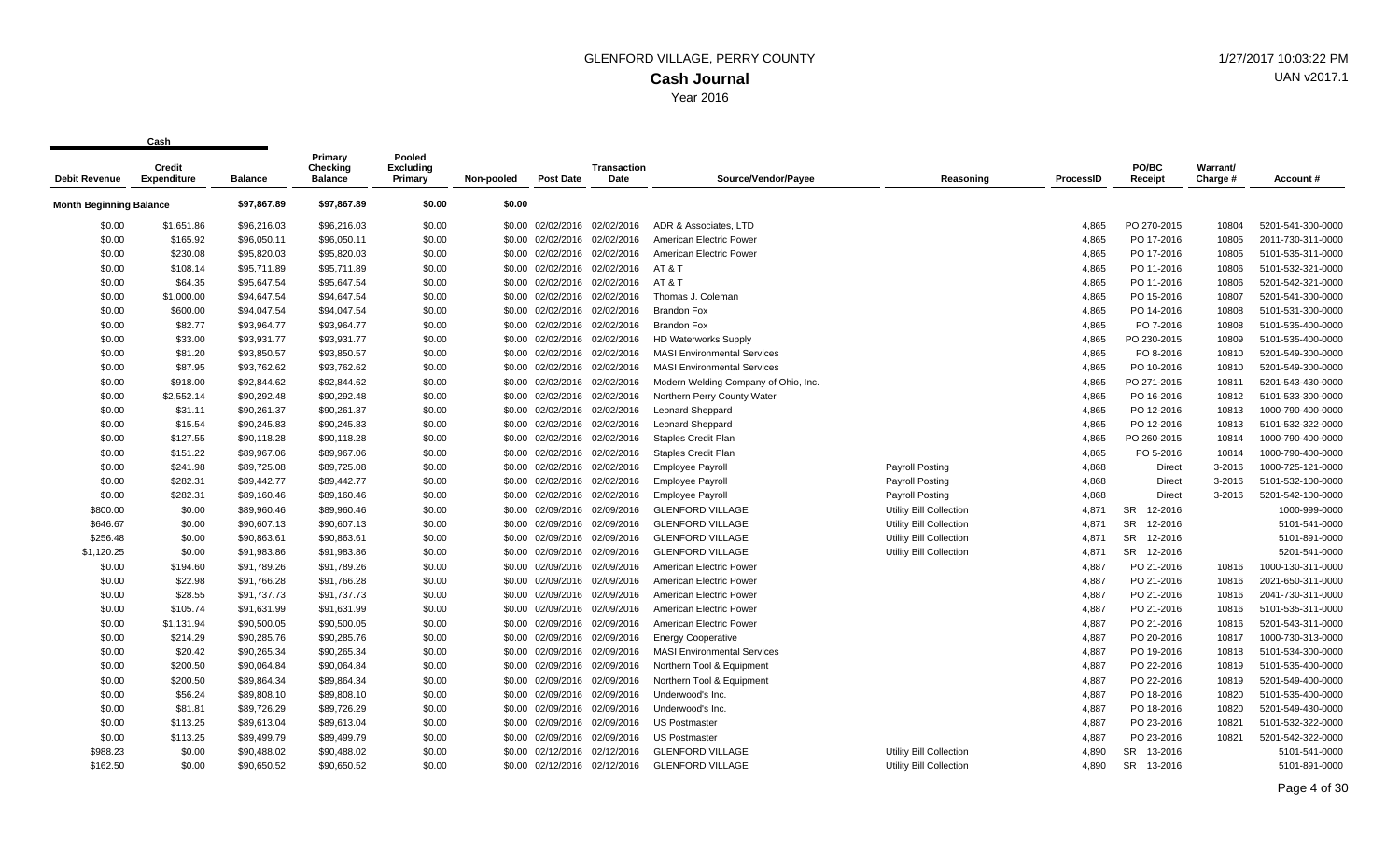|                      | <b>Credit</b>      |                  | Primary<br>Checking | Pooled<br><b>Excluding</b> |            |                              | <b>Transaction</b> |                                 |                                      |           | PO/BC                | Warrant/ |                   |
|----------------------|--------------------|------------------|---------------------|----------------------------|------------|------------------------------|--------------------|---------------------------------|--------------------------------------|-----------|----------------------|----------|-------------------|
| <b>Debit Revenue</b> | <b>Expenditure</b> | <b>Balance</b>   | <b>Balance</b>      | Primary                    | Non-pooled | <b>Post Date</b>             | Date               | Source/Vendor/Payee             | Reasoning                            | ProcessID | Receipt              | Charge # | Account#          |
| \$994.55             | \$0.00             | \$91,645.07      | \$91,645.07         | \$0.00                     |            | \$0.00 02/12/2016            | 02/12/2016         | <b>GLENFORD VILLAGE</b>         | <b>Utility Bill Collection</b>       | 4,890     | <b>SR</b><br>13-2016 |          | 5201-541-0000     |
| \$1,955.50           | \$0.00             | \$93,600.57      | \$93,600.57         | \$0.00                     |            | \$0.00 02/19/2016            | 02/19/2016         | <b>GLENFORD VILLAGE</b>         | <b>Utility Bill Collection</b>       | 4,895     | <b>SR</b><br>14-2016 |          | 5101-541-0000     |
| \$356.00             | \$0.00             | \$93,956.57      | \$93,956.57         | \$0.00                     |            | \$0.00 02/19/2016            | 02/19/2016         | <b>GLENFORD VILLAGE</b>         | <b>Utility Bill Collection</b>       | 4,895     | <b>SR</b><br>14-2016 |          | 5101-891-0000     |
| \$1,965.30           | \$0.00             | \$95,921.87      | \$95,921.87         | \$0.00                     |            | \$0.00 02/19/2016            | 02/19/2016         | <b>GLENFORD VILLAGE</b>         | <b>Utility Bill Collection</b>       | 4,895     | <b>SR</b><br>14-2016 |          | 5201-541-0000     |
| \$50.00              | \$0.00             | \$95,971.87      | \$95,971.87         | \$0.00                     |            | \$0.00 02/19/2016            | 02/19/2016         | <b>GLENFORD VILLAGE</b>         | Park Donation                        | 4,895     | <b>SR</b><br>15-2016 |          | 2041-820-0000     |
| \$0.00               | \$166.43           | \$95,805.44      | \$95,805.44         | \$0.00                     |            | \$0.00 02/19/2016            | 02/19/2016         | AT & T                          |                                      | 4,900     | PO 24-2016           | 10822    | 5201-542-321-0000 |
| \$576.08             | \$0.00             | \$96,381.52      | \$96,381.52         | \$0.00                     |            | \$0.00 02/23/2016            | 02/23/2016         | <b>GLENFORD VILLAGE</b>         | Park Donation and Perry County Audit | 4,904     | <b>SR</b><br>16-2016 |          | 1000-211-0000     |
| \$90.47              | \$0.00             | \$96.471.99      | \$96,471.99         | \$0.00                     |            | \$0.00 02/23/2016            | 02/23/2016         | <b>GLENFORD VILLAGE</b>         | Park Donation and Perry County Audit | 4,904     | <b>SR</b><br>16-2016 |          | 2011-190-0000     |
| \$7.34               | \$0.00             | \$96.479.33      | \$96,479.33         | \$0.00                     |            | \$0.00 02/23/2016            | 02/23/2016         | <b>GLENFORD VILLAGE</b>         | Park Donation and Perry County Audit | 4,904     | SR.<br>16-2016       |          | 2021-190-0000     |
| \$50.00              | \$0.00             | \$96,529.33      | \$96,529.33         | \$0.00                     |            | \$0.00 02/23/2016            | 02/23/2016         | <b>GLENFORD VILLAGE</b>         | Park Donation and Perry County Audit | 4,904     | SR.<br>16-2016       |          | 2041-820-0000     |
| \$986.72             | \$0.00             | \$97.516.05      | \$97,516.05         | \$0.00                     |            | \$0.00 02/23/2016            | 02/23/2016         | <b>GLENFORD VILLAGE</b>         | <b>Utility Bill Collection</b>       | 4,904     | <b>SR</b><br>17-2016 |          | 5101-541-0000     |
| \$105.50             | \$0.00             | \$97,621.55      | \$97,621.55         | \$0.00                     |            | \$0.00 02/23/2016            | 02/23/2016         | <b>GLENFORD VILLAGE</b>         | <b>Utility Bill Collection</b>       | 4,904     | <b>SR</b><br>17-2016 |          | 5101-891-0000     |
| \$1,877.20           | \$0.00             | \$99,498.75      | \$99,498.75         | \$0.00                     |            | \$0.00 02/23/2016            | 02/23/2016         | <b>GLENFORD VILLAGE</b>         | <b>Utility Bill Collection</b>       | 4,904     | <b>SR</b><br>17-2016 |          | 5201-541-0000     |
| \$266.46             | \$0.00             | \$99,765.21      | \$99,765.21         | \$0.00                     |            | \$0.00 02/26/2016            | 02/26/2016         | <b>GLENFORD VILLAGE</b>         | <b>Utility Bill Collection</b>       | 4,909     | <b>SR</b><br>18-2016 |          | 5101-541-0000     |
| \$30.00              | \$0.00             | \$99,795.21      | \$99,795.21         | \$0.00                     |            | \$0.00 02/26/2016            | 02/26/2016         | <b>GLENFORD VILLAGE</b>         | <b>Utility Bill Collection</b>       | 4,909     | <b>SR</b><br>18-2016 |          | 5101-891-0000     |
| \$156.00             | \$0.00             | \$99,951.21      | \$99,951.21         | \$0.00                     |            | \$0.00 02/26/2016            | 02/26/2016         | <b>GLENFORD VILLAGE</b>         | <b>Utility Bill Collection</b>       | 4,909     | <b>SR</b><br>18-2016 |          | 5201-541-0000     |
| \$0.00               | \$45.00            | \$99,906.21      | \$99,906.21         | \$0.00                     |            | \$0.00 02/26/2016            | 02/26/2016         | US Bank                         |                                      | 4,914     | PO 27-2016           | 4-2016   | 5201-542-391-0000 |
| \$158.66             | \$0.00             | \$100,064.87     | \$100,064.87        | \$0.00                     |            | \$0.00 02/29/2016            | 02/28/2016         | <b>GLENFORD VILLAGE</b>         | <b>Utility Bill Collection</b>       | 4,920     | <b>SR</b><br>19-2016 |          | 5101-541-0000     |
| \$20.50              | \$0.00             | \$100,085.37     | \$100,085.37        | \$0.00                     |            | \$0.00 02/29/2016            | 02/28/2016         | <b>GLENFORD VILLAGE</b>         | <b>Utility Bill Collection</b>       | 4,920     | <b>SR</b><br>19-2016 |          | 5101-891-0000     |
| \$104.00             | \$0.00             | \$100,189.37     | \$100,189.37        | \$0.00                     |            | \$0.00 02/29/2016            | 02/28/2016         | <b>GLENFORD VILLAGE</b>         | <b>Utility Bill Collection</b>       | 4,920     | <b>SR</b><br>19-2016 |          | 5201-541-0000     |
| \$533.20             | \$0.00             | \$100,722.57     | \$100,722.57        | \$0.00                     |            | \$0.00 02/29/2016            | 02/28/2016         | <b>GLENFORD VILLAGE</b>         | State EFT State & Local Highway - pe | 4,920     | <b>SR</b><br>20-2016 |          | 2011-225-0000     |
| \$43.24              | \$0.00             | \$100,765.81     | \$100,765.81        | \$0.00                     |            | \$0.00 02/29/2016            | 02/28/2016         | <b>GLENFORD VILLAGE</b>         | State EFT State & Local Highway - pe | 4,920     | <b>SR</b><br>20-2016 |          | 2021-225-0000     |
| \$0.00               | \$0.00             | \$100,765.81     | \$100,765.81        | \$0.00                     |            | \$0.00 02/29/2016 04/01/2016 |                    | <b>Post Bank Reconciliation</b> | ReconciliationDate:02/29/2016        | 5,062     |                      |          |                   |
| \$14,300.85          | \$11,402.93        | <b>Total for</b> | February            |                            |            |                              |                    |                                 |                                      |           |                      |          |                   |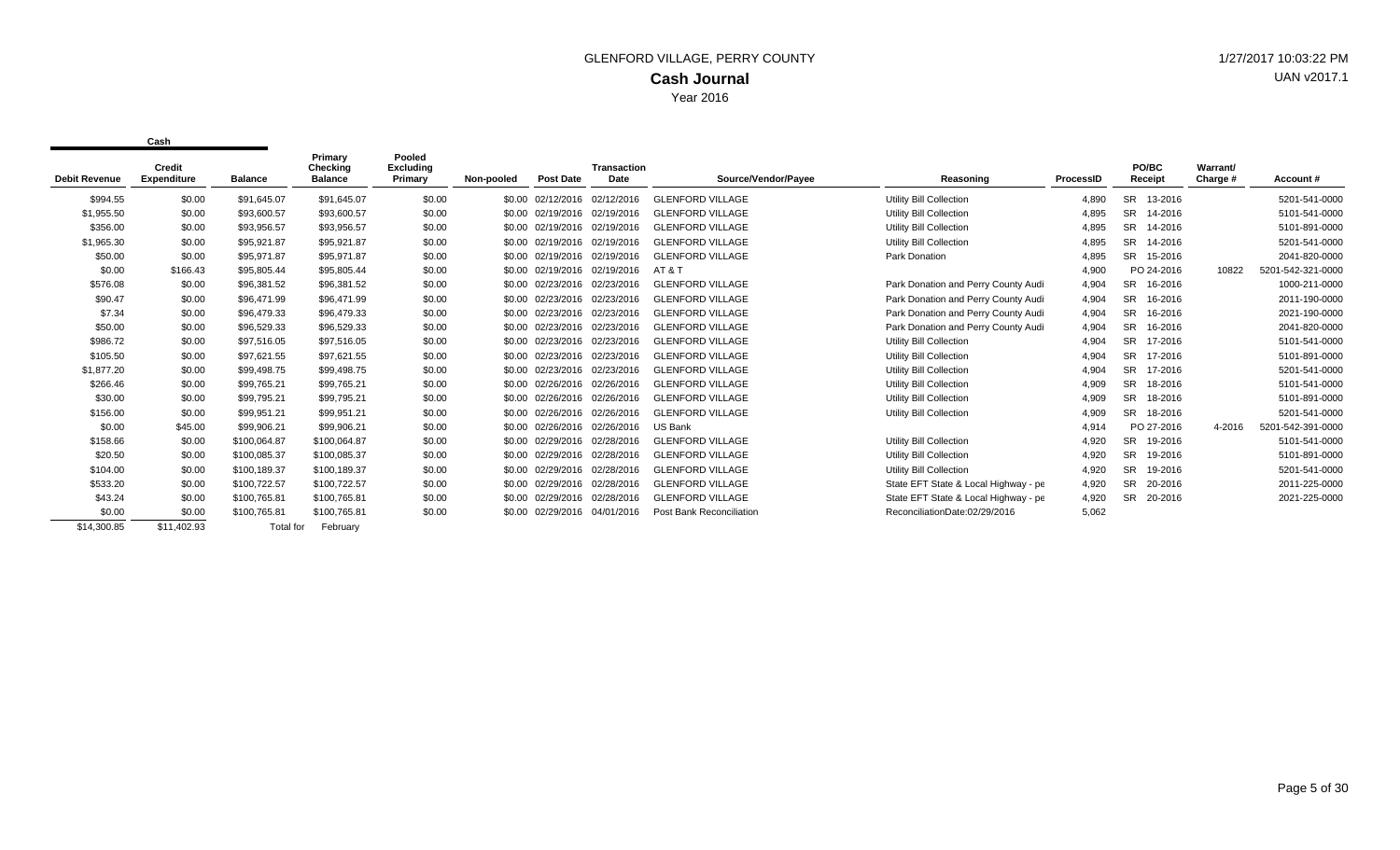**Cash**

 $\mathbf{r}$ 

| <b>Debit Revenue</b>           | <b>Credit</b><br><b>Expenditure</b> | <b>Balance</b> | Primary<br>Checking<br><b>Balance</b> | Pooled<br>Excluding<br>Primary | Non-pooled | <b>Post Date</b>             | <b>Transaction</b><br>Date   | Source/Vendor/Payee                     | Reasoning                             | ProcessID | PO/BC<br>Receipt | Warrant/<br>Charge # | Account#          |
|--------------------------------|-------------------------------------|----------------|---------------------------------------|--------------------------------|------------|------------------------------|------------------------------|-----------------------------------------|---------------------------------------|-----------|------------------|----------------------|-------------------|
| <b>Month Beginning Balance</b> |                                     | \$100,765.81   | \$100,765.81                          | \$0.00                         | \$0.00     |                              |                              |                                         |                                       |           |                  |                      |                   |
| \$0.00                         | \$108.14                            | \$100,657.67   | \$100,657.67                          | \$0.00                         |            |                              | \$0.00 03/01/2016 03/01/2016 | AT & T                                  |                                       | 4.949     | PO 33-2016       | 10826                | 5101-532-321-0000 |
| \$0.00                         | \$64.35                             | \$100,593.32   | \$100,593.32                          | \$0.00                         |            |                              | \$0.00 03/01/2016 03/01/2016 | AT & T                                  |                                       | 4,949     | PO 33-2016       | 10826                | 5201-542-321-0000 |
| \$0.00                         | \$1,000.00                          | \$99,593.32    | \$99,593.32                           | \$0.00                         |            |                              | \$0.00 03/01/2016 03/01/2016 | Thomas J. Coleman                       |                                       | 4,949     | PO 34-2016       | 10827                | 5201-541-300-0000 |
| \$0.00                         | \$600.00                            | \$98,993.32    | \$98,993.32                           | \$0.00                         |            |                              | \$0.00 03/01/2016 03/01/2016 | <b>Brandon Fox</b>                      |                                       | 4,949     | PO 35-2016       | 10828                | 5101-531-300-0000 |
| \$0.00                         | \$450.00                            | \$98,543.32    | \$98,543.32                           | \$0.00                         |            | \$0.00 03/01/2016 03/01/2016 |                              | <b>Governmental Systems</b>             |                                       | 4,949     | PO 26-2016       | 10829                | 5101-532-300-0000 |
| \$0.00                         | \$450.00                            | \$98,093.32    | \$98,093.32                           | \$0.00                         |            | \$0.00 03/01/2016 03/01/2016 |                              | <b>Governmental Systems</b>             |                                       | 4,949     | PO 26-2016       | 10829                | 5201-542-300-0000 |
| \$0.00                         | \$310.50                            | \$97,782.82    | \$97,782.82                           | \$0.00                         |            | \$0.00 03/01/2016 03/01/2016 |                              | Isacc Wiles Burkholder & Teetor, LLC    |                                       | 4,949     | PO 32-2016       | 10830                | 1000-750-300-0000 |
| \$0.00                         | \$87.95                             | \$97,694.87    | \$97,694.87                           | \$0.00                         |            | \$0.00 03/01/2016 03/01/2016 |                              | <b>MASI Environmental Services</b>      |                                       | 4,949     | PO 25-2016       | 10831                | 5201-549-300-0000 |
| \$0.00                         | \$2,183.02                          | \$95,511.85    | \$95,511.85                           | \$0.00                         |            | \$0.00 03/01/2016 03/01/2016 |                              | Northern Perry County Water             |                                       | 4,949     | PO 31-2016       | 10832                | 5101-533-300-0000 |
| \$0.00                         | \$39.00                             | \$95,472.85    | \$95,472.85                           | \$0.00                         |            | \$0.00 03/01/2016 03/01/2016 |                              | Speedway LLC                            |                                       | 4,949     | PO 9-2016        | 10833                | 2011-630-400-0000 |
| \$0.00                         | \$241.98                            | \$95,230.87    | \$95,230.87                           | \$0.00                         |            | \$0.00 03/01/2016 03/01/2016 |                              | <b>Employee Payroll</b>                 | <b>Payroll Posting</b>                | 4,952     | Direct           | 5-2016               | 1000-725-121-0000 |
| \$0.00                         | \$282.31                            | \$94,948.56    | \$94,948.56                           | \$0.00                         |            | \$0.00 03/01/2016 03/01/2016 |                              | <b>Employee Payroll</b>                 | Payroll Posting                       | 4,952     | Direct           | 5-2016               | 5101-532-100-0000 |
| \$0.00                         | \$282.31                            | \$94,666.25    | \$94,666.25                           | \$0.00                         |            | \$0.00 03/01/2016 03/01/2016 |                              | <b>Employee Payroll</b>                 | <b>Payroll Posting</b>                | 4,952     | Direct           | 5-2016               | 5201-542-100-0000 |
| \$0.00                         | \$30.00                             | \$94,636.25    | \$94,636.25                           | \$0.00                         |            | \$0.00 03/01/2016 03/01/2016 |                              | Ohio Public Employees Retirement System |                                       | 4,954     | Direct           | 10835                | 1000-725-121-0000 |
| \$0.00                         | \$46.66                             | \$94,589.59    | \$94,589.59                           | \$0.00                         |            | \$0.00 03/01/2016 03/01/2016 |                              | Ohio Public Employees Retirement System |                                       | 4,954     | Direct           | 10835                | 1000-725-211-0000 |
| \$0.00                         | \$35.00                             | \$94,554.59    | \$94,554.59                           | \$0.00                         |            | \$0.00 03/01/2016 03/01/2016 |                              | Ohio Public Employees Retirement System |                                       | 4,954     | Direct           | 10835                | 5101-532-100-0000 |
| \$0.00                         | \$35.00                             | \$94,519.59    | \$94,519.59                           | \$0.00                         |            | \$0.00 03/01/2016 03/01/2016 |                              | Ohio Public Employees Retirement System |                                       | 4,954     | Direct           | 10835                | 5201-542-100-0000 |
| \$0.00                         | \$46.67                             | \$94,472.92    | \$94,472.92                           | \$0.00                         |            | \$0.00 03/01/2016 03/01/2016 |                              | Ohio Public Employees Retirement System |                                       | 4,954     | Direct           | 10835                | 5101-532-211-0000 |
| \$0.00                         | \$46.67                             | \$94,426.25    | \$94,426.25                           | \$0.00                         |            | \$0.00 03/01/2016 03/01/2016 |                              | Ohio Public Employees Retirement System |                                       | 4,954     | Direct           | 10835                | 5201-542-211-0000 |
| \$0.00                         | \$30.00                             | \$94,396.25    | \$94,396.25                           | \$0.00                         |            | \$0.00 03/04/2016 03/04/2016 |                              | Ohio Public Employees Retirement System |                                       | 4,968     | Direct           | 10836                | 1000-725-121-0000 |
| \$0.00                         | \$35.00                             | \$94,361.25    | \$94,361.25                           | \$0.00                         |            | \$0.00 03/04/2016 03/04/2016 |                              | Ohio Public Employees Retirement System |                                       | 4,968     | Direct           | 10836                | 5101-532-100-0000 |
| \$0.00                         | \$35.00                             | \$94,326.25    | \$94,326.25                           | \$0.00                         |            | \$0.00 03/04/2016 03/04/2016 |                              | Ohio Public Employees Retirement System |                                       | 4,968     | Direct           | 10836                | 5201-542-100-0000 |
| \$0.00                         | \$46.66                             | \$94,279.59    | \$94,279.59                           | \$0.00                         |            | \$0.00 03/04/2016 03/04/2016 |                              | Ohio Public Employees Retirement System |                                       | 4,968     | Direct           | 10836                | 1000-725-211-0000 |
| \$0.00                         | \$46.67                             | \$94,232.92    | \$94,232.92                           | \$0.00                         |            | \$0.00 03/04/2016 03/04/2016 |                              | Ohio Public Employees Retirement System |                                       | 4,968     | Direct           | 10836                | 5101-532-211-0000 |
| \$0.00                         | \$46.67                             | \$94,186.25    | \$94,186.25                           | \$0.00                         |            | \$0.00 03/04/2016 03/04/2016 |                              | Ohio Public Employees Retirement System |                                       | 4,968     | Direct           | 10836                | 5201-542-211-0000 |
| \$0.00                         | \$141.56                            | \$94,044.69    | \$94,044.69                           | \$0.00                         |            | \$0.00 03/04/2016 03/04/2016 |                              | American Electric Power                 |                                       | 4,988     | PO 39-2016       | 10837                | 2011-730-311-0000 |
| \$0.00                         | \$22.98                             | \$94,021.71    | \$94,021.71                           | \$0.00                         |            | \$0.00 03/04/2016 03/04/2016 |                              | American Electric Power                 |                                       | 4,988     | PO 39-2016       | 10837                | 2021-650-311-0000 |
| \$0.00                         | \$27.68                             | \$93,994.03    | \$93,994.03                           | \$0.00                         |            | \$0.00 03/04/2016 03/04/2016 |                              | American Electric Power                 |                                       | 4,988     | PO 39-2016       | 10837                | 2041-730-311-0000 |
| \$0.00                         | \$342.11                            | \$93,651.92    | \$93,651.92                           | \$0.00                         |            | \$0.00 03/04/2016 03/04/2016 |                              | American Electric Power                 |                                       | 4,988     | PO 39-2016       | 10837                | 5101-535-311-0000 |
| \$0.00                         | \$947.65                            | \$92,704.27    | \$92,704.27                           | \$0.00                         |            | \$0.00 03/04/2016 03/04/2016 |                              | American Electric Power                 |                                       | 4,988     | PO 39-2016       | 10837                | 5201-543-311-0000 |
| \$0.00                         | \$115.00                            | \$92,589.27    | \$92,589.27                           | \$0.00                         |            | \$0.00 03/04/2016 03/04/2016 |                              | CompManagement, Inc.                    |                                       | 4,988     | PO 42-2016       | 10838                | 1000-790-300-0000 |
| \$0.00                         | \$280.00                            | \$92,309.27    | \$92,309.27                           | \$0.00                         |            | \$0.00 03/04/2016 03/04/2016 |                              | <b>Energy Cooperative</b>               |                                       | 4,988     | PO 38-2016       | 10839                | 1000-730-313-0000 |
| \$0.00                         | \$20.42                             | \$92,288.85    | \$92,288.85                           | \$0.00                         |            | \$0.00 03/04/2016 03/04/2016 |                              | <b>MASI Environmental Services</b>      |                                       | 4,988     | PO 40-2016       | 10840                | 5101-534-300-0000 |
| \$0.00                         | \$87.95                             | \$92,200.90    | \$92,200.90                           | \$0.00                         |            | \$0.00 03/04/2016 03/04/2016 |                              | <b>MASI Environmental Services</b>      |                                       | 4,988     | PO 40-2016       | 10840                | 5201-549-300-0000 |
| \$0.00                         | \$200.00                            | \$92,000.90    | \$92,000.90                           | \$0.00                         |            | \$0.00 03/04/2016 03/04/2016 |                              | <b>Treasurer Of State</b>               |                                       | 4,988     | PO 36-2016       | 10841                | 1000-725-348-0000 |
| \$0.00                         | \$63.01                             | \$91,937.89    | \$91,937.89                           | \$0.00                         |            | \$0.00 03/04/2016 03/04/2016 |                              | Tri-County Plumbing & Hardware          |                                       | 4,988     | PO 37-2016       | 10842                | 5101-535-400-0000 |
| \$350.00                       | \$0.00                              | \$92,287.89    | \$92,287.89                           | \$0.00                         |            | \$0.00 03/04/2016 03/04/2016 |                              | <b>GLENFORD VILLAGE</b>                 | Parks donation for informational sign | 4,991     | SR 21-2016       |                      | 2041-820-0000     |
| \$637.36                       | \$0.00                              | \$92,925.25    | \$92,925.25                           | \$0.00                         |            | \$0.00 03/04/2016 03/04/2016 |                              | <b>GLENFORD VILLAGE</b>                 | Utility Bill collection               | 4,991     | 22-2016<br>SR    |                      | 5101-541-0000     |
| \$110.00                       | \$0.00                              | \$93,035.25    | \$93,035.25                           | \$0.00                         |            |                              | \$0.00 03/04/2016 03/04/2016 | <b>GLENFORD VILLAGE</b>                 | Utility Bill collection               | 4,991     | SR<br>22-2016    |                      | 5101-891-0000     |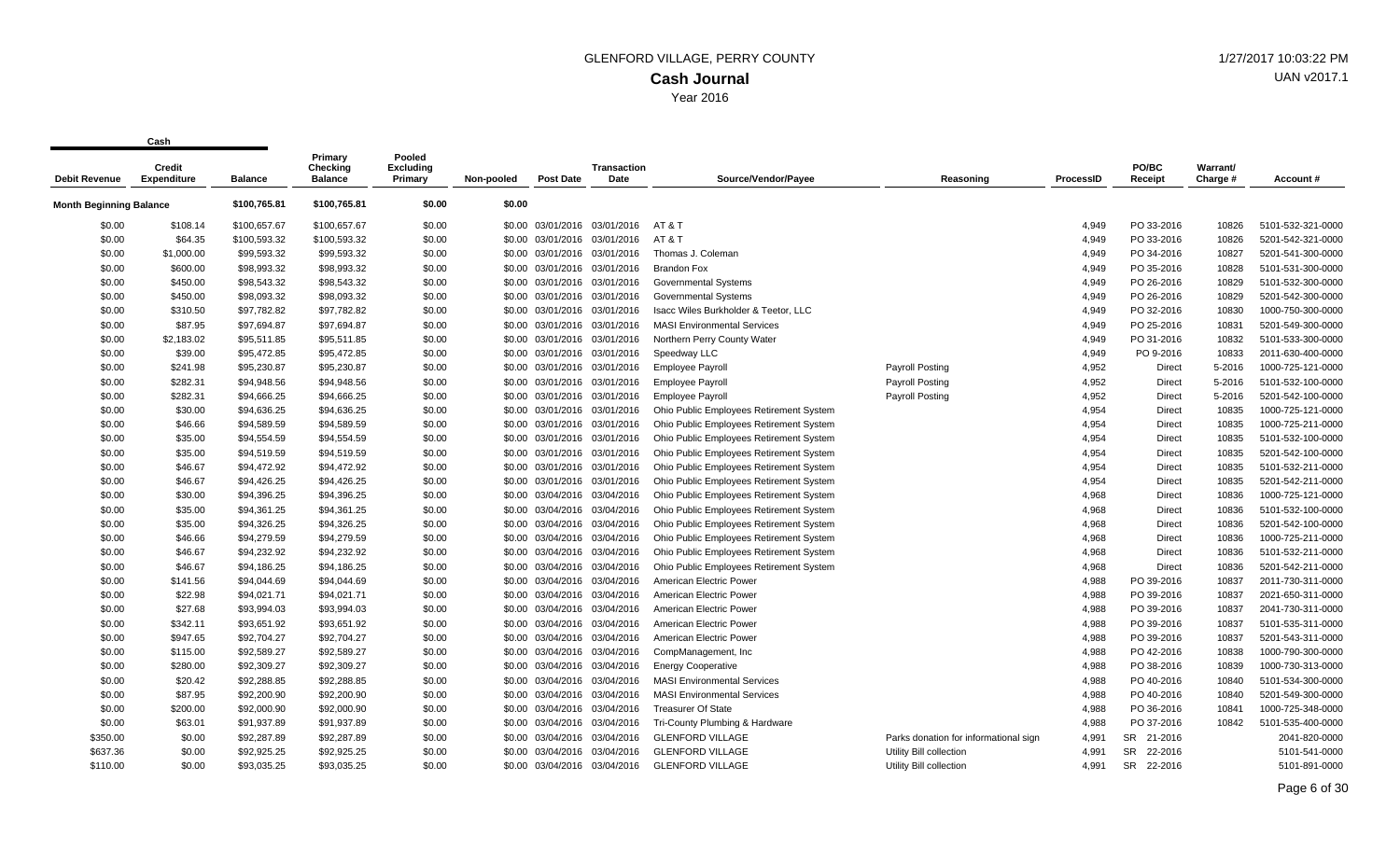|                      | vu sı                        |                  |                                       | Pooled                      |            |                              |                            |                                          |                                       |           |                      |                      |                   |
|----------------------|------------------------------|------------------|---------------------------------------|-----------------------------|------------|------------------------------|----------------------------|------------------------------------------|---------------------------------------|-----------|----------------------|----------------------|-------------------|
| <b>Debit Revenue</b> | <b>Credit</b><br>Expenditure | <b>Balance</b>   | Primary<br>Checking<br><b>Balance</b> | <b>Excluding</b><br>Primary | Non-pooled | <b>Post Date</b>             | <b>Transaction</b><br>Date | Source/Vendor/Payee                      | Reasoning                             | ProcessID | PO/BC<br>Receipt     | Warrant/<br>Charge # | Account#          |
| \$384.60             | \$0.00                       | \$93,419.85      | \$93,419.85                           | \$0.00                      |            | \$0.00 03/04/2016 03/04/2016 |                            | <b>GLENFORD VILLAGE</b>                  | Utility Bill collection               | 4,991     | SR 22-2016           |                      | 5201-541-0000     |
| \$104.31             | \$0.00                       | \$93,524.16      | \$93,524.16                           | \$0.00                      |            | \$0.00 03/08/2016 03/08/2016 |                            | <b>GLENFORD VILLAGE</b>                  | Perry Couty Auditor CAT tax           | 4,995     | SR 23-2016           |                      | 1000-222-0000     |
| \$137.90             | \$0.00                       | \$93,662.06      | \$93,662.06                           | \$0.00                      |            | \$0.00 03/08/2016 03/08/2016 |                            | <b>GLENFORD VILLAGE</b>                  | Utility Bill collections              | 4,995     | SR 24-2016           |                      | 5101-541-0000     |
| \$157.52             | \$0.00                       | \$93,819.58      | \$93,819.58                           | \$0.00                      |            | \$0.00 03/08/2016 03/08/2016 |                            | <b>GLENFORD VILLAGE</b>                  | Utility Bill collections              | 4,995     | SR 24-2016           |                      | 5101-891-0000     |
| \$808.27             | \$0.00                       | \$94,627.85      | \$94,627.85                           | \$0.00                      |            | \$0.00 03/08/2016 03/08/2016 |                            | <b>GLENFORD VILLAGE</b>                  | Utility Bill collections              | 4,995     | SR 24-2016           |                      | 5201-541-0000     |
| \$800.00             | \$0.00                       | \$95,427.85      | \$95,427.85                           | \$0.00                      |            | \$0.00 03/08/2016 03/08/2016 |                            | <b>GLENFORD VILLAGE</b>                  | Utility Bill collections              | 4,995     | SR 24-2016           |                      | 1000-999-0000     |
| \$755.36             | \$0.00                       | \$96,183.21      | \$96,183.21                           | \$0.00                      |            | \$0.00 03/12/2016 03/12/2016 |                            | <b>GLENFORD VILLAGE</b>                  | <b>Utility Bill Collection</b>        | 4,998     | SR 25-2016           |                      | 5101-541-0000     |
| \$131.50             | \$0.00                       | \$96,314.71      | \$96,314.71                           | \$0.00                      |            | \$0.00 03/12/2016 03/12/2016 |                            | <b>GLENFORD VILLAGE</b>                  | <b>Utility Bill Collection</b>        | 4,998     | SR 25-2016           |                      | 5101-891-0000     |
| \$764.40             | \$0.00                       | \$97,079.11      | \$97,079.11                           | \$0.00                      |            | \$0.00 03/12/2016 03/12/2016 |                            | <b>GLENFORD VILLAGE</b>                  | <b>Utility Bill Collection</b>        | 4,998     | SR 25-2016           |                      | 5201-541-0000     |
| \$1,454.46           | \$0.00                       | \$98,533.57      | \$98,533.57                           | \$0.00                      |            | \$0.00 03/18/2016 03/18/2016 |                            | <b>GLENFORD VILLAGE</b>                  | <b>Utility Bill Customer</b>          | 5,005     | SR 26-2016           |                      | 5101-541-0000     |
| \$221.50             | \$0.00                       | \$98,755.07      | \$98,755.07                           | \$0.00                      |            | \$0.00 03/18/2016 03/18/2016 |                            | <b>GLENFORD VILLAGE</b>                  | <b>Utility Bill Customer</b>          | 5,005     | SR 26-2016           |                      | 5101-891-0000     |
| \$2,543.75           | \$0.00                       | \$101,298.82     | \$101,298.82                          | \$0.00                      |            | \$0.00 03/18/2016 03/18/2016 |                            | <b>GLENFORD VILLAGE</b>                  | <b>Utility Bill Customer</b>          | 5,005     | SR 26-2016           |                      | 5201-541-0000     |
| \$0.00               | \$180.03                     | \$101,118.79     | \$101,118.79                          | \$0.00                      |            | \$0.00 03/18/2016 03/18/2016 |                            | American Electric Power                  |                                       | 5,016     | PO 45-2016           | 10843                | 1000-130-311-0000 |
| \$0.00               | \$33.80                      | \$101,084.99     | \$101,084.99                          | \$0.00                      |            | \$0.00 03/18/2016 03/18/2016 |                            | APG Media of Ohio LLC                    |                                       | 5,016     | PO 44-2016           | 10844                | 1000-725-391-0000 |
| \$0.00               | \$280.30                     | \$100,804.69     | \$100,804.69                          | \$0.00                      |            | \$0.00 03/18/2016 03/18/2016 |                            | AT & T                                   |                                       | 5,016     | PO 46-2016           | 10845                | 5201-542-321-0000 |
| \$0.00               | \$225.00                     | \$100,579.69     | \$100,579.69                          | \$0.00                      |            | \$0.00 03/18/2016 03/18/2016 |                            | <b>Ohio Municipal League</b>             |                                       | 5,016     | PO 43-2016           | 10846                | 1000-715-391-0000 |
| \$432.47             | \$0.00                       | \$101,012.16     | \$101,012.16                          | \$0.00                      |            | \$0.00 03/22/2016 03/22/2016 |                            | <b>GLENFORD VILLAGE</b>                  | Perry County Auditor - Local Governm  | 5,020     | SR 27-2016           |                      | 1000-211-0000     |
| \$122.30             | \$0.00                       | \$101,134.46     | \$101,134.46                          | \$0.00                      |            | \$0.00 03/22/2016 03/22/2016 |                            | <b>GLENFORD VILLAGE</b>                  | Perry County Auditor - Local Governm  | 5,020     | <b>SR</b><br>27-2016 |                      | 2011-190-0000     |
| \$9.92               | \$0.00                       | \$101,144.38     | \$101,144.38                          | \$0.00                      |            | \$0.00 03/22/2016 03/22/2016 |                            | <b>GLENFORD VILLAGE</b>                  | Perry County Auditor - Local Governm  | 5,020     | SR<br>27-2016        |                      | 2021-190-0000     |
| \$133.50             | \$0.00                       | \$101,277.88     | \$101,277.88                          | \$0.00                      |            | \$0.00 03/22/2016 03/22/2016 |                            | <b>GLENFORD VILLAGE</b>                  | Perry County Auditor - Local Governm  | 5,020     | <b>SR</b><br>27-2016 |                      | 5101-999-0000     |
| \$595.89             | \$0.00                       | \$101,873.77     | \$101,873.77                          | \$0.00                      |            | \$0.00 03/22/2016 03/22/2016 |                            | <b>GLENFORD VILLAGE</b>                  | Utility Billing collections           | 5,020     | <b>SR</b><br>28-2016 |                      | 5101-541-0000     |
| \$83.50              | \$0.00                       | \$101,957.27     | \$101,957.27                          | \$0.00                      |            | \$0.00 03/22/2016 03/22/2016 |                            | <b>GLENFORD VILLAGE</b>                  | Utility Billing collections           | 5,020     | SR 28-2016           |                      | 5101-891-0000     |
| \$629.20             | \$0.00                       | \$102,586.47     | \$102,586.47                          | \$0.00                      |            | \$0.00 03/22/2016 03/22/2016 |                            | <b>GLENFORD VILLAGE</b>                  | <b>Utility Billing collections</b>    | 5,020     | SR 28-2016           |                      | 5201-541-0000     |
| \$0.00               | \$16.50                      | \$102,569.97     | \$102,569.97                          | \$0.00                      |            | \$0.00 03/22/2016 03/22/2016 |                            | <b>Treasurer Of State</b>                |                                       | 5,043     | PO 48-2016           | 6-2016               | 1000-715-391-0000 |
| \$0.00               | \$49.60                      | \$102,520.37     | \$102,520.37                          | \$0.00                      |            | \$0.00 03/22/2016 03/22/2016 |                            | Perry County Tribune                     |                                       | 5,046     | PO 49-2016           | 10847                | 2011-730-300-0000 |
| \$0.00               | \$100.00                     | \$102,420.37     | \$102,420.37                          | \$0.00                      |            | \$0.00 03/22/2016 03/22/2016 |                            | <b>Treasurer Of State</b>                |                                       | 5,046     | PO 50-2016           | 10848                | 5201-542-391-0000 |
| \$16.50              | \$0.00                       | \$102,436.87     | \$102,436.87                          | \$0.00                      |            | \$0.00 03/22/2016 04/26/2016 |                            | Positive Adjustment for GLENFORD VILLAGE | I needed to post the gross amount and | 5,181     | <b>SR</b><br>27-2016 |                      | 5101-999-0000     |
| \$422.53             | \$0.00                       | \$102,859.40     | \$102,859.40                          | \$0.00                      |            | \$0.00 03/29/2016 03/29/2016 |                            | <b>GLENFORD VILLAGE</b>                  | Utility Bill Collections              | 5,051     | SR<br>29-2016        |                      | 5101-541-0000     |
| \$57.00              | \$0.00                       | \$102,916.40     | \$102,916.40                          | \$0.00                      |            | \$0.00 03/29/2016 03/29/2016 |                            | <b>GLENFORD VILLAGE</b>                  | <b>Utility Bill Collections</b>       | 5,051     | SR 29-2016           |                      | 5101-891-0000     |
| \$218.40             | \$0.00                       | \$103,134.80     | \$103,134.80                          | \$0.00                      |            | \$0.00 03/29/2016 03/29/2016 |                            | <b>GLENFORD VILLAGE</b>                  | <b>Utility Bill Collections</b>       | 5,051     | SR 29-2016           |                      | 5201-541-0000     |
| \$485.29             | \$0.00                       | \$103,620.09     | \$103,620.09                          | \$0.00                      |            | \$0.00 03/29/2016 03/29/2016 |                            | <b>GLENFORD VILLAGE</b>                  | State of Ohio:                        | 5,051     | SR 30-2016           |                      | 2011-225-0000     |
| \$39.35              | \$0.00                       | \$103,659.44     | \$103,659.44                          | \$0.00                      |            | \$0.00 03/29/2016 03/29/2016 |                            | <b>GLENFORD VILLAGE</b>                  | State of Ohio:                        | 5,051     | SR 30-2016           |                      | 2021-225-0000     |
| \$0.00               | \$0.00                       | \$103,659.44     | \$103,659.44                          | \$0.00                      |            | \$0.00 03/31/2016 04/26/2016 |                            | Post Bank Reconciliation                 | ReconciliationDate:03/31/2016         | 5,182     |                      |                      |                   |
| \$12,606.78          | \$9,713.15                   | <b>Total</b> for | March                                 |                             |            |                              |                            |                                          |                                       |           |                      |                      |                   |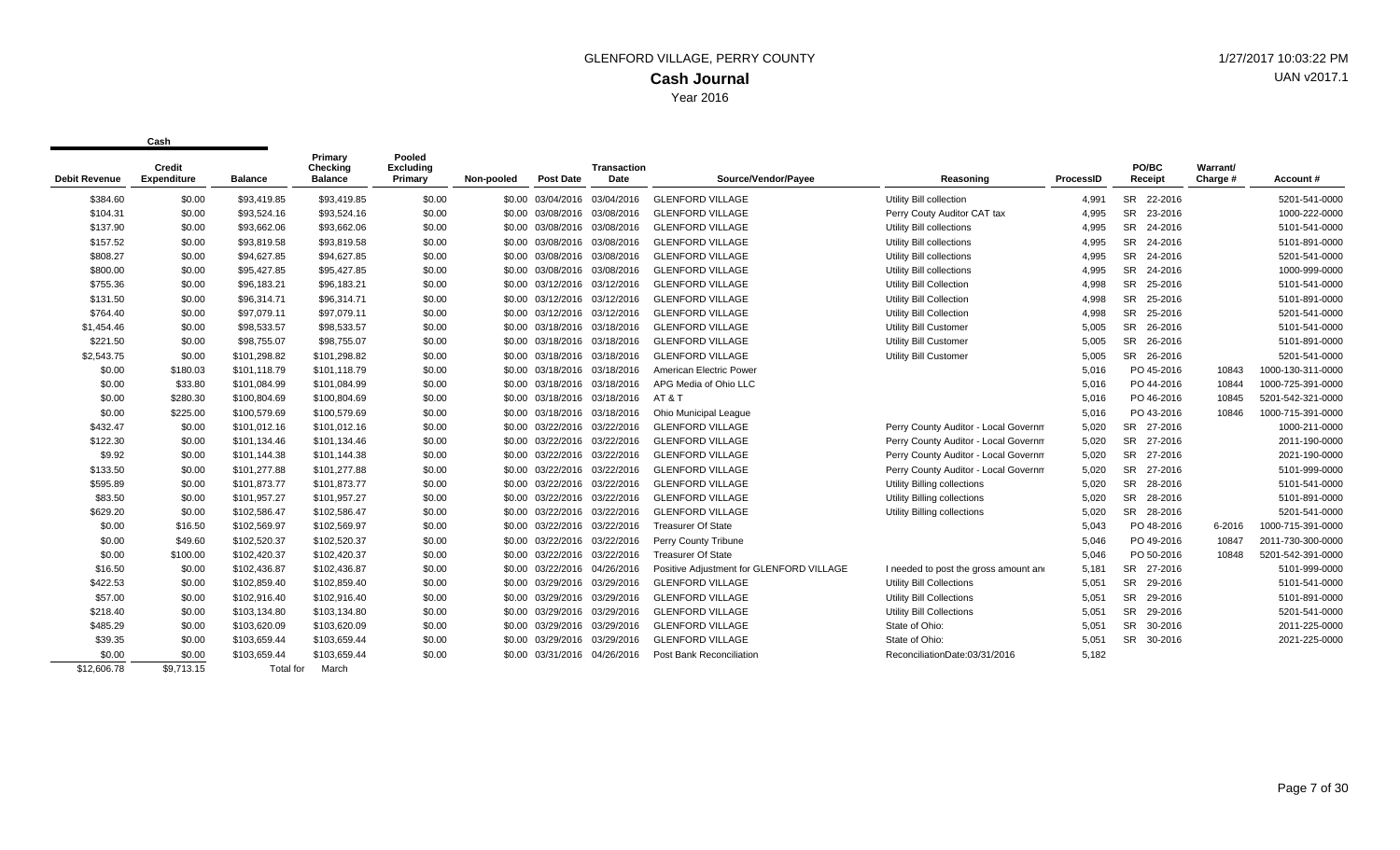|                                |                              |                | Primary                    | Pooled                      |            |                              |                            |                                          |                         |           |                      |                      |                   |
|--------------------------------|------------------------------|----------------|----------------------------|-----------------------------|------------|------------------------------|----------------------------|------------------------------------------|-------------------------|-----------|----------------------|----------------------|-------------------|
| <b>Debit Revenue</b>           | Credit<br><b>Expenditure</b> | <b>Balance</b> | Checking<br><b>Balance</b> | <b>Excluding</b><br>Primary | Non-pooled | Post Date                    | <b>Transaction</b><br>Date | Source/Vendor/Payee                      | Reasoning               | ProcessID | PO/BC<br>Receipt     | Warrant/<br>Charge # | Account#          |
| <b>Month Beginning Balance</b> |                              | \$103,659.44   | \$103,659.44               | \$0.00                      | \$0.00     |                              |                            |                                          |                         |           |                      |                      |                   |
| \$188.65                       | \$0.00                       | \$103,848.09   | \$103,848.09               | \$0.00                      |            | \$0.00 04/01/2016 04/01/2016 |                            | <b>GLENFORD VILLAGE</b>                  | Utility Bill Collection | 5,059     | <b>SR</b><br>31-2016 |                      | 5101-541-0000     |
| \$31.00                        | \$0.00                       | \$103,879.09   | \$103,879.09               | \$0.00                      |            | \$0.00 04/01/2016 04/01/2016 |                            | <b>GLENFORD VILLAGE</b>                  | Utility Bill Collection | 5,059     | SR 31-2016           |                      | 5101-891-0000     |
| \$156.00                       | \$0.00                       | \$104,035.09   | \$104,035.09               | \$0.00                      |            | \$0.00 04/01/2016 04/01/2016 |                            | <b>GLENFORD VILLAGE</b>                  | Utility Bill Collection | 5,059     | SR 31-2016           |                      | 5201-541-0000     |
| \$0.00                         | \$121.47                     | \$103,913.62   | \$103,913.62               | \$0.00                      |            | \$0.00 04/05/2016 04/05/2016 |                            | American Electric Power                  |                         | 5,092     | PO 58-2016           | 10849                | 2011-730-311-0000 |
| \$0.00                         | \$23.09                      | \$103,890.53   | \$103,890.53               | \$0.00                      |            | \$0.00 04/05/2016 04/05/2016 |                            | American Electric Power                  |                         | 5,092     | PO 58-2016           | 10849                | 2021-650-311-0000 |
| \$0.00                         | \$27.26                      | \$103,863.27   | \$103,863.27               | \$0.00                      |            | \$0.00 04/05/2016 04/05/2016 |                            | American Electric Power                  |                         | 5.092     | PO 58-2016           | 10849                | 2041-730-311-0000 |
| \$0.00                         | \$263.49                     | \$103,599.78   | \$103,599.78               | \$0.00                      |            | \$0.00 04/05/2016            | 04/05/2016                 | American Electric Power                  |                         | 5,092     | PO 58-2016           | 10849                | 5101-535-311-0000 |
| \$0.00                         | \$839.31                     | \$102,760.47   | \$102,760.47               | \$0.00                      |            | \$0.00 04/05/2016 04/05/2016 |                            | American Electric Power                  |                         | 5,092     | PO 58-2016           | 10849                | 5201-543-311-0000 |
| \$0.00                         | \$0.03                       | \$102,760.44   | \$102,760.44               | \$0.00                      |            | \$0.00 04/05/2016 04/05/2016 |                            | American Electric Power                  |                         | 5,092     | PO 67-2016           | 10849                | 5201-543-311-0000 |
| \$0.00                         | \$53.32                      | \$102,707.12   | \$102,707.12               | \$0.00                      |            | \$0.00 04/05/2016 04/05/2016 |                            | AT&T                                     |                         | 5,092     | PO 54-2016           | 10850                | 5201-542-321-0000 |
| \$0.00                         | \$1,000.00                   | \$101,707.12   | \$101,707.12               | \$0.00                      |            | \$0.00 04/05/2016 04/05/2016 |                            | Thomas J. Coleman                        |                         | 5,092     | PO 66-2016           | 10851                | 5201-541-300-0000 |
| \$0.00                         | \$600.00                     | \$101,107.12   | \$101,107.12               | \$0.00                      |            | \$0.00 04/05/2016 04/05/2016 |                            | <b>Brandon Fox</b>                       |                         | 5,092     | PO 63-2016           | 10852                | 5101-531-300-0000 |
| \$0.00                         | \$150.00                     | \$100,957.12   | \$100,957.12               | \$0.00                      |            | \$0.00 04/05/2016            | 04/05/2016                 | <b>Energy Cooperative</b>                |                         | 5,092     | PO 61-2016           | 10853                | 1000-730-313-0000 |
| \$0.00                         | \$67.50                      | \$100,889.62   | \$100,889.62               | \$0.00                      |            | \$0.00 04/05/2016 04/05/2016 |                            | Isacc Wiles Burkholder & Teetor, LLC     |                         | 5,092     | PO 65-2016           | 10854                | 1000-750-300-0000 |
| \$0.00                         | \$20.42                      | \$100,869.20   | \$100,869.20               | \$0.00                      |            | \$0.00 04/05/2016 04/05/2016 |                            | <b>MASI Environmental Services</b>       |                         | 5,092     | PO 52-2016           | 10855                | 5101-534-300-0000 |
| \$0.00                         | \$87.95                      | \$100,781.25   | \$100,781.25               | \$0.00                      |            | \$0.00 04/05/2016 04/05/2016 |                            | <b>MASI Environmental Services</b>       |                         | 5,092     | PO 52-2016           | 10855                | 5201-543-300-0000 |
| \$0.00                         | \$87.95                      | \$100,693.30   | \$100,693.30               | \$0.00                      |            | \$0.00 04/05/2016 04/05/2016 |                            | <b>MASI Environmental Services</b>       |                         | 5,092     | PO 56-2016           | 10855                | 5201-549-300-0000 |
| \$0.00                         | \$161.04                     | \$100,532.26   | \$100,532.26               | \$0.00                      |            | \$0.00 04/05/2016 04/05/2016 |                            | Medis Network of Central Ohio            |                         | 5,092     | PO 51-2016           | 10856                | 2011-730-300-0000 |
| \$0.00                         | \$2,196.78                   | \$98,335.48    | \$98,335.48                | \$0.00                      |            | \$0.00 04/05/2016 04/05/2016 |                            | Northern Perry County Water              |                         | 5,092     | PO 55-2016           | 10857                | 5101-533-300-0000 |
| \$0.00                         | \$739.50                     | \$97,595.98    | \$97,595.98                | \$0.00                      |            | \$0.00 04/05/2016 04/05/2016 |                            | Ohio Municipal Joint Self-Insurance Pool |                         | 5,092     | PO 59-2016           | 10858                | 1000-725-351-0000 |
| \$0.00                         | \$739.50                     | \$96,856.48    | \$96,856.48                | \$0.00                      |            | \$0.00 04/05/2016 04/05/2016 |                            | Ohio Municipal Joint Self-Insurance Pool |                         | 5,092     | PO 59-2016           | 10858                | 2011-730-352-0000 |
| \$0.00                         | \$739.50                     | \$96,116.98    | \$96,116.98                | \$0.00                      |            | \$0.00 04/05/2016 04/05/2016 |                            | Ohio Municipal Joint Self-Insurance Pool |                         | 5,092     | PO 59-2016           | 10858                | 5101-539-351-0000 |
| \$0.00                         | \$739.50                     | \$95,377.48    | \$95,377.48                | \$0.00                      |            | \$0.00 04/05/2016 04/05/2016 |                            | Ohio Municipal Joint Self-Insurance Pool |                         | 5,092     | PO 59-2016           | 10858                | 5201-542-350-0000 |
| \$0.00                         | \$22.27                      | \$95,355.21    | \$95,355.21                | \$0.00                      |            | \$0.00 04/05/2016 04/05/2016 |                            | Ridgeview Lumber & Supply                |                         | 5,092     | PO 57-2016           | 10859                | 2041-730-400-0000 |
| \$0.00                         | \$15.27                      | \$95,339.94    | \$95,339.94                | \$0.00                      |            | \$0.00 04/05/2016 04/05/2016 |                            | Ridgeview Lumber & Supply                |                         | 5,092     | PO 53-2016           | 10859                | 5101-535-400-0000 |
| \$0.00                         | \$55.97                      | \$95,283.97    | \$95,283.97                | \$0.00                      |            | \$0.00 04/05/2016 04/05/2016 |                            | Ridgeview Lumber & Supply                |                         | 5,092     | PO 57-2016           | 10859                | 5101-535-400-0000 |
| \$0.00                         | \$21.49                      | \$95,262.48    | \$95,262.48                | \$0.00                      |            | \$0.00 04/05/2016 04/05/2016 |                            | Ridgeview Lumber & Supply                |                         | 5.092     | PO 57-2016           | 10859                | 5201-549-400-0000 |
| \$0.00                         | \$41.98                      | \$95,220.50    | \$95,220.50                | \$0.00                      |            | \$0.00 04/05/2016 04/05/2016 |                            | Tri-County Plumbing & Hardware           |                         | 5,092     | PO 62-2016           | 10860                | 2011-620-400-0000 |
| \$0.00                         | \$43.90                      | \$95,176.60    | \$95,176.60                | \$0.00                      |            | \$0.00 04/05/2016 04/05/2016 |                            | Tri-County Plumbing & Hardware           |                         | 5,092     | PO 62-2016           | 10860                | 5101-539-400-0000 |
| \$0.00                         | \$12.28                      | \$95,164.32    | \$95,164.32                | \$0.00                      |            | \$0.00 04/05/2016 04/05/2016 |                            | Tri-County Plumbing & Hardware           |                         | 5,092     | PO 62-2016           | 10860                | 5201-549-400-0000 |
| \$0.00                         | \$110.82                     | \$95,053.50    | \$95,053.50                | \$0.00                      |            | \$0.00 04/05/2016 04/05/2016 |                            | <b>Employee Payroll</b>                  | Payroll Posting         | 5,121     | <b>Direct</b>        | 7-2016               | 1000-710-161-0000 |
| \$0.00                         | \$426.90                     | \$94,626.60    | \$94,626.60                | \$0.00                      |            | \$0.00 04/05/2016 04/05/2016 |                            | <b>Employee Payroll</b>                  | <b>Payroll Posting</b>  | 5,121     | Direct               | 7-2016               | 1000-715-111-0000 |
| \$0.00                         | \$241.98                     | \$94,384.62    | \$94,384.62                | \$0.00                      |            | \$0.00 04/05/2016 04/05/2016 |                            | <b>Employee Payroll</b>                  | Payroll Posting         | 5,121     | <b>Direct</b>        | 7-2016               | 1000-725-121-0000 |
| \$0.00                         | \$282.31                     | \$94,102.31    | \$94,102.31                | \$0.00                      |            | \$0.00 04/05/2016 04/05/2016 |                            | <b>Employee Payroll</b>                  | <b>Payroll Posting</b>  | 5,121     | <b>Direct</b>        | 7-2016               | 5101-532-100-0000 |
| \$0.00                         | \$282.31                     | \$93,820.00    | \$93,820.00                | \$0.00                      |            | \$0.00 04/05/2016 04/05/2016 |                            | <b>Employee Payroll</b>                  | <b>Payroll Posting</b>  | 5,121     | <b>Direct</b>        | 7-2016               | 5201-542-100-0000 |
| \$0.00                         | \$30.00                      | \$93,790.00    | \$93,790.00                | \$0.00                      |            | \$0.00 04/05/2016 04/05/2016 |                            | Ohio Public Employees Retirement System  |                         | 5,123     | <b>Direct</b>        | 10869                | 1000-725-121-0000 |
| \$0.00                         | \$46.66                      | \$93,743.34    | \$93,743.34                | \$0.00                      |            | \$0.00 04/05/2016 04/05/2016 |                            | Ohio Public Employees Retirement System  |                         | 5,123     | <b>Direct</b>        | 10869                | 1000-725-211-0000 |
| \$0.00                         | \$35.00                      | \$93,708.34    | \$93,708.34                | \$0.00                      |            | \$0.00 04/05/2016 04/05/2016 |                            | Ohio Public Employees Retirement System  |                         | 5,123     | Direct               | 10869                | 5101-532-100-0000 |
| \$0.00                         | \$46.67                      | \$93,661.67    | \$93,661.67                | \$0.00                      |            | \$0.00 04/05/2016            | 04/05/2016                 | Ohio Public Employees Retirement System  |                         | 5,123     | <b>Direct</b>        | 10869                | 5101-532-211-0000 |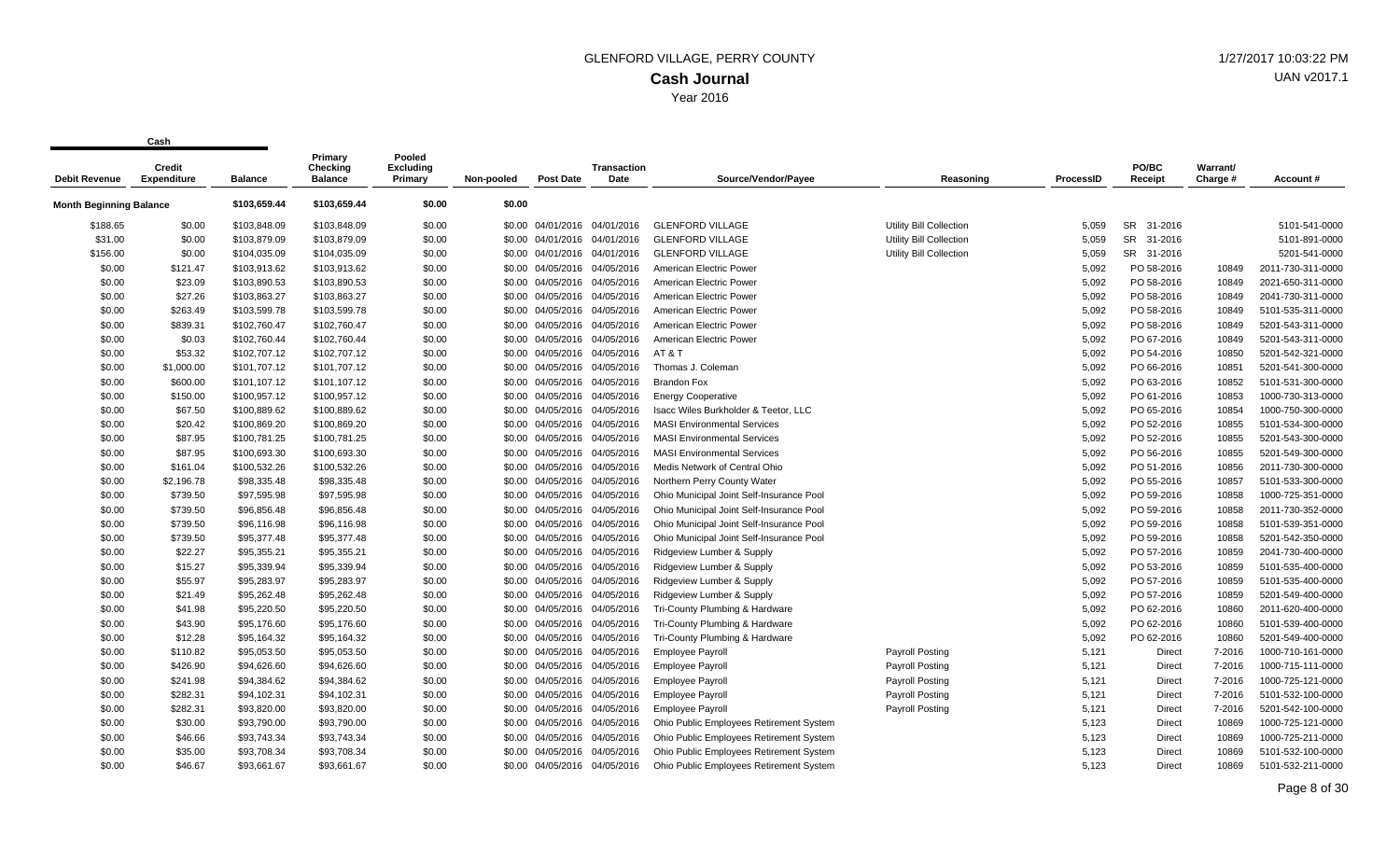| Debit Revenue | Credit<br><b>Expenditure</b> | <b>Balance</b> | Primary<br><b>Checking</b><br><b>Balance</b> | Pooled<br><b>Excluding</b><br>Primary | Non-pooled | <b>Post Date</b>  | <b>Transaction</b><br>Date   | Source/Vendor/Payee                     | Reasoning                            | ProcessID | PO/BC<br>Receipt     | <b>Warrant/</b><br>Charge # | Account#          |
|---------------|------------------------------|----------------|----------------------------------------------|---------------------------------------|------------|-------------------|------------------------------|-----------------------------------------|--------------------------------------|-----------|----------------------|-----------------------------|-------------------|
| \$0.00        | \$35.00                      | \$93.626.67    | \$93.626.67                                  | \$0.00                                |            | \$0.00 04/05/2016 | 04/05/2016                   | Ohio Public Employees Retirement System |                                      | 5,123     | <b>Direct</b>        | 10869                       | 5201-542-100-0000 |
| \$0.00        | \$46.67                      | \$93,580.00    | \$93,580.00                                  | \$0.00                                |            |                   | \$0.00 04/05/2016 04/05/2016 | Ohio Public Employees Retirement System |                                      | 5,123     | Direct               | 10869                       | 5201-542-211-0000 |
| \$800.00      | \$0.00                       | \$94,380.00    | \$94,380.00                                  | \$0.00                                |            |                   | \$0.00 04/08/2016 04/08/2016 | <b>GLENFORD VILLAGE</b>                 | Utility Bill Collection              | 5,132     | 32-2016<br><b>SR</b> |                             | 1000-999-0000     |
| \$1,069.49    | \$0.00                       | \$95,449.49    | \$95,449.49                                  | \$0.00                                |            |                   | \$0.00 04/08/2016 04/08/2016 | <b>GLENFORD VILLAGE</b>                 | Utility Bill Collection              | 5,132     | 32-2016<br><b>SR</b> |                             | 5101-541-0000     |
| \$296.48      | \$0.00                       | \$95,745.97    | \$95,745.97                                  | \$0.00                                |            |                   | \$0.00 04/08/2016 04/08/2016 | <b>GLENFORD VILLAGE</b>                 | <b>Utility Bill Collection</b>       | 5,132     | <b>SR</b><br>32-2016 |                             | 5101-891-0000     |
| \$1,461.60    | \$0.00                       | \$97,207.57    | \$97,207.57                                  | \$0.00                                |            |                   | \$0.00 04/08/2016 04/08/2016 | <b>GLENFORD VILLAGE</b>                 | <b>Utility Bill Collection</b>       | 5,132     | <b>SR</b><br>32-2016 |                             | 5201-541-0000     |
| \$65.00       | \$0.00                       | \$97,272.57    | \$97,272.57                                  | \$0.00                                |            |                   | \$0.00 04/08/2016 04/08/2016 | <b>GLENFORD VILLAGE</b>                 | Park Donation                        | 5,132     | <b>SR</b><br>33-2016 |                             | 2041-820-0000     |
| \$6,471.91    | \$0.00                       | \$103,744.48   | \$103,744.48                                 | \$0.00                                |            | \$0.00 04/08/2016 | 04/08/2016                   | <b>GLENFORD VILLAGE</b>                 | Park Donation                        | 5,132     | <b>SR</b><br>33-2016 |                             | 1000-110-0000     |
| \$13.07       | \$0.00                       | \$103,757.55   | \$103,757.55                                 | \$0.00                                |            |                   | \$0.00 04/08/2016 04/08/2016 | <b>GLENFORD VILLAGE</b>                 | Park Donation                        | 5,132     | SR<br>33-2016        |                             | 2011-190-0000     |
| \$2.02        | \$0.00                       | \$103,759.57   | \$103,759.57                                 | \$0.00                                |            |                   | \$0.00 04/08/2016 04/08/2016 | <b>GLENFORD VILLAGE</b>                 | Park Donation                        | 5,132     | SR 33-2016           |                             | 2021-190-0000     |
| \$0.00        | \$365.48                     | \$103,394.09   | \$103,394.09                                 | \$0.00                                |            |                   | \$0.00 04/08/2016 04/08/2016 | Perry County Auditor                    |                                      | 5,139     | PO 70-2016           | 8-2016                      | 1000-725-344-0000 |
| \$0.00        | \$19.41                      | \$103,374.68   | \$103,374.68                                 | \$0.00                                |            |                   | \$0.00 04/08/2016 04/08/2016 | Perry County Auditor                    |                                      | 5,139     | PO 70-2016           | 8-2016                      | 2011-620-344-0000 |
| \$0.00        | \$181.08                     | \$103,193.60   | \$103,193.60                                 | \$0.00                                |            |                   | \$0.00 04/22/2016 04/22/2016 | American Electric Power                 |                                      | 5,153     | PO 68-2016           | 10875                       | 1000-130-311-0000 |
| \$0.00        | \$159.39                     | \$103,034.21   | \$103,034.21                                 | \$0.00                                |            |                   | \$0.00 04/22/2016 04/22/2016 | AT&T                                    |                                      | 5,153     | PO 72-2016           | 10876                       | 5201-542-321-0000 |
| \$0.00        | \$806.43                     | \$102,227.78   | \$102,227.78                                 | \$0.00                                |            |                   | \$0.00 04/22/2016 04/22/2016 | <b>HD Waterworks Supply</b>             |                                      | 5,153     | PO 74-2016           | 10877                       | 5101-535-400-0000 |
| \$0.00        | \$62.00                      | \$102,165.78   | \$102,165.78                                 | \$0.00                                |            |                   | \$0.00 04/22/2016 04/22/2016 | Jeff Ours                               |                                      | 5,153     | PO 73-2016           | 10878                       | 2011-620-400-0000 |
| \$0.00        | \$45.12                      | \$102,120.66   | \$102,120.66                                 | \$0.00                                |            |                   | \$0.00 04/22/2016 04/22/2016 | Speedway LLC                            |                                      | 5,153     | PO 47-2016           | 10879                       | 2011-620-400-0000 |
| \$0.00        | \$32.67                      | \$102,087.99   | \$102,087.99                                 | \$0.00                                |            | \$0.00 04/22/2016 | 04/22/2016                   | Speedway LLC                            |                                      | 5,153     | PO 60-2016           | 10879                       | 2011-620-400-0000 |
| \$0.00        | \$762.00                     | \$101,325.99   | \$101,325.99                                 | \$0.00                                |            |                   | \$0.00 04/22/2016 04/22/2016 | <b>Treasurer Of State</b>               |                                      | 5,153     | PO 69-2016           | 10880                       | 1000-745-343-0000 |
| \$0.00        | \$20.39                      | \$101,305.60   | \$101,305.60                                 | \$0.00                                |            |                   | \$0.00 04/26/2016 04/26/2016 | <b>Internal Revenue Service</b>         |                                      | 5,166     | Direct               | 10882                       | 1000-715-111-0000 |
| \$0.00        | \$13.89                      | \$101,291.71   | \$101,291.71                                 | \$0.00                                |            |                   | \$0.00 04/26/2016 04/26/2016 | <b>Internal Revenue Service</b>         |                                      | 5,166     | Direct               | 10882                       | 1000-715-212-0000 |
| \$0.00        | \$6.50                       | \$101,285.21   | \$101,285.21                                 | \$0.00                                |            |                   | \$0.00 04/26/2016 04/26/2016 | <b>Internal Revenue Service</b>         |                                      | 5,166     | <b>Direct</b>        | 10882                       | 1000-715-213-0000 |
| \$0.00        | \$76.40                      | \$101,208.81   | \$101,208.81                                 | \$0.00                                |            |                   | \$0.00 04/26/2016 04/26/2016 | <b>Internal Revenue Service</b>         |                                      | 5,166     | <b>Direct</b>        | 10882                       | 1000-725-121-0000 |
| \$0.00        | \$89.14                      | \$101,119.67   | \$101,119.67                                 | \$0.00                                |            |                   | \$0.00 04/26/2016 04/26/2016 | <b>Internal Revenue Service</b>         |                                      | 5,166     | Direct               | 10882                       | 5101-532-100-0000 |
| \$0.00        | \$89.14                      | \$101,030.53   | \$101,030.53                                 | \$0.00                                |            | \$0.00 04/26/2016 | 04/26/2016                   | <b>Internal Revenue Service</b>         |                                      | 5,166     | <b>Direct</b>        | 10882                       | 5201-542-100-0000 |
| \$0.00        | \$1.45                       | \$101,029.08   | \$101,029.08                                 | \$0.00                                |            |                   | \$0.00 04/26/2016 04/26/2016 | <b>Internal Revenue Service</b>         |                                      | 5,166     | Direct               | 10882                       | 1000-710-161-0000 |
| \$0.00        | \$16.32                      | \$101,012.76   | \$101,012.76                                 | \$0.00                                |            |                   | \$0.00 04/26/2016 04/26/2016 | <b>Internal Revenue Service</b>         |                                      | 5,166     | Direct               | 10882                       | 1000-725-213-0000 |
| \$0.00        | \$13.59                      | \$100,999.17   | \$100,999.17                                 | \$0.00                                |            |                   | \$0.00 04/26/2016 04/26/2016 | <b>Internal Revenue Service</b>         |                                      | 5,166     | Direct               | 10882                       | 5101-532-213-0000 |
| \$0.00        | \$13.59                      | \$100,985.58   | \$100,985.58                                 | \$0.00                                |            |                   | \$0.00 04/26/2016 04/26/2016 | <b>Internal Revenue Service</b>         |                                      | 5,166     | Direct               | 10882                       | 5201-542-213-0000 |
| \$0.00        | \$1.45                       | \$100,984.13   | \$100,984.13                                 | \$0.00                                |            |                   | \$0.00 04/26/2016 04/26/2016 | <b>Internal Revenue Service</b>         |                                      | 5,166     | Direct               | 10882                       | 1000-710-213-0000 |
| \$0.00        | \$1.68                       | \$100,982.45   | \$100,982.45                                 | \$0.00                                |            |                   | \$0.00 04/26/2016 04/26/2016 | Ohio Department of Taxation             |                                      | 5,166     | Direct               | 10883                       | 1000-715-111-0000 |
| \$0.00        | \$7.59                       | \$100,974.86   | \$100,974.86                                 | \$0.00                                |            |                   | \$0.00 04/26/2016 04/26/2016 | Ohio Department of Taxation             |                                      | 5,166     | Direct               | 10883                       | 1000-725-121-0000 |
| \$0.00        | \$8.85                       | \$100,966.01   | \$100,966.01                                 | \$0.00                                |            |                   | \$0.00 04/26/2016 04/26/2016 | Ohio Department of Taxation             |                                      | 5,166     | Direct               | 10883                       | 5101-532-100-0000 |
| \$0.00        | \$8.85                       | \$100,957.16   | \$100,957.16                                 | \$0.00                                |            |                   | \$0.00 04/26/2016 04/26/2016 | Ohio Department of Taxation             |                                      | 5,166     | Direct               | 10883                       | 5201-542-100-0000 |
| \$1,665.29    | \$0.00                       | \$102,622.45   | \$102,622.45                                 | \$0.00                                |            | \$0.00 04/26/2016 | 04/26/2016                   | <b>GLENFORD VILLAGE</b>                 | Utility collections                  | 5,172     | 34-2016<br><b>SR</b> |                             | 5101-541-0000     |
| \$241.35      | \$0.00                       | \$102,863.80   | \$102,863.80                                 | \$0.00                                |            |                   | \$0.00 04/26/2016 04/26/2016 | <b>GLENFORD VILLAGE</b>                 | Utility collections                  | 5,172     | <b>SR</b><br>34-2016 |                             | 5101-891-0000     |
| \$2,192.40    | \$0.00                       | \$105,056.20   | \$105,056.20                                 | \$0.00                                |            |                   | \$0.00 04/26/2016 04/26/2016 | <b>GLENFORD VILLAGE</b>                 | Utility collections                  | 5,172     | <b>SR</b><br>34-2016 |                             | 5201-541-0000     |
| \$141.25      | \$0.00                       | \$105,197.45   | \$105,197.45                                 | \$0.00                                |            |                   | \$0.00 04/26/2016 04/26/2016 | <b>GLENFORD VILLAGE</b>                 | State of Ohio EFT Highway per gallon | 5,172     | <b>SR</b><br>35-2016 |                             | 2011-225-0000     |
| \$11.46       | \$0.00                       | \$105,208.91   | \$105,208.91                                 | \$0.00                                |            | \$0.00 04/26/2016 | 04/26/2016                   | <b>GLENFORD VILLAGE</b>                 | State of Ohio EFT Highway per gallon | 5,172     | <b>SR</b><br>35-2016 |                             | 2021-225-0000     |
| \$495.58      | \$0.00                       | \$105,704.49   | \$105,704.49                                 | \$0.00                                |            |                   | \$0.00 04/26/2016 04/26/2016 | <b>GLENFORD VILLAGE</b>                 | County Auditor Undivided Local Gover | 5,172     | <b>SR</b><br>36-2016 |                             | 1000-211-0000     |
| \$1,585.12    | \$0.00                       | \$107,289.61   | \$107,289.61                                 | \$0.00                                |            |                   | \$0.00 04/26/2016 04/26/2016 | <b>GLENFORD VILLAGE</b>                 | <b>Utility Bill Collection</b>       | 5,172     | <b>SR</b><br>37-2016 |                             | 5101-541-0000     |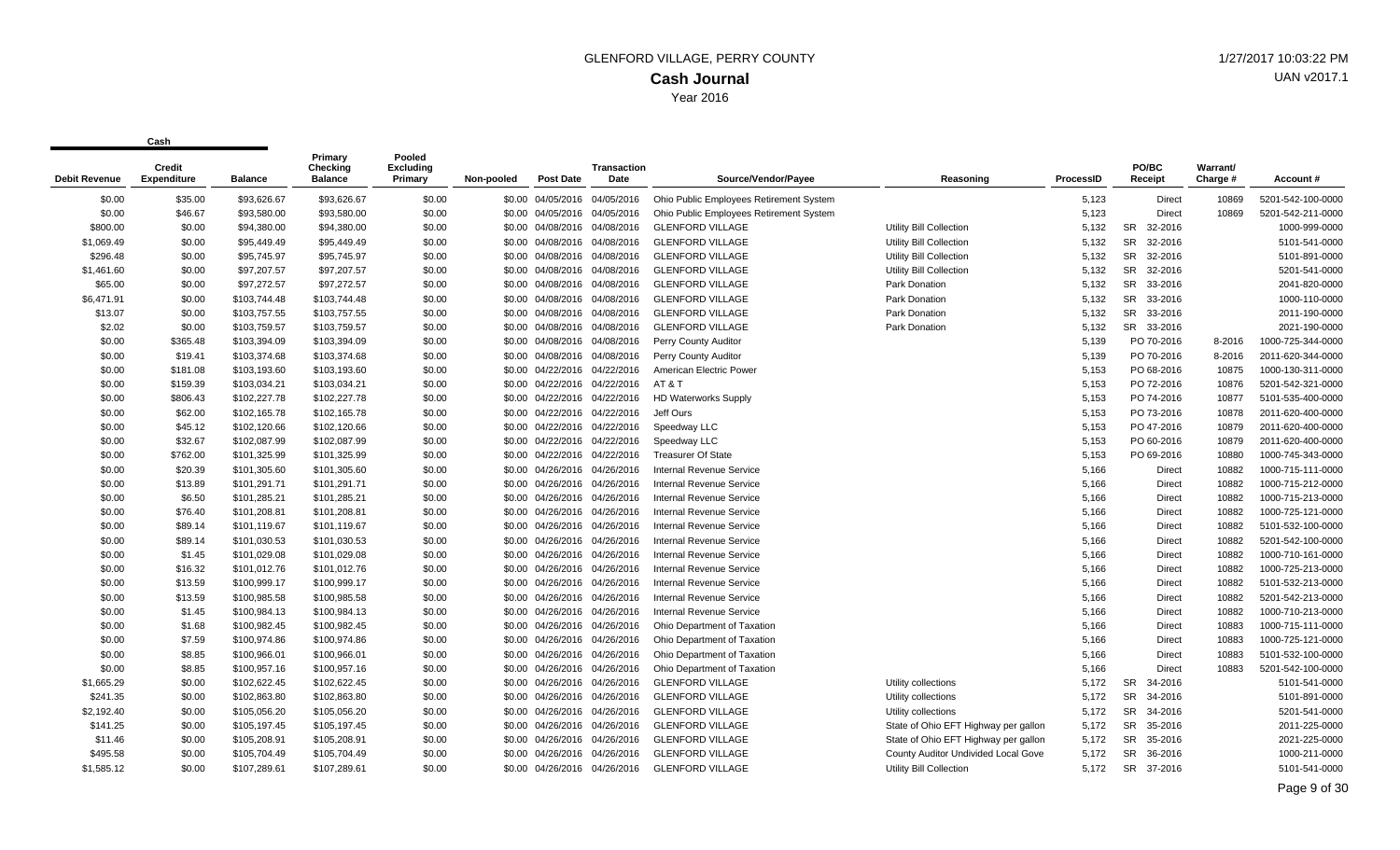| <b>Debit Revenue</b> | Credit<br><b>Expenditure</b> | <b>Balance</b> | Primary<br>Checking<br><b>Balance</b> | Pooled<br>Excluding<br>Primary | Non-pooled | <b>Post Date</b>             | <b>Transaction</b><br>Date   | Source/Vendor/Payee      | Reasoning                              | ProcessID | <b>PO/BC</b><br>Receipt | Warrant/<br>Charge # | Account#          |
|----------------------|------------------------------|----------------|---------------------------------------|--------------------------------|------------|------------------------------|------------------------------|--------------------------|----------------------------------------|-----------|-------------------------|----------------------|-------------------|
| \$225.50             | \$0.00                       | \$107.515.11   | \$107,515.11                          | \$0.00                         |            |                              | \$0.00 04/26/2016 04/26/2016 | <b>GLENFORD VILLAGE</b>  | <b>Utility Bill Collection</b>         | 5,172     | 37-2016<br>SR.          |                      | 5101-891-0000     |
| \$1,567.30           | \$0.00                       | \$109,082.41   | \$109,082.41                          | \$0.00                         |            | \$0.00 04/26/2016 04/26/2016 |                              | <b>GLENFORD VILLAGE</b>  | <b>Utility Bill Collection</b>         | 5.172     | <b>SR</b><br>37-2016    |                      | 5201-541-0000     |
| \$305.95             | \$0.00                       | \$109,388.36   | \$109,388.36                          | \$0.00                         |            |                              | \$0.00 04/26/2016 04/26/2016 | GLENFORD VILLAGE         | State of Ohio EFT - Gasoline Excise ta | 5,172     | 38-2016<br>SR.          |                      | 2011-225-0000     |
| \$24.81              | \$0.00                       | \$109.413.17   | \$109,413.17                          | \$0.00                         |            | \$0.00 04/26/2016 04/26/2016 |                              | <b>GLENFORD VILLAGE</b>  | State of Ohio EFT - Gasoline Excise ta | 5,172     | SR.<br>38-2016          |                      | 2021-225-0000     |
| \$75.45              | \$0.00                       | \$109.488.62   | \$109,488.62                          | \$0.00                         |            | \$0.00 04/26/2016 04/26/2016 |                              | <b>GLENFORD VILLAGE</b>  | <b>Utility Collections</b>             | 5.175     | <b>SR</b><br>39-2016    |                      | 5101-541-0000     |
| \$16.50              | \$0.00                       | \$109,505.12   | \$109,505.12                          | \$0.00                         |            |                              | \$0.00 04/26/2016 04/26/2016 | GLENFORD VILLAGE         | <b>Utility Collections</b>             | 5.175     | SR.<br>39-2016          |                      | 5101-891-0000     |
| \$171.60             | \$0.00                       | \$109.676.72   | \$109,676.72                          | \$0.00                         |            | \$0.00 04/26/2016 04/26/2016 |                              | <b>GLENFORD VILLAGE</b>  | <b>Utility Collections</b>             | 5,175     | SR.<br>39-2016          |                      | 5201-541-0000     |
| \$84.32              | \$0.00                       | \$109,761.04   | \$109,761.04                          | \$0.00                         |            | \$0.00 04/26/2016 04/26/2016 |                              | <b>GLENFORD VILLAGE</b>  | Park Donation 30.00                    | 5,175     | <b>SR</b><br>40-2016    |                      | 2011-190-0000     |
| \$6.84               | \$0.00                       | \$109.767.88   | \$109,767.88                          | \$0.00                         |            | \$0.00 04/26/2016 04/26/2016 |                              | GLENFORD VILLAGE         | Park Donation 30.00                    | 5.175     | SR.<br>40-2016          |                      | 2021-190-0000     |
| \$30.00              | \$0.00                       | \$109,797.88   | \$109,797.88                          | \$0.00                         |            | \$0.00 04/26/2016 04/26/2016 |                              | <b>GLENFORD VILLAGE</b>  | Park Donation 30.00                    | 5,175     | SR.<br>40-2016          |                      | 2041-820-0000     |
| \$0.00               | \$6.00                       | \$109,791.88   | \$109,791.88                          | \$0.00                         |            |                              | \$0.00 04/26/2016 04/26/2016 | US Bank                  |                                        | 5,188     | PO 76-2016              | 9-2016               | 1000-725-391-0000 |
| \$0.00               | \$0.00                       | \$109,791.88   | \$109,791.88                          | \$0.00                         |            |                              | \$0.00 04/29/2016 05/13/2016 | Post Bank Reconciliation | ReconciliationDate:04/29/2016          | 5,265     |                         |                      |                   |
| \$19,395.94          | \$13,263.50                  | Total for      | April                                 |                                |            |                              |                              |                          |                                        |           |                         |                      |                   |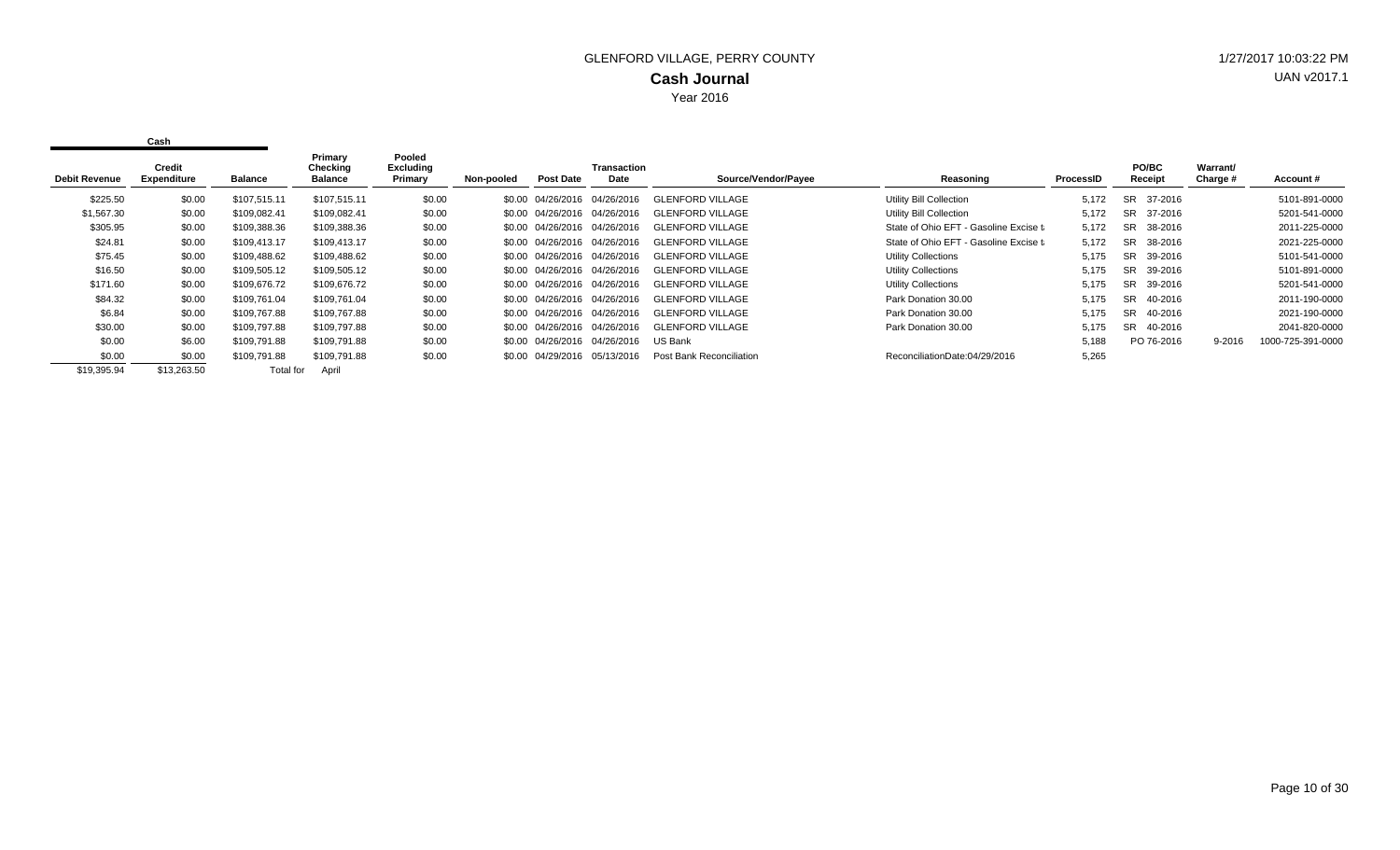| <b>Debit Revenue</b>           | vuji<br>Credit<br><b>Expenditure</b> | <b>Balance</b> | Primary<br>Checking<br><b>Balance</b> | Pooled<br><b>Excluding</b><br>Primary | Non-pooled | <b>Post Date</b>             | <b>Transaction</b><br>Date   | Source/Vendor/Payee                     | Reasoning                              | ProcessID | PO/BC<br>Receipt | Warrant/<br>Charge # | Account#          |
|--------------------------------|--------------------------------------|----------------|---------------------------------------|---------------------------------------|------------|------------------------------|------------------------------|-----------------------------------------|----------------------------------------|-----------|------------------|----------------------|-------------------|
|                                |                                      |                |                                       |                                       |            |                              |                              |                                         |                                        |           |                  |                      |                   |
| <b>Month Beginning Balance</b> |                                      | \$109,791.88   | \$109,791.88                          | \$0.00                                | \$0.00     |                              |                              |                                         |                                        |           |                  |                      |                   |
| \$277.19                       | \$0.00                               | \$110,069.07   | \$110,069.07                          | \$0.00                                |            |                              | \$0.00 05/01/2016 05/01/2016 | <b>GLENFORD VILLAGE</b>                 | <b>Utility Bill Collection</b>         | 5,193     | SR 41-2016       |                      | 5101-541-0000     |
| \$253.60                       | \$0.00                               | \$110,322.67   | \$110,322.67                          | \$0.00                                |            |                              | \$0.00 05/01/2016 05/01/2016 | <b>GLENFORD VILLAGE</b>                 | Utility Bill Collection                | 5,193     | SR 41-2016       |                      | 5201-541-0000     |
| \$32.00                        | \$0.00                               | \$110,354.67   | \$110,354.67                          | \$0.00                                |            |                              | \$0.00 05/01/2016 05/01/2016 | <b>GLENFORD VILLAGE</b>                 | Utility Bill Collection                | 5,193     | SR 41-2016       |                      | 5101-891-0000     |
| \$2,750.00                     | \$0.00                               | \$113,104.67   | \$113,104.67                          | \$0.00                                |            |                              | \$0.00 05/01/2016 05/01/2016 | <b>GLENFORD VILLAGE</b>                 | Attorney General Collection - Pat Ayer | 5,193     | SR 42-2016       |                      | 5101-542-0000     |
| \$150.00                       | \$0.00                               | \$113,254.67   | \$113,254.67                          | \$0.00                                |            |                              | \$0.00 05/01/2016 05/01/2016 | <b>GLENFORD VILLAGE</b>                 | Attorney General Collection - Pat Ayer | 5,193     | SR 42-2016       |                      | 5101-999-0000     |
| \$0.00                         | \$16.50                              | \$113,238.17   | \$113,238.17                          | \$0.00                                |            |                              | \$0.00 05/01/2016 05/01/2016 | <b>Treasurer Of State</b>               |                                        | 5,201     | PO 81-2016       | 10-2016              | 1000-725-391-0000 |
| \$0.00                         | \$109.83                             | \$113,128.34   | \$113,128.34                          | \$0.00                                |            | \$0.00 05/03/2016            | 05/03/2016                   | American Electric Power                 |                                        | 5,228     | PO 80-2016       | 10884                | 2011-730-311-0000 |
| \$0.00                         | \$23.19                              | \$113,105.15   | \$113,105.15                          | \$0.00                                |            |                              | \$0.00 05/03/2016 05/03/2016 | American Electric Power                 |                                        | 5,228     | PO 80-2016       | 10884                | 2021-650-311-0000 |
| \$0.00                         | \$35.48                              | \$113,069.67   | \$113,069.67                          | \$0.00                                |            |                              | \$0.00 05/03/2016 05/03/2016 | American Electric Power                 |                                        | 5,228     | PO 80-2016       | 10884                | 2041-730-311-0000 |
| \$0.00                         | \$212.91                             | \$112,856.76   | \$112,856.76                          | \$0.00                                |            |                              | \$0.00 05/03/2016 05/03/2016 | American Electric Power                 |                                        | 5,228     | PO 80-2016       | 10884                | 5101-535-311-0000 |
| \$0.00                         | \$1,030.53                           | \$111,826.23   | \$111,826.23                          | \$0.00                                |            |                              | \$0.00 05/03/2016 05/03/2016 | American Electric Power                 |                                        | 5,228     | PO 80-2016       | 10884                | 5201-543-311-0000 |
| \$0.00                         | \$97.02                              | \$111,729.21   | \$111,729.21                          | \$0.00                                |            |                              | \$0.00 05/03/2016 05/03/2016 | AT & T                                  |                                        | 5,228     | PO 79-2016       | 10885                | 5101-532-321-0000 |
| \$0.00                         | \$85.04                              | \$111,644.17   | \$111,644.17                          | \$0.00                                |            |                              | \$0.00 05/03/2016 05/03/2016 | AT & T                                  |                                        | 5,228     | PO 79-2016       | 10885                | 5201-542-321-0000 |
| \$0.00                         | \$95.00                              | \$111,549.17   | \$111,549.17                          | \$0.00                                |            |                              | \$0.00 05/03/2016 05/03/2016 | <b>Energy Cooperative</b>               |                                        | 5,228     | PO 87-2016       | 10886                | 1000-730-313-0000 |
| \$0.00                         | \$600.00                             | \$110,949.17   | \$110,949.17                          | \$0.00                                |            |                              | \$0.00 05/03/2016 05/03/2016 | <b>Brandon Fox</b>                      |                                        | 5,228     | PO 83-2016       | 10887                | 5101-531-300-0000 |
| \$0.00                         | \$28.00                              | \$110,921.17   | \$110,921.17                          | \$0.00                                |            |                              | \$0.00 05/03/2016 05/03/2016 | <b>HD Waterworks Supply</b>             |                                        | 5,228     | PO 77-2016       | 10888                | 5101-535-400-0000 |
| \$0.00                         | \$1,107.34                           | \$109,813.83   | \$109,813.83                          | \$0.00                                |            |                              | \$0.00 05/03/2016 05/03/2016 | <b>Bob Henry</b>                        |                                        | 5,228     | PO 84-2016       | 10889                | 2011-730-300-0000 |
| \$0.00                         | \$1,107.33                           | \$108,706.50   | \$108,706.50                          | \$0.00                                |            |                              | \$0.00 05/03/2016 05/03/2016 | <b>Bob Henry</b>                        |                                        | 5,228     | PO 84-2016       | 10889                | 5101-531-300-0000 |
| \$0.00                         | \$1,107.33                           | \$107,599.17   | \$107,599.17                          | \$0.00                                |            |                              | \$0.00 05/03/2016 05/03/2016 | <b>Bob Henry</b>                        |                                        | 5,228     | PO 84-2016       | 10889                | 5101-532-300-0000 |
| \$0.00                         | \$30.00                              | \$107,569.17   | \$107,569.17                          | \$0.00                                |            | \$0.00 05/03/2016            | 05/03/2016                   | Daniel Ireton DBA Family Tree Lawncare  |                                        | 5,228     | PO 85-2016       | 10890                | 2041-730-300-0000 |
| \$0.00                         | \$80.00                              | \$107,489.17   | \$107,489.17                          | \$0.00                                |            |                              | \$0.00 05/03/2016 05/03/2016 | Daniel Ireton DBA Family Tree Lawncare  |                                        | 5,228     | PO 85-2016       | 10890                | 2011-730-300-0000 |
| \$0.00                         | \$70.00                              | \$107,419.17   | \$107,419.17                          | \$0.00                                |            |                              | \$0.00 05/03/2016 05/03/2016 | Daniel Ireton DBA Family Tree Lawncare  |                                        | 5,228     | PO 85-2016       | 10890                | 2021-620-300-0000 |
| \$0.00                         | \$888.35                             | \$106,530.82   | \$106,530.82                          | \$0.00                                |            | \$0.00 05/03/2016            | 05/03/2016                   | Isacc Wiles Burkholder & Teetor, LLC    |                                        | 5,228     | PO 88-2016       | 10891                | 1000-750-300-0000 |
| \$0.00                         | \$324.00                             | \$106,206.82   | \$106,206.82                          | \$0.00                                |            |                              | \$0.00 05/03/2016 05/03/2016 | Isacc Wiles Burkholder & Teetor, LLC    |                                        | 5,228     | PO 88-2016       | 10891                | 2011-620-300-0000 |
| \$0.00                         | \$19.45                              | \$106,187.37   | \$106,187.37                          | \$0.00                                |            |                              | \$0.00 05/03/2016 05/03/2016 | <b>MASI Environmental Services</b>      |                                        | 5,228     | PO 71-2016       | 10892                | 5101-534-300-0000 |
| \$0.00                         | \$87.95                              | \$106,099.42   | \$106,099.42                          | \$0.00                                |            | \$0.00 05/03/2016            | 05/03/2016                   | <b>MASI Environmental Services</b>      |                                        | 5,228     | PO 75-2016       | 10892                | 5201-549-300-0000 |
| \$0.00                         | \$87.95                              | \$106,011.47   | \$106,011.47                          | \$0.00                                |            |                              | \$0.00 05/03/2016 05/03/2016 | <b>MASI Environmental Services</b>      |                                        | 5,228     | PO 78-2016       | 10892                | 5201-549-300-0000 |
| \$0.00                         | \$329.47                             | \$105,682.00   | \$105,682.00                          | \$0.00                                |            |                              | \$0.00 05/03/2016 05/03/2016 | Niagara Scientific Products             |                                        | 5,228     | PO 64-2016       | 10893                | 5201-549-400-0000 |
| \$0.00                         | \$2,264.21                           | \$103,417.79   | \$103,417.79                          | \$0.00                                |            |                              | \$0.00 05/03/2016 05/03/2016 | Northern Perry County Water             |                                        | 5,228     | PO 86-2016       | 10894                | 5101-533-300-0000 |
| \$0.00                         | \$1,000.00                           | \$102,417.79   | \$102,417.79                          | \$0.00                                |            |                              | \$0.00 05/03/2016 05/03/2016 | Thomas J. Coleman                       |                                        | 5,228     | PO 82-2016       | 10895                | 5201-541-300-0000 |
| \$0.00                         | \$241.98                             | \$102,175.81   | \$102,175.81                          | \$0.00                                |            | \$0.00 05/03/2016 05/03/2016 |                              | <b>Employee Payroll</b>                 | <b>Payroll Posting</b>                 | 5,232     | <b>Direct</b>    | 11-2016              | 1000-725-121-0000 |
| \$0.00                         | \$282.31                             | \$101,893.50   | \$101,893.50                          | \$0.00                                |            |                              | \$0.00 05/03/2016 05/03/2016 | <b>Employee Payroll</b>                 | Payroll Posting                        | 5,232     | <b>Direct</b>    | 11-2016              | 5101-532-100-0000 |
| \$0.00                         | \$282.31                             | \$101,611.19   | \$101,611.19                          | \$0.00                                |            |                              | \$0.00 05/03/2016 05/03/2016 | <b>Employee Payroll</b>                 | <b>Payroll Posting</b>                 | 5,232     | Direct           | 11-2016              | 5201-542-100-0000 |
| \$0.00                         | \$30.00                              | \$101,581.19   | \$101,581.19                          | \$0.00                                |            | \$0.00 05/03/2016 05/03/2016 |                              | Ohio Public Employees Retirement System |                                        | 5,234     | Direct           | 10897                | 1000-725-121-0000 |
| \$0.00                         | \$46.66                              | \$101,534.53   | \$101,534.53                          | \$0.00                                |            |                              | \$0.00 05/03/2016 05/03/2016 | Ohio Public Employees Retirement System |                                        | 5,234     | Direct           | 10897                | 1000-725-211-0000 |
| \$0.00                         | \$35.00                              | \$101,499.53   | \$101,499.53                          | \$0.00                                |            | \$0.00 05/03/2016            | 05/03/2016                   | Ohio Public Employees Retirement System |                                        | 5,234     | <b>Direct</b>    | 10897                | 5101-532-100-0000 |
| \$0.00                         | \$46.67                              | \$101,452.86   | \$101,452.86                          | \$0.00                                |            | \$0.00 05/03/2016 05/03/2016 |                              | Ohio Public Employees Retirement System |                                        | 5,234     | Direct           | 10897                | 5101-532-211-0000 |
| \$0.00                         | \$35.00                              | \$101,417.86   | \$101,417.86                          | \$0.00                                |            | \$0.00 05/03/2016            | 05/03/2016                   | Ohio Public Employees Retirement System |                                        | 5,234     | Direct           | 10897                | 5201-542-100-0000 |
| \$0.00                         | \$46.67                              | \$101.371.19   | \$101,371.19                          | \$0.00                                |            | \$0.00 05/03/2016            | 05/03/2016                   | Ohio Public Employees Retirement System |                                        | 5.234     | <b>Direct</b>    | 10897                | 5201-542-211-0000 |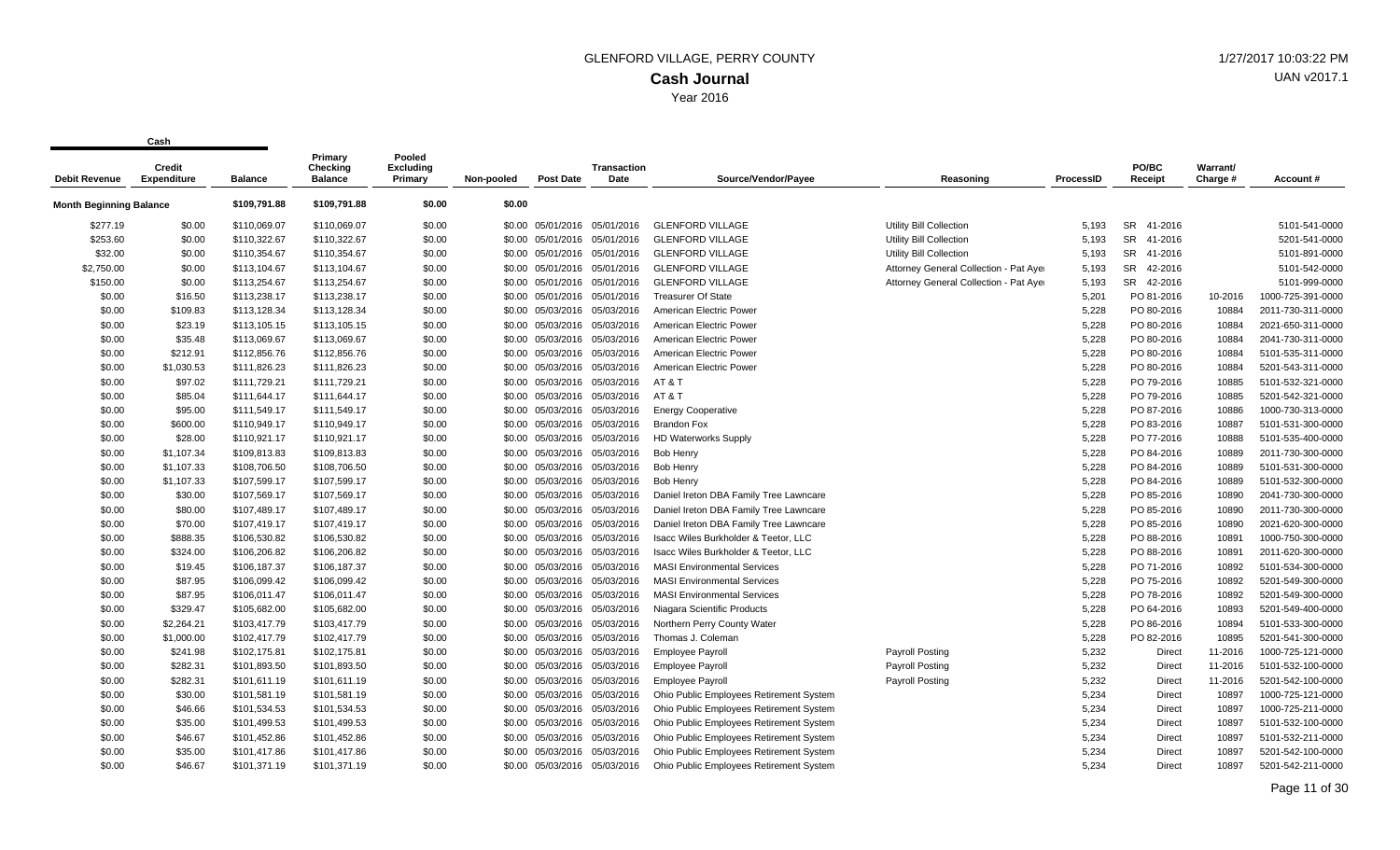| Debit Revenue | Credit<br><b>Expenditure</b> | <b>Balance</b> | Primary<br>Checking<br><b>Balance</b> | Pooled<br><b>Excluding</b><br>Primary | Non-pooled | <b>Post Date</b>             | Transaction<br>Date | Source/Vendor/Payee                     | Reasoning                              | ProcessID | PO/BC<br>Receipt     | Warrant/<br>Charge # | <b>Account #</b>  |
|---------------|------------------------------|----------------|---------------------------------------|---------------------------------------|------------|------------------------------|---------------------|-----------------------------------------|----------------------------------------|-----------|----------------------|----------------------|-------------------|
| \$0.00        | \$0.00                       | \$101,371.19   | \$101,371.19                          | \$0.00                                |            | \$0.00 05/03/2016            | 05/03/2016          | Ohio Public Employees Retirement System | Reissue 10897                          | 5,235     | Direct               | 10898                | 1000-725-121-0000 |
| \$0.00        | \$0.00                       | \$101,371.19   | \$101,371.19                          | \$0.00                                |            | \$0.00 05/03/2016 05/03/2016 |                     | Ohio Public Employees Retirement System | Reissue 10897                          | 5,235     | Direct               | 10898                | 1000-725-211-0000 |
| \$0.00        | \$0.00                       | \$101,371.19   | \$101,371.19                          | \$0.00                                |            | \$0.00 05/03/2016 05/03/2016 |                     | Ohio Public Employees Retirement System | Reissue 10897                          | 5,235     | <b>Direct</b>        | 10898                | 5101-532-100-0000 |
| \$0.00        | \$0.00                       | \$101,371.19   | \$101,371.19                          | \$0.00                                |            | \$0.00 05/03/2016 05/03/2016 |                     | Ohio Public Employees Retirement System | Reissue 10897                          | 5,235     | Direct               | 10898                | 5101-532-211-0000 |
| \$0.00        | \$0.00                       | \$101,371.19   | \$101,371.19                          | \$0.00                                |            | \$0.00 05/03/2016 05/03/2016 |                     | Ohio Public Employees Retirement System | Reissue 10897                          | 5,235     | <b>Direct</b>        | 10898                | 5201-542-100-0000 |
| \$0.00        | \$0.00                       | \$101,371.19   | \$101,371.19                          | \$0.00                                |            | \$0.00 05/03/2016 05/03/2016 |                     | Ohio Public Employees Retirement System | Reissue 10897                          | 5,235     | <b>Direct</b>        | 10898                | 5201-542-211-0000 |
| \$359.80      | \$0.00                       | \$101,730.99   | \$101,730.99                          | \$0.00                                |            | \$0.00 05/06/2016 05/06/2016 |                     | <b>GLENFORD VILLAGE</b>                 | Park Donation-10                       | 5,241     | 43-2016<br><b>SR</b> |                      | 1000-224-0000     |
| \$10.00       | \$0.00                       | \$101,740.99   | \$101,740.99                          | \$0.00                                |            | \$0.00 05/06/2016 05/06/2016 |                     | <b>GLENFORD VILLAGE</b>                 | Park Donation-10                       | 5,241     | <b>SR</b><br>43-2016 |                      | 2041-820-0000     |
| \$621.51      | \$0.00                       | \$102,362.50   | \$102,362.50                          | \$0.00                                |            | \$0.00 05/06/2016 05/06/2016 |                     | <b>GLENFORD VILLAGE</b>                 | <b>Utility Bill Collections</b>        | 5,241     | SR<br>44-2016        |                      | 5101-541-0000     |
| \$68.00       | \$0.00                       | \$102,430.50   | \$102,430.50                          | \$0.00                                |            | \$0.00 05/06/2016 05/06/2016 |                     | <b>GLENFORD VILLAGE</b>                 | <b>Utility Bill Collections</b>        | 5,241     | <b>SR</b><br>44-2016 |                      | 5101-891-0000     |
| \$375.60      | \$0.00                       | \$102,806.10   | \$102,806.10                          | \$0.00                                |            | \$0.00 05/06/2016 05/06/2016 |                     | <b>GLENFORD VILLAGE</b>                 | <b>Utility Bill Collections</b>        | 5,241     | SR 44-2016           |                      | 5201-541-0000     |
| \$200.00      | \$0.00                       | \$103,006.10   | \$103,006.10                          | \$0.00                                |            | \$0.00 05/06/2016 05/06/2016 |                     | <b>GLENFORD VILLAGE</b>                 | Sewer payment                          | 5,241     | SR 45-2016           |                      | 5201-541-0000     |
| \$0.00        | \$23.42                      | \$102,982.68   | \$102,982.68                          | \$0.00                                |            | \$0.00 05/13/2016 05/13/2016 |                     | Perry County Auditor                    |                                        | 5,256     | PO 91-2016           | 12-2016              | 1000-725-344-0000 |
| \$0.00        | \$6.00                       | \$102,976.68   | \$102,976.68                          | \$0.00                                |            | \$0.00 05/13/2016 05/13/2016 |                     | US Bank                                 |                                        | 5,256     | PO 92-2016           | 13-2016              | 1000-725-391-0000 |
| \$0.00        | \$173.94                     | \$102,802.74   | \$102,802.74                          | \$0.00                                |            | \$0.00 05/13/2016 05/13/2016 |                     | American Electric Power                 |                                        | 5,262     | PO 94-2016           | 10899                | 1000-130-311-0000 |
| \$0.00        | \$159.37                     | \$102,643.37   | \$102,643.37                          | \$0.00                                |            | \$0.00 05/13/2016 05/13/2016 |                     | AT & T                                  |                                        | 5,262     | PO 95-2016           | 10900                | 5201-542-321-0000 |
| \$0.00        | \$384.14                     | \$102,259.23   | \$102,259.23                          | \$0.00                                |            | \$0.00 05/13/2016 05/13/2016 |                     | <b>Governmental Systems</b>             |                                        | 5,262     | PO 261-2015          | 10901                | 5101-532-320-0000 |
| \$0.00        | \$384.13                     | \$101,875.10   | \$101,875.10                          | \$0.00                                |            | \$0.00 05/13/2016 05/13/2016 |                     | Governmental Systems                    |                                        | 5,262     | PO 261-2015          | 10901                | 5201-543-320-0000 |
| \$0.00        | \$15.55                      | \$101,859.55   | \$101,859.55                          | \$0.00                                |            | \$0.00 05/13/2016 05/13/2016 |                     | <b>Governmental Systems</b>             |                                        | 5,262     | PO 93-2016           | 10901                | 5101-532-320-0000 |
| \$0.00        | \$15.54                      | \$101,844.01   | \$101,844.01                          | \$0.00                                |            | \$0.00 05/13/2016 05/13/2016 |                     | <b>Governmental Systems</b>             |                                        | 5,262     | PO 93-2016           | 10901                | 5201-543-320-0000 |
| \$0.00        | \$211.68                     | \$101,632.33   | \$101,632.33                          | \$0.00                                |            | \$0.00 05/13/2016 05/13/2016 |                     | Ridgeview Lumber & Supply               |                                        | 5,262     | PO 89-2016           | 10902                | 2011-620-400-0000 |
| \$0.00        | \$295.85                     | \$101,336.48   | \$101,336.48                          | \$0.00                                |            | \$0.00 05/13/2016 05/13/2016 |                     | Underwood's Inc.                        |                                        | 5,262     | PO 90-2016           | 10903                | 2011-620-400-0000 |
| \$800.00      | \$0.00                       | \$102,136.48   | \$102,136.48                          | \$0.00                                |            | \$0.00 05/13/2016 05/13/2016 |                     | <b>GLENFORD VILLAGE</b>                 | Utility Bill Collection                | 5,264     | SR 46-2016           |                      | 1000-999-0000     |
| \$827.86      | \$0.00                       | \$102,964.34   | \$102,964.34                          | \$0.00                                |            | \$0.00 05/13/2016 05/13/2016 |                     | <b>GLENFORD VILLAGE</b>                 | <b>Utility Bill Collection</b>         | 5,264     | 46-2016<br><b>SR</b> |                      | 5101-541-0000     |
| \$240.50      | \$0.00                       | \$103,204.84   | \$103,204.84                          | \$0.00                                |            | \$0.00 05/13/2016 05/13/2016 |                     | <b>GLENFORD VILLAGE</b>                 | <b>Utility Bill Collection</b>         | 5,264     | <b>SR</b><br>46-2016 |                      | 5101-891-0000     |
| \$1,012.00    | \$0.00                       | \$104,216.84   | \$104,216.84                          | \$0.00                                |            | \$0.00 05/13/2016 05/13/2016 |                     | <b>GLENFORD VILLAGE</b>                 | Utility Bill Collection                | 5,264     | <b>SR</b><br>46-2016 |                      | 5201-541-0000     |
| \$661.43      | \$0.00                       | \$104,878.27   | \$104,878.27                          | \$0.00                                |            | \$0.00 05/21/2016 05/21/2016 |                     | <b>GLENFORD VILLAGE</b>                 | Perry County Auditor - Undivided Loca  | 5,271     | <b>SR</b><br>47-2016 |                      | 1000-211-0000     |
| \$2,049.92    | \$0.00                       | \$106,928.19   | \$106,928.19                          | \$0.00                                |            | \$0.00 05/21/2016 05/21/2016 |                     | <b>GLENFORD VILLAGE</b>                 | <b>Utility Bill Colections</b>         | 5,271     | <b>SR</b><br>48-2016 |                      | 5101-541-0000     |
| \$267.00      | \$0.00                       | \$107,195.19   | \$107,195.19                          | \$0.00                                |            | \$0.00 05/21/2016 05/21/2016 |                     | <b>GLENFORD VILLAGE</b>                 | <b>Utility Bill Colections</b>         | 5,271     | <b>SR</b><br>48-2016 |                      | 5101-891-0000     |
| \$3,026.00    | \$0.00                       | \$110,221.19   | \$110,221.19                          | \$0.00                                |            | \$0.00 05/21/2016 05/21/2016 |                     | <b>GLENFORD VILLAGE</b>                 | <b>Utility Bill Colections</b>         | 5,271     | <b>SR</b><br>48-2016 |                      | 5201-541-0000     |
| \$810.61      | \$0.00                       | \$111,031.80   | \$111,031.80                          | \$0.00                                |            | \$0.00 05/24/2016 05/24/2016 |                     | <b>GLENFORD VILLAGE</b>                 | State Treasurers - Real Tax Rollback   | 5,287     | <b>SR</b><br>49-2016 |                      | 1000-110-0000     |
| \$172.36      | \$0.00                       | \$111,204.16   | \$111,204.16                          | \$0.00                                |            | \$0.00 05/24/2016 05/24/2016 |                     | <b>GLENFORD VILLAGE</b>                 | State of Ohio Treasurer - State & Loca | 5,287     | SR 50-2016           |                      | 2011-225-0000     |
| \$13.98       | \$0.00                       | \$111,218.14   | \$111,218.14                          | \$0.00                                |            | \$0.00 05/24/2016 05/24/2016 |                     | <b>GLENFORD VILLAGE</b>                 | State of Ohio Treasurer - State & Loca | 5,287     | SR<br>50-2016        |                      | 2021-225-0000     |
| \$179.43      | \$0.00                       | \$111,397.57   | \$111,397.57                          | \$0.00                                |            | \$0.00 05/24/2016 05/24/2016 |                     | <b>GLENFORD VILLAGE</b>                 | Park Donation - 20.00                  | 5,287     | <b>SR</b><br>51-2016 |                      | 2011-190-0000     |
| \$14.55       | \$0.00                       | \$111,412.12   | \$111,412.12                          | \$0.00                                |            | \$0.00 05/24/2016 05/24/2016 |                     | <b>GLENFORD VILLAGE</b>                 | Park Donation - 20.00                  | 5,287     | SR 51-2016           |                      | 2021-190-0000     |
| \$20.00       | \$0.00                       | \$111,432.12   | \$111,432.12                          | \$0.00                                |            | \$0.00 05/24/2016 05/24/2016 |                     | <b>GLENFORD VILLAGE</b>                 | Park Donation - 20.00                  | 5,287     | SR 51-2016           |                      | 2041-820-0000     |
| \$518.55      | \$0.00                       | \$111,950.67   | \$111,950.67                          | \$0.00                                |            | \$0.00 05/24/2016 05/24/2016 |                     | <b>GLENFORD VILLAGE</b>                 | <b>Utility Bill Collections</b>        | 5,287     | SR 52-2016           |                      | 5101-541-0000     |
| \$53.00       | \$0.00                       | \$112,003.67   | \$112,003.67                          | \$0.00                                |            | \$0.00 05/24/2016 05/24/2016 |                     | <b>GLENFORD VILLAGE</b>                 | <b>Utility Bill Collections</b>        | 5,287     | <b>SR</b><br>52-2016 |                      | 5101-891-0000     |
| \$366.40      | \$0.00                       | \$112,370.07   | \$112,370.07                          | \$0.00                                |            | \$0.00 05/24/2016 05/24/2016 |                     | <b>GLENFORD VILLAGE</b>                 | <b>Utility Bill Collections</b>        | 5,287     | SR 52-2016           |                      | 5201-541-0000     |
| \$303.93      | \$0.00                       | \$112,674.00   | \$112,674.00                          | \$0.00                                |            | \$0.00 05/31/2016 05/31/2016 |                     | <b>GLENFORD VILLAGE</b>                 | Utility Bill Collections               | 5,295     | <b>SR</b><br>53-2016 |                      | 5101-541-0000     |
| \$33.00       | \$0.00                       | \$112,707.00   | \$112,707.00                          | \$0.00                                |            | \$0.00 05/31/2016 05/31/2016 |                     | <b>GLENFORD VILLAGE</b>                 | <b>Utility Bill Collections</b>        | 5.295     | <b>SR</b><br>53-2016 |                      | 5101-891-0000     |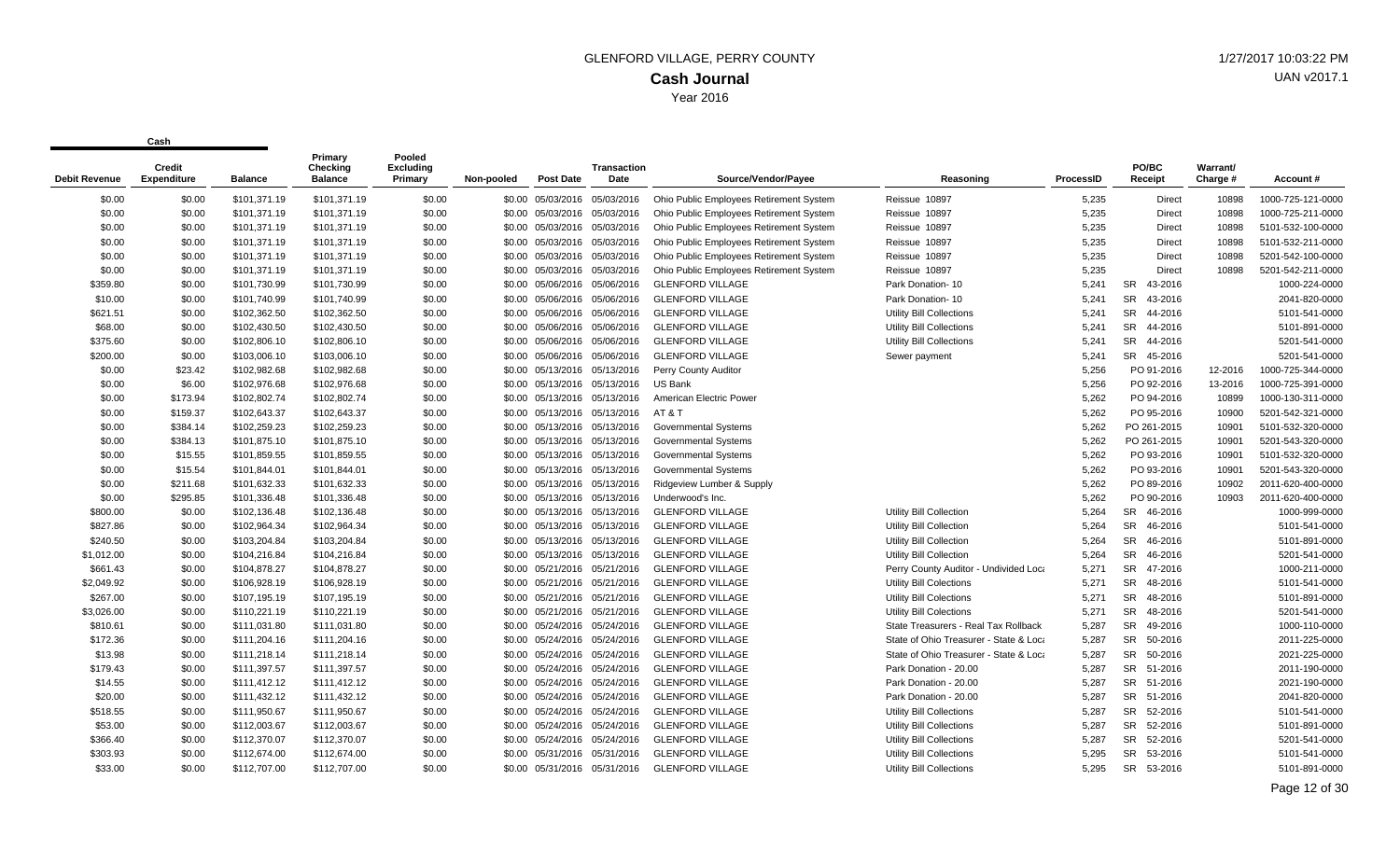|                      | Cash                         |              |                                       |                                |            |                              |                     |                          |                                 |           |                  |                      |               |
|----------------------|------------------------------|--------------|---------------------------------------|--------------------------------|------------|------------------------------|---------------------|--------------------------|---------------------------------|-----------|------------------|----------------------|---------------|
| <b>Debit Revenue</b> | <b>Credit</b><br>Expenditure | Balance      | Primary<br>Checking<br><b>Balance</b> | Pooled<br>Excluding<br>Primary | Non-pooled | Post Date                    | Transaction<br>Date | Source/Vendor/Payee      | Reasoning                       | ProcessID | PO/BC<br>Receipt | Warrant/<br>Charge # | Account#      |
| \$400.40             | \$0.00                       | \$113,107.40 | \$113,107.40                          | \$0.00                         |            | \$0.00 05/31/2016 05/31/2016 |                     | <b>GLENFORD VILLAGE</b>  | Utility Bill Collections        | 5,295     | SR 53-2016       |                      | 5201-541-0000 |
| \$457.25             | \$0.00                       | \$113,564.65 | \$113,564.65                          | \$0.00                         |            | \$0.00 05/31/2016 05/31/2016 |                     | GLENFORD VILLAGE         | <b>Utility Bill Collections</b> | 5,295     | SR 54-2016       |                      | 5101-541-0000 |
| \$70.50              | \$0.00                       | \$113,635.15 | \$113,635.15                          | \$0.00                         |            | \$0.00 05/31/2016 05/31/2016 |                     | <b>GLENFORD VILLAGE</b>  | Utility Bill Collections        | 5,295     | SR 54-2016       |                      | 5101-891-0000 |
| \$114.40             | \$0.00                       | \$113,749.55 | \$113,749.55                          | \$0.00                         |            | \$0.00 05/31/2016 05/31/2016 |                     | <b>GLENFORD VILLAGE</b>  | Utility Bill Collections        | 5.295     | SR 54-2016       |                      | 5201-541-0000 |
| \$324.81             | \$0.00                       | \$114.074.36 | \$114,074.36                          | \$0.00                         |            | \$0.00 05/31/2016 05/31/2016 |                     | <b>GLENFORD VILLAGE</b>  | State Gasoline Excise Tax       | 5.295     | SR 55-2016       |                      | 2011-225-0000 |
| \$26.34              | \$0.00                       | \$114,100.70 | \$114,100.70                          | \$0.00                         |            | \$0.00 05/31/2016 05/31/2016 |                     | GLENFORD VILLAGE         | State Gasoline Excise Tax       | 5,295     | SR 55-2016       |                      | 2021-225-0000 |
| \$65.00              | \$0.00                       | \$114,165.70 | \$114,165.70                          | \$0.00                         |            | \$0.00 05/31/2016 05/31/2016 |                     | <b>GLENFORD VILLAGE</b>  | <b>Park Donations</b>           | 5.297     | SR 56-2016       |                      | 2041-820-0000 |
| \$0.00               | \$0.00                       | \$114,165.70 | \$114,165.70                          | \$0.00                         |            | \$0.00 05/31/2016 07/01/2016 |                     | Post Bank Reconciliation | ReconciliationDate:05/31/2016   | 5,430     |                  |                      |               |
| \$17,926.92          | \$13,553.10                  | Total for    | May                                   |                                |            |                              |                     |                          |                                 |           |                  |                      |               |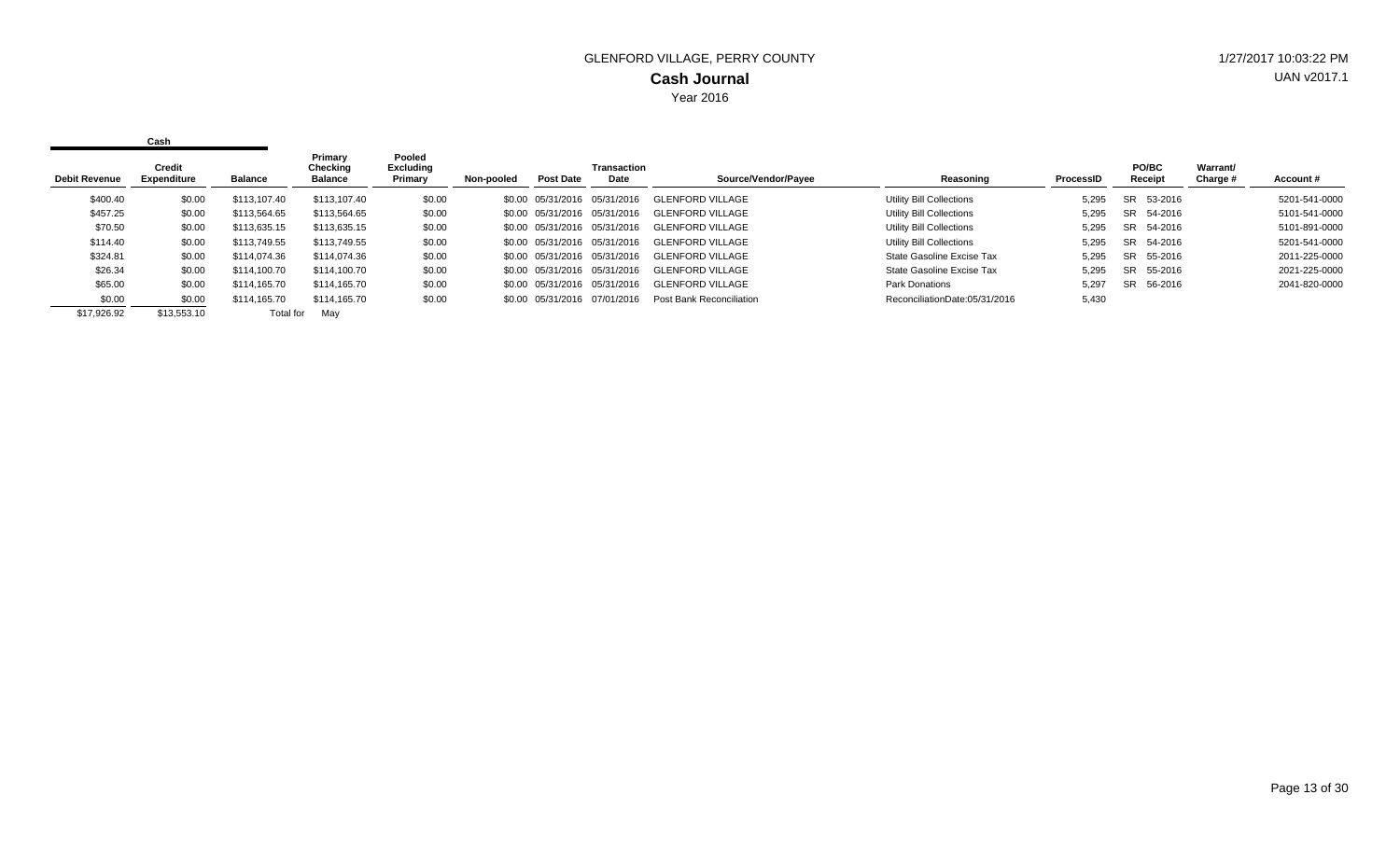| <b>Debit Revenue</b>           | Credit<br><b>Expenditure</b> | <b>Balance</b> | Primary<br>Checking<br><b>Balance</b> | Pooled<br><b>Excluding</b><br>Primary | Non-pooled | Post Date                    | <b>Transaction</b><br>Date | Source/Vendor/Payee                     | Reasoning                             | ProcessID | PO/BC<br>Receipt     | Warrant/<br>Charge # | Account#          |
|--------------------------------|------------------------------|----------------|---------------------------------------|---------------------------------------|------------|------------------------------|----------------------------|-----------------------------------------|---------------------------------------|-----------|----------------------|----------------------|-------------------|
| <b>Month Beginning Balance</b> |                              | \$114,165.70   | \$114,165.70                          | \$0.00                                | \$0.00     |                              |                            |                                         |                                       |           |                      |                      |                   |
| \$0.00                         | \$108.05                     | \$114,057.65   | \$114,057.65                          | \$0.00                                |            | \$0.00 06/07/2016 06/07/2016 |                            | AT & T                                  |                                       | 5,344     | PO 101-2016          | 10904                | 5101-532-321-0000 |
| \$0.00                         | \$64.35                      | \$113,993.30   | \$113,993.30                          | \$0.00                                |            | \$0.00 06/07/2016 06/07/2016 |                            | AT & T                                  |                                       | 5.344     | PO 101-2016          | 10904                | 5201-542-321-0000 |
| \$0.00                         | \$80.26                      | \$113,913.04   | \$113,913.04                          | \$0.00                                |            | \$0.00 06/07/2016 06/07/2016 |                            | American Electric Power                 |                                       | 5,344     | PO 102-2016          | 10905                | 2011-730-311-0000 |
| \$0.00                         | \$23.10                      | \$113,889.94   | \$113,889.94                          | \$0.00                                |            | \$0.00 06/07/2016 06/07/2016 |                            | American Electric Power                 |                                       | 5,344     | PO 102-2016          | 10905                | 2021-650-311-0000 |
| \$0.00                         | \$36.10                      | \$113,853.84   | \$113,853.84                          | \$0.00                                |            | \$0.00 06/07/2016 06/07/2016 |                            | American Electric Power                 |                                       | 5,344     | PO 102-2016          | 10905                | 2041-730-311-0000 |
| \$0.00                         | \$163.51                     | \$113,690.33   | \$113,690.33                          | \$0.00                                |            | \$0.00 06/07/2016 06/07/2016 |                            | American Electric Power                 |                                       | 5,344     | PO 109-2016          | 10905                | 1000-130-311-0000 |
| \$0.00                         | \$176.71                     | \$113,513.62   | \$113,513.62                          | \$0.00                                |            | \$0.00 06/07/2016 06/07/2016 |                            | American Electric Power                 |                                       | 5,344     | PO 102-2016          | 10905                | 5101-535-311-0000 |
| \$0.00                         | \$947.33                     | \$112,566.29   | \$112,566.29                          | \$0.00                                |            | \$0.00 06/07/2016 06/07/2016 |                            | American Electric Power                 |                                       | 5,344     | PO 102-2016          | 10905                | 5201-543-311-0000 |
| \$0.00                         | \$1,000.00                   | \$111,566.29   | \$111,566.29                          | \$0.00                                |            | \$0.00 06/07/2016 06/07/2016 |                            | Thomas J. Coleman                       |                                       | 5,344     | PO 114-2016          | 10906                | 5201-541-300-0000 |
| \$0.00                         | \$60.00                      | \$111,506.29   | \$111,506.29                          | \$0.00                                |            | \$0.00 06/07/2016 06/07/2016 |                            | <b>Energy Cooperative</b>               |                                       | 5,344     | PO 111-2016          | 10907                | 1000-730-313-0000 |
| \$0.00                         | \$240.00                     | \$111,266.29   | \$111,266.29                          | \$0.00                                |            | \$0.00 06/07/2016 06/07/2016 |                            | Daniel Ireton DBA Family Tree Lawncare  |                                       | 5,344     | PO 106-2016          | 10908                | 2011-730-300-0000 |
| \$0.00                         | \$240.00                     | \$111,026.29   | \$111,026.29                          | \$0.00                                |            | \$0.00 06/07/2016 06/07/2016 |                            | Daniel Ireton DBA Family Tree Lawncare  |                                       | 5,344     | PO 106-2016          | 10908                | 2021-620-300-0000 |
| \$0.00                         | \$60.00                      | \$110,966.29   | \$110,966.29                          | \$0.00                                |            | \$0.00 06/07/2016 06/07/2016 |                            | Daniel Ireton DBA Family Tree Lawncare  |                                       | 5,344     | PO 106-2016          | 10908                | 2041-730-300-0000 |
| \$0.00                         | \$600.00                     | \$110,366.29   | \$110,366.29                          | \$0.00                                |            | \$0.00 06/07/2016 06/07/2016 |                            | <b>Brandon Fox</b>                      |                                       | 5,344     | PO 113-2016          | 10909                | 5101-531-300-0000 |
| \$0.00                         | \$369.71                     | \$109,996.58   | \$109,996.58                          | \$0.00                                |            | \$0.00 06/07/2016 06/07/2016 |                            | <b>HD Waterworks Supply</b>             |                                       | 5,344     | PO 104-2016          | 10910                | 5101-535-400-0000 |
| \$0.00                         | \$26.47                      | \$109,970.11   | \$109,970.11                          | \$0.00                                |            | \$0.00 06/07/2016 06/07/2016 |                            | Landmark Auto Parts                     |                                       | 5,344     | PO 103-2016          | 10911                | 2011-620-400-0000 |
| \$0.00                         | \$19.45                      | \$109,950.66   | \$109,950.66                          | \$0.00                                |            | \$0.00 06/07/2016 06/07/2016 |                            | <b>MASI Environmental Services</b>      |                                       | 5,344     | PO 99-2016           | 10912                | 5101-534-300-0000 |
| \$0.00                         | \$105.95                     | \$109,844.71   | \$109,844.71                          | \$0.00                                |            | \$0.00 06/07/2016 06/07/2016 |                            | <b>MASI Environmental Services</b>      |                                       | 5,344     | PO 100-2016          | 10912                | 5201-549-300-0000 |
| \$0.00                         | \$87.95                      | \$109,756.76   | \$109,756.76                          | \$0.00                                |            | \$0.00 06/07/2016 06/07/2016 |                            | <b>MASI Environmental Services</b>      |                                       | 5,344     | PO 110-2016          | 10912                | 5201-549-300-0000 |
| \$0.00                         | \$2,298.61                   | \$107,458.15   | \$107,458.15                          | \$0.00                                |            | \$0.00 06/07/2016 06/07/2016 |                            | Northern Perry County Water             |                                       | 5,344     | PO 105-2016          | 10913                | 5101-533-300-0000 |
| \$0.00                         | \$830.12                     | \$106,628.03   | \$106,628.03                          | \$0.00                                |            | \$0.00 06/07/2016 06/07/2016 |                            | Ohio Water Development Authority        |                                       | 5,344     | PO 115-2016          | 10914                | 5201-850-710-0000 |
| \$0.00                         | \$19.99                      | \$106,608.04   | \$106,608.04                          | \$0.00                                |            | \$0.00 06/07/2016 06/07/2016 |                            | Ridgeview Lumber & Supply               |                                       | 5,344     | PO 108-2016          | 10915                | 2011-730-420-0000 |
| \$0.00                         | \$11.95                      | \$106,596.09   | \$106,596.09                          | \$0.00                                |            | \$0.00 06/07/2016 06/07/2016 |                            | <b>Leonard Sheppard</b>                 |                                       | 5,344     | PO 107-2016          | 10916                | 5101-532-322-0000 |
| \$0.00                         | \$11.95                      | \$106,584.14   | \$106,584.14                          | \$0.00                                |            | \$0.00 06/07/2016 06/07/2016 |                            | <b>Leonard Sheppard</b>                 |                                       | 5.344     | PO 107-2016          | 10916                | 5201-542-322-0000 |
| \$0.00                         | \$762.00                     | \$105,822.14   | \$105,822.14                          | \$0.00                                |            | \$0.00 06/07/2016 06/07/2016 |                            | <b>Treasurer Of State</b>               |                                       | 5,344     | PO 112-2016          | 10917                | 1000-745-343-0000 |
| \$0.00                         | \$227.50                     | \$105,594.64   | \$105,594.64                          | \$0.00                                |            | \$0.00 06/07/2016 06/07/2016 |                            | <b>US Postmaster</b>                    |                                       | 5,344     | PO 116-2016          | 10918                | 5101-532-322-0000 |
| \$0.00                         | \$227.50                     | \$105,367.14   | \$105,367.14                          | \$0.00                                |            | \$0.00 06/07/2016 06/07/2016 |                            | <b>US Postmaster</b>                    |                                       | 5,344     | PO 116-2016          | 10918                | 5201-542-322-0000 |
| \$0.00                         | \$241.98                     | \$105,125.16   | \$105,125.16                          | \$0.00                                |            | \$0.00 06/07/2016 06/07/2016 |                            | <b>Employee Payroll</b>                 | <b>Payroll Posting</b>                | 5,348     | Direct               | 14-2016              | 1000-725-121-0000 |
| \$0.00                         | \$282.31                     | \$104,842.85   | \$104,842.85                          | \$0.00                                |            | \$0.00 06/07/2016 06/07/2016 |                            | <b>Employee Payroll</b>                 | <b>Payroll Posting</b>                | 5,348     | Direct               | 14-2016              | 5101-532-100-0000 |
| \$0.00                         | \$282.31                     | \$104,560.54   | \$104,560.54                          | \$0.00                                |            | \$0.00 06/07/2016 06/07/2016 |                            | <b>Employee Payroll</b>                 | <b>Payroll Posting</b>                | 5,348     | Direct               | 14-2016              | 5201-542-100-0000 |
| \$0.00                         | \$30.00                      | \$104,530.54   | \$104,530.54                          | \$0.00                                |            | \$0.00 06/07/2016 06/07/2016 |                            | Ohio Public Employees Retirement System |                                       | 5,350     | Direct               | 10920                | 1000-725-121-0000 |
| \$0.00                         | \$46.66                      | \$104,483.88   | \$104,483.88                          | \$0.00                                |            | \$0.00 06/07/2016 06/07/2016 |                            | Ohio Public Employees Retirement System |                                       | 5,350     | Direct               | 10920                | 1000-725-211-0000 |
| \$0.00                         | \$35.00                      | \$104,448.88   | \$104,448.88                          | \$0.00                                |            | \$0.00 06/07/2016 06/07/2016 |                            | Ohio Public Employees Retirement System |                                       | 5,350     | <b>Direct</b>        | 10920                | 5101-532-100-0000 |
| \$0.00                         | \$46.67                      | \$104.402.21   | \$104,402.21                          | \$0.00                                |            | \$0.00 06/07/2016 06/07/2016 |                            | Ohio Public Employees Retirement System |                                       | 5,350     | <b>Direct</b>        | 10920                | 5101-532-211-0000 |
| \$0.00                         | \$35.00                      | \$104,367.21   | \$104,367.21                          | \$0.00                                |            | \$0.00 06/07/2016 06/07/2016 |                            | Ohio Public Employees Retirement System |                                       | 5,350     | Direct               | 10920                | 5201-542-100-0000 |
| \$0.00                         | \$46.67                      | \$104,320.54   | \$104,320.54                          | \$0.00                                |            | \$0.00 06/07/2016 06/07/2016 |                            | Ohio Public Employees Retirement System |                                       | 5,350     | Direct               | 10920                | 5201-542-211-0000 |
| \$50.00                        | \$0.00                       | \$104,370.54   | \$104,370.54                          | \$0.00                                |            | \$0.00 06/14/2016 06/14/2016 |                            | <b>GLENFORD VILLAGE</b>                 | Attorney General - Pat Ayers - reimbu | 5,359     | 57-2016<br>SR        |                      | 2041-820-0000     |
| \$150.00                       | \$0.00                       | \$104,520.54   | \$104,520.54                          | \$0.00                                |            | \$0.00 06/14/2016 06/14/2016 |                            | <b>GLENFORD VILLAGE</b>                 | Attorney General - Pat Ayers - reimbu | 5,359     | <b>SR</b><br>57-2016 |                      | 5101-999-0000     |
| \$800.00                       | \$0.00                       | \$105.320.54   | \$105.320.54                          | \$0.00                                |            | \$0.00 06/14/2016 06/14/2016 |                            | <b>GLENFORD VILLAGE</b>                 | Utility Bill Collection               | 5.359     | <b>SR</b><br>58-2016 |                      | 1000-999-0000     |
|                                |                              |                |                                       |                                       |            |                              |                            |                                         |                                       |           |                      |                      |                   |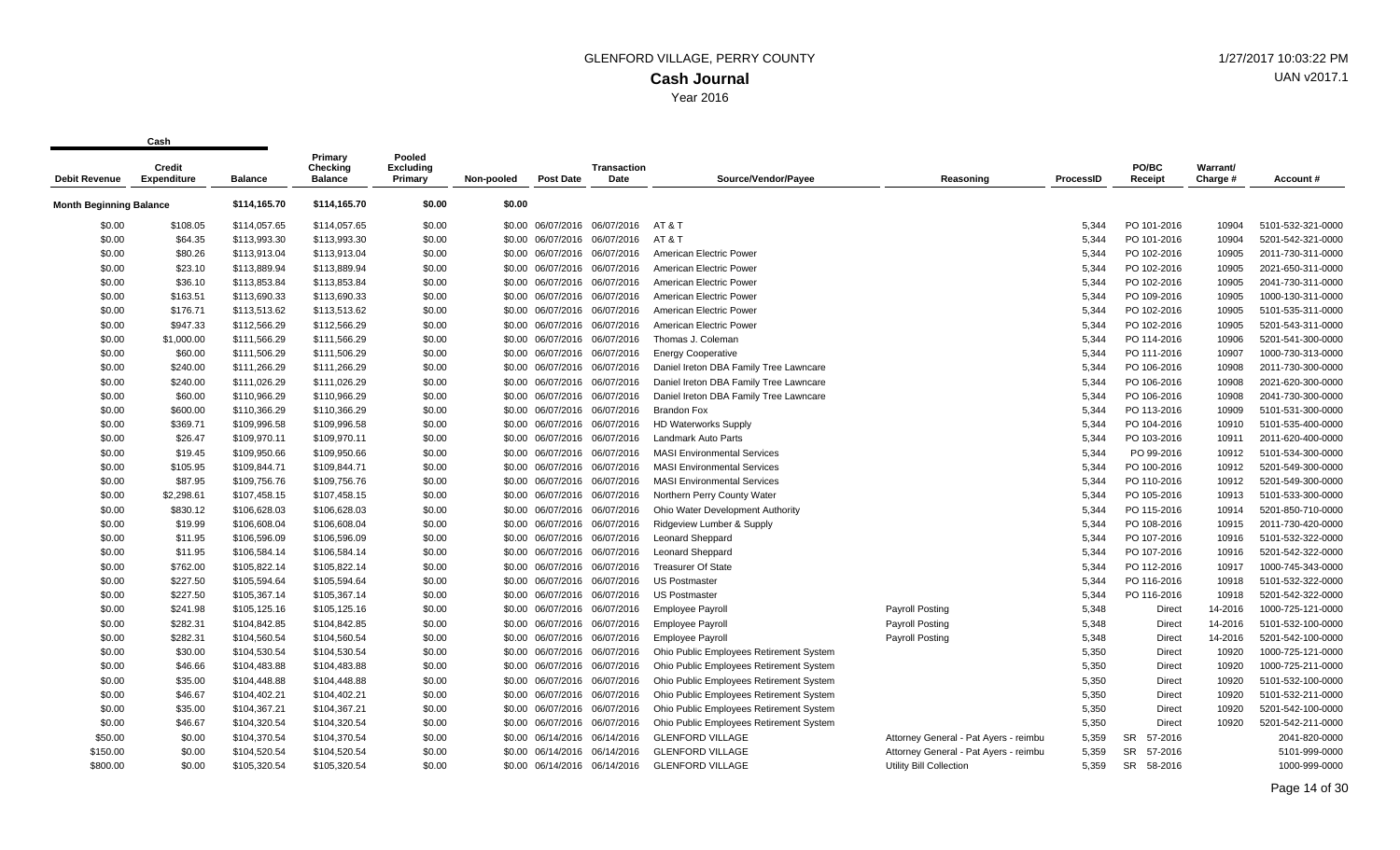| SR 58-2016<br><b>GLENFORD VILLAGE</b><br><b>Utility Bill Collection</b><br>\$588.97<br>\$0.00<br>\$105,909.51<br>\$105,909.51<br>\$0.00<br>\$0.00 06/14/2016 06/14/2016<br>5,359<br><b>SR</b><br><b>GLENFORD VILLAGE</b><br><b>Utility Bill Collection</b><br>\$232.00<br>\$0.00<br>\$106,141.51<br>\$106,141.51<br>\$0.00<br>5,359<br>58-2016<br>\$0.00 06/14/2016 06/14/2016<br><b>SR</b><br><b>Utility Bill Collection</b><br>5,359<br>\$1,081.60<br>\$0.00<br>\$107,223.11<br>\$107,223.11<br>\$0.00<br><b>GLENFORD VILLAGE</b><br>58-2016<br>\$0.00 06/14/2016 06/14/2016<br><b>SR</b><br>\$107,338.11<br>\$107,338.11<br>\$0.00<br><b>GLENFORD VILLAGE</b><br><b>Park Donations</b><br>5,359<br>59-2016<br>\$115.00<br>\$0.00<br>\$0.00 06/14/2016 06/14/2016<br><b>SR</b><br>\$108,037.68<br>\$699.57<br>\$108,037.68<br>\$0.00<br><b>GLENFORD VILLAGE</b><br><b>Utility Bill Collection</b><br>5,359<br>60-2016<br>\$0.00<br>\$0.00 06/14/2016 06/14/2016<br><b>SR</b><br>\$102.27<br>\$108,139.95<br>\$108,139.95<br>\$0.00<br><b>GLENFORD VILLAGE</b><br>5,359<br>60-2016<br>\$0.00<br>\$0.00 06/14/2016 06/14/2016<br><b>Utility Bill Collection</b><br><b>SR</b><br>\$1,674.40<br>\$0.00<br>\$109,814.35<br>\$109,814.35<br>\$0.00<br><b>GLENFORD VILLAGE</b><br><b>Utility Bill Collection</b><br>5,359<br>60-2016<br>\$0.00 06/14/2016 06/14/2016<br><b>SR</b><br>\$533.29<br>\$110,347.64<br>\$110,347.64<br>\$0.00<br><b>GLENFORD VILLAGE</b><br>Park Donation - 30.00<br>5,364<br>61-2016<br>\$0.00<br>\$0.00 06/21/2016 06/21/2016<br><b>SR</b><br><b>GLENFORD VILLAGE</b><br>5,364<br>61-2016<br>\$115.39<br>\$0.00<br>\$110,463.03<br>\$110,463.03<br>\$0.00<br>\$0.00 06/21/2016 06/21/2016<br>Park Donation - 30.00 | Warrant/<br>Charge #<br>Account# |
|-------------------------------------------------------------------------------------------------------------------------------------------------------------------------------------------------------------------------------------------------------------------------------------------------------------------------------------------------------------------------------------------------------------------------------------------------------------------------------------------------------------------------------------------------------------------------------------------------------------------------------------------------------------------------------------------------------------------------------------------------------------------------------------------------------------------------------------------------------------------------------------------------------------------------------------------------------------------------------------------------------------------------------------------------------------------------------------------------------------------------------------------------------------------------------------------------------------------------------------------------------------------------------------------------------------------------------------------------------------------------------------------------------------------------------------------------------------------------------------------------------------------------------------------------------------------------------------------------------------------------------------------------------------------------------------------------------------------------------------------|----------------------------------|
|                                                                                                                                                                                                                                                                                                                                                                                                                                                                                                                                                                                                                                                                                                                                                                                                                                                                                                                                                                                                                                                                                                                                                                                                                                                                                                                                                                                                                                                                                                                                                                                                                                                                                                                                           | 5101-541-0000                    |
|                                                                                                                                                                                                                                                                                                                                                                                                                                                                                                                                                                                                                                                                                                                                                                                                                                                                                                                                                                                                                                                                                                                                                                                                                                                                                                                                                                                                                                                                                                                                                                                                                                                                                                                                           | 5101-891-0000                    |
|                                                                                                                                                                                                                                                                                                                                                                                                                                                                                                                                                                                                                                                                                                                                                                                                                                                                                                                                                                                                                                                                                                                                                                                                                                                                                                                                                                                                                                                                                                                                                                                                                                                                                                                                           | 5201-541-0000                    |
|                                                                                                                                                                                                                                                                                                                                                                                                                                                                                                                                                                                                                                                                                                                                                                                                                                                                                                                                                                                                                                                                                                                                                                                                                                                                                                                                                                                                                                                                                                                                                                                                                                                                                                                                           | 2041-820-0000                    |
|                                                                                                                                                                                                                                                                                                                                                                                                                                                                                                                                                                                                                                                                                                                                                                                                                                                                                                                                                                                                                                                                                                                                                                                                                                                                                                                                                                                                                                                                                                                                                                                                                                                                                                                                           |                                  |
|                                                                                                                                                                                                                                                                                                                                                                                                                                                                                                                                                                                                                                                                                                                                                                                                                                                                                                                                                                                                                                                                                                                                                                                                                                                                                                                                                                                                                                                                                                                                                                                                                                                                                                                                           | 5101-541-0000                    |
|                                                                                                                                                                                                                                                                                                                                                                                                                                                                                                                                                                                                                                                                                                                                                                                                                                                                                                                                                                                                                                                                                                                                                                                                                                                                                                                                                                                                                                                                                                                                                                                                                                                                                                                                           | 5101-891-0000                    |
|                                                                                                                                                                                                                                                                                                                                                                                                                                                                                                                                                                                                                                                                                                                                                                                                                                                                                                                                                                                                                                                                                                                                                                                                                                                                                                                                                                                                                                                                                                                                                                                                                                                                                                                                           | 5201-541-0000                    |
|                                                                                                                                                                                                                                                                                                                                                                                                                                                                                                                                                                                                                                                                                                                                                                                                                                                                                                                                                                                                                                                                                                                                                                                                                                                                                                                                                                                                                                                                                                                                                                                                                                                                                                                                           | 1000-211-0000                    |
|                                                                                                                                                                                                                                                                                                                                                                                                                                                                                                                                                                                                                                                                                                                                                                                                                                                                                                                                                                                                                                                                                                                                                                                                                                                                                                                                                                                                                                                                                                                                                                                                                                                                                                                                           | 2011-190-0000                    |
| <b>SR</b><br>\$9.36<br>\$110,472.39<br>\$0.00<br><b>GLENFORD VILLAGE</b><br>Park Donation - 30.00<br>5,364<br>61-2016<br>\$0.00<br>\$110,472.39<br>\$0.00 06/21/2016 06/21/2016                                                                                                                                                                                                                                                                                                                                                                                                                                                                                                                                                                                                                                                                                                                                                                                                                                                                                                                                                                                                                                                                                                                                                                                                                                                                                                                                                                                                                                                                                                                                                           | 2021-190-0000                    |
| <b>SR</b><br>\$110,502.39<br><b>GLENFORD VILLAGE</b><br>5,364<br>\$30.00<br>\$0.00<br>\$110,502.39<br>\$0.00<br>\$0.00 06/21/2016 06/21/2016<br>Park Donation - 30.00<br>61-2016                                                                                                                                                                                                                                                                                                                                                                                                                                                                                                                                                                                                                                                                                                                                                                                                                                                                                                                                                                                                                                                                                                                                                                                                                                                                                                                                                                                                                                                                                                                                                          | 2041-820-0000                    |
| <b>SR</b><br><b>GLENFORD VILLAGE</b><br>5,364<br>62-2016<br>\$1,968.87<br>\$112,471.26<br>\$112,471.26<br>\$0.00<br><b>Utility Bill Collection</b><br>\$0.00<br>\$0.00 06/21/2016 06/21/2016                                                                                                                                                                                                                                                                                                                                                                                                                                                                                                                                                                                                                                                                                                                                                                                                                                                                                                                                                                                                                                                                                                                                                                                                                                                                                                                                                                                                                                                                                                                                              | 5101-541-0000                    |
| \$328.75<br>SR 62-2016<br>\$112,800.01<br>\$112,800.01<br>\$0.00<br><b>GLENFORD VILLAGE</b><br><b>Utility Bill Collection</b><br>5.364<br>\$0.00<br>\$0.00 06/21/2016 06/21/2016                                                                                                                                                                                                                                                                                                                                                                                                                                                                                                                                                                                                                                                                                                                                                                                                                                                                                                                                                                                                                                                                                                                                                                                                                                                                                                                                                                                                                                                                                                                                                          | 5101-891-0000                    |
| SR 62-2016<br>\$2,675.30<br>\$115,475.31<br>\$115.475.31<br>\$0.00<br><b>GLENFORD VILLAGE</b><br><b>Utility Bill Collection</b><br>5,364<br>\$0.00<br>\$0.00 06/21/2016 06/21/2016                                                                                                                                                                                                                                                                                                                                                                                                                                                                                                                                                                                                                                                                                                                                                                                                                                                                                                                                                                                                                                                                                                                                                                                                                                                                                                                                                                                                                                                                                                                                                        | 5201-541-0000                    |
| \$115,458.81<br>\$0.00<br>\$0.00 06/21/2016 06/21/2016<br><b>Treasurer Of State</b><br>5,374<br>PO 117-2016<br>\$0.00<br>\$16.50<br>\$115,458.81<br>15-2016                                                                                                                                                                                                                                                                                                                                                                                                                                                                                                                                                                                                                                                                                                                                                                                                                                                                                                                                                                                                                                                                                                                                                                                                                                                                                                                                                                                                                                                                                                                                                                               | 1000-725-391-0000                |
| 5.374<br>PO 122-2016<br>\$0.00<br>\$6.00<br>\$115,452.81<br>\$115,452.81<br>\$0.00<br>\$0.00 06/21/2016 06/21/2016<br>US Bank<br>16-2016                                                                                                                                                                                                                                                                                                                                                                                                                                                                                                                                                                                                                                                                                                                                                                                                                                                                                                                                                                                                                                                                                                                                                                                                                                                                                                                                                                                                                                                                                                                                                                                                  | 1000-725-391-0000                |
| \$115,293.44<br>\$115,293.44<br>5,378<br>\$0.00<br>\$159.37<br>\$0.00<br>\$0.00 06/21/2016 06/21/2016<br>AT & T<br>PO 121-2016<br>10921                                                                                                                                                                                                                                                                                                                                                                                                                                                                                                                                                                                                                                                                                                                                                                                                                                                                                                                                                                                                                                                                                                                                                                                                                                                                                                                                                                                                                                                                                                                                                                                                   | 5201-542-321-0000                |
| \$100,293.44<br>\$100,293.44<br>\$0.00<br><b>Treasurer Of State</b><br>5,378<br>PO 97-2016<br>\$0.00<br>\$15,000.00<br>\$0.00 06/21/2016 06/21/2016<br>10922                                                                                                                                                                                                                                                                                                                                                                                                                                                                                                                                                                                                                                                                                                                                                                                                                                                                                                                                                                                                                                                                                                                                                                                                                                                                                                                                                                                                                                                                                                                                                                              | 5201-850-710-0000                |
| \$0.00<br>\$4,641.77<br>\$95,651.67<br>\$95,651.67<br>\$0.00<br><b>Treasurer Of State</b><br>5,378<br>PO 98-2016<br>10922<br>\$0.00 06/21/2016 06/21/2016                                                                                                                                                                                                                                                                                                                                                                                                                                                                                                                                                                                                                                                                                                                                                                                                                                                                                                                                                                                                                                                                                                                                                                                                                                                                                                                                                                                                                                                                                                                                                                                 | 5101-850-710-0000                |
| \$95,366.84<br>5,378<br>PO 98-2016<br>\$0.00<br>\$95,366.84<br>\$0.00<br>\$0.00 06/21/2016 06/21/2016<br><b>Treasurer Of State</b><br>\$284.83                                                                                                                                                                                                                                                                                                                                                                                                                                                                                                                                                                                                                                                                                                                                                                                                                                                                                                                                                                                                                                                                                                                                                                                                                                                                                                                                                                                                                                                                                                                                                                                            | 10922<br>5101-850-720-0000       |
| PO 96-2016<br>\$0.00<br>\$43.98<br>\$95,322.86<br>\$95,322.86<br>\$0.00<br>\$0.00 06/21/2016 06/21/2016<br>5.378<br>10923<br>Speedway LLC                                                                                                                                                                                                                                                                                                                                                                                                                                                                                                                                                                                                                                                                                                                                                                                                                                                                                                                                                                                                                                                                                                                                                                                                                                                                                                                                                                                                                                                                                                                                                                                                 | 2011-620-400-0000                |
| \$95,279.86<br>\$95,279.86<br>5.380<br><b>SR</b><br>62-2016<br>$-$43.00$<br>\$0.00<br>\$0.00<br>\$0.00 06/22/2016 06/28/2016<br>Negative Adjust Receipt for GLENFORD VILLAGE<br>Bank - adjustment Tom Shaffer check                                                                                                                                                                                                                                                                                                                                                                                                                                                                                                                                                                                                                                                                                                                                                                                                                                                                                                                                                                                                                                                                                                                                                                                                                                                                                                                                                                                                                                                                                                                       | 5101-541-0000                    |
| <b>SR</b><br>\$50.00<br>\$0.00<br>\$95,329.86<br>\$95,329.86<br>\$0.00<br><b>GLENFORD VILLAGE</b><br>Park Donation<br>5,385<br>63-2016<br>\$0.00 06/28/2016 06/28/2016                                                                                                                                                                                                                                                                                                                                                                                                                                                                                                                                                                                                                                                                                                                                                                                                                                                                                                                                                                                                                                                                                                                                                                                                                                                                                                                                                                                                                                                                                                                                                                    | 2041-820-0000                    |
| <b>SR</b><br>\$96,121.53<br>\$96,121.53<br>\$0.00<br><b>GLENFORD VILLAGE</b><br>5,385<br>64-2016<br>\$791.67<br>\$0.00<br>\$0.00 06/28/2016 06/28/2016<br><b>Utility Bill Collection</b>                                                                                                                                                                                                                                                                                                                                                                                                                                                                                                                                                                                                                                                                                                                                                                                                                                                                                                                                                                                                                                                                                                                                                                                                                                                                                                                                                                                                                                                                                                                                                  | 5101-541-0000                    |
| <b>SR</b><br>\$152.00<br>\$96,273.53<br>\$96,273.53<br>\$0.00<br><b>GLENFORD VILLAGE</b><br><b>Utility Bill Collection</b><br>5,385<br>64-2016<br>\$0.00<br>\$0.00 06/28/2016 06/28/2016                                                                                                                                                                                                                                                                                                                                                                                                                                                                                                                                                                                                                                                                                                                                                                                                                                                                                                                                                                                                                                                                                                                                                                                                                                                                                                                                                                                                                                                                                                                                                  | 5101-891-0000                    |
| <b>SR</b><br>\$733.75<br>\$97,007.28<br>\$97,007.28<br>\$0.00<br><b>GLENFORD VILLAGE</b><br>5,385<br>\$0.00<br>\$0.00 06/28/2016 06/28/2016<br><b>Utility Bill Collection</b><br>64-2016                                                                                                                                                                                                                                                                                                                                                                                                                                                                                                                                                                                                                                                                                                                                                                                                                                                                                                                                                                                                                                                                                                                                                                                                                                                                                                                                                                                                                                                                                                                                                  | 5201-541-0000                    |
| <b>SR</b><br>\$179.57<br>\$0.00<br>\$97,186.85<br>\$97,186.85<br>\$0.00<br>\$0.00 06/28/2016 06/28/2016<br><b>GLENFORD VILLAGE</b><br>State of Ohio Treasuer - State & Loca<br>5,385<br>65-2016                                                                                                                                                                                                                                                                                                                                                                                                                                                                                                                                                                                                                                                                                                                                                                                                                                                                                                                                                                                                                                                                                                                                                                                                                                                                                                                                                                                                                                                                                                                                           | 2011-225-0000                    |
| \$97,201.41<br><b>GLENFORD VILLAGE</b><br>State of Ohio Treasuer - State & Loca<br>SR<br>\$14.56<br>\$97,201.41<br>\$0.00<br>\$0.00 06/28/2016 06/28/2016<br>5,385<br>65-2016<br>\$0.00                                                                                                                                                                                                                                                                                                                                                                                                                                                                                                                                                                                                                                                                                                                                                                                                                                                                                                                                                                                                                                                                                                                                                                                                                                                                                                                                                                                                                                                                                                                                                   | 2021-225-0000                    |
| SR<br>\$329.07<br>\$97,530.48<br>\$97,530.48<br>\$0.00<br><b>GLENFORD VILLAGE</b><br>State of Ohio Treasurer - Gasoline Ex<br>5,385<br>66-2016<br>\$0.00<br>\$0.00 06/28/2016 06/28/2016                                                                                                                                                                                                                                                                                                                                                                                                                                                                                                                                                                                                                                                                                                                                                                                                                                                                                                                                                                                                                                                                                                                                                                                                                                                                                                                                                                                                                                                                                                                                                  | 2011-225-0000                    |
| <b>SR</b><br>\$0.00<br><b>GLENFORD VILLAGE</b><br>State of Ohio Treasurer - Gasoline Ex<br>5,385<br>\$26.69<br>\$97,557.17<br>\$97,557.17<br>\$0.00<br>\$0.00 06/28/2016 06/28/2016<br>66-2016                                                                                                                                                                                                                                                                                                                                                                                                                                                                                                                                                                                                                                                                                                                                                                                                                                                                                                                                                                                                                                                                                                                                                                                                                                                                                                                                                                                                                                                                                                                                            | 2021-225-0000                    |
| \$0.00<br>\$0.00<br>\$97,557.17<br>\$97,557.17<br>\$0.00<br>Post Bank Reconciliation<br>ReconciliationDate:06/30/2016<br>5,499<br>\$0.00 06/30/2016 08/02/2016                                                                                                                                                                                                                                                                                                                                                                                                                                                                                                                                                                                                                                                                                                                                                                                                                                                                                                                                                                                                                                                                                                                                                                                                                                                                                                                                                                                                                                                                                                                                                                            |                                  |
| \$29.997.61<br>\$13.389.08<br>Total for<br>June                                                                                                                                                                                                                                                                                                                                                                                                                                                                                                                                                                                                                                                                                                                                                                                                                                                                                                                                                                                                                                                                                                                                                                                                                                                                                                                                                                                                                                                                                                                                                                                                                                                                                           |                                  |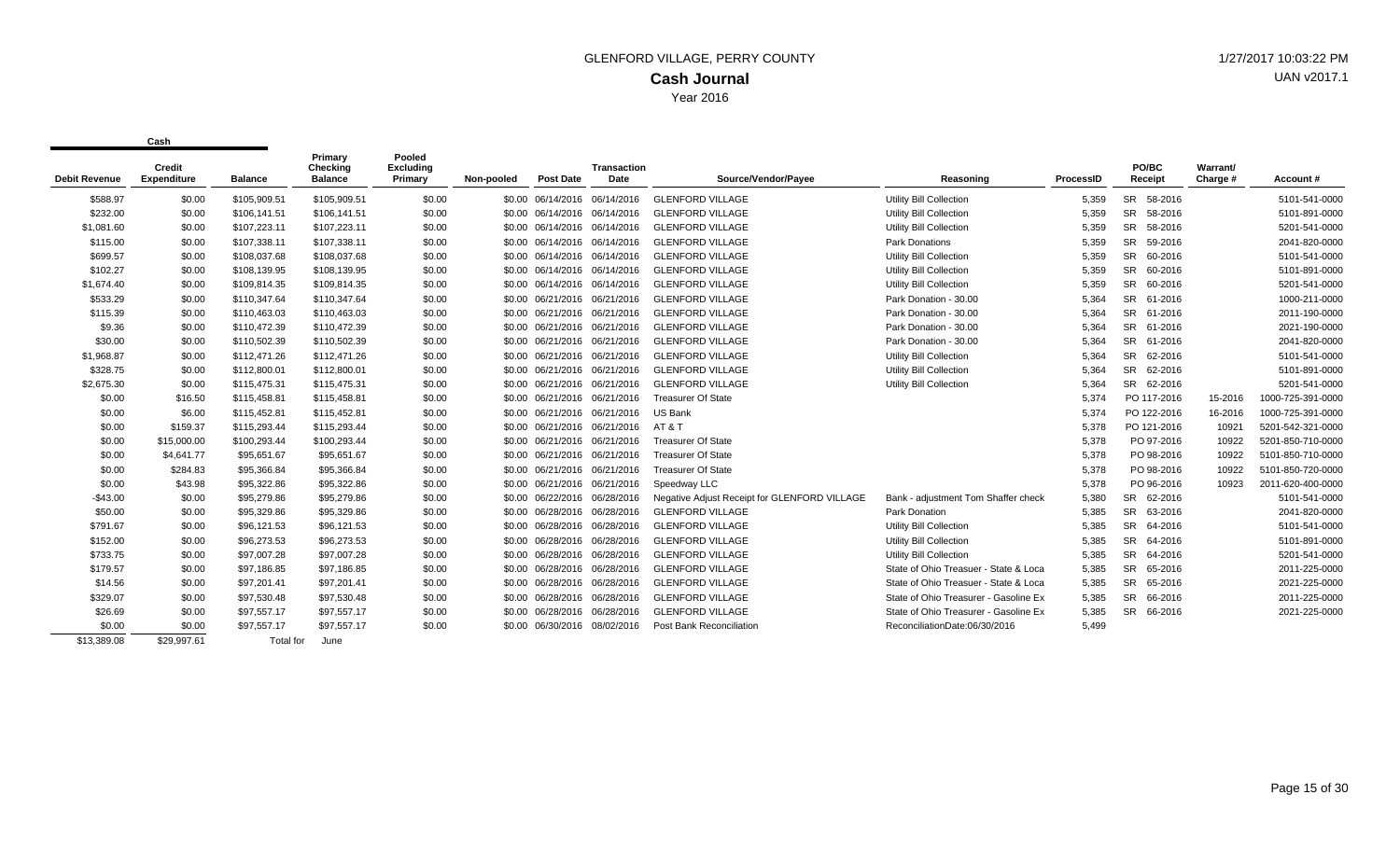| <b>Debit Revenue</b>           | Credit<br><b>Expenditure</b> | <b>Balance</b> | Primary<br>Checking<br><b>Balance</b> | Pooled<br><b>Excluding</b><br>Primary | Non-pooled | <b>Post Date</b>             | <b>Transaction</b><br>Date | Source/Vendor/Payee                     | Reasoning              | <b>ProcessID</b> | PO/BC<br>Receipt | Warrant/<br>Charge # | Account #         |
|--------------------------------|------------------------------|----------------|---------------------------------------|---------------------------------------|------------|------------------------------|----------------------------|-----------------------------------------|------------------------|------------------|------------------|----------------------|-------------------|
|                                |                              |                |                                       |                                       |            |                              |                            |                                         |                        |                  |                  |                      |                   |
| <b>Month Beginning Balance</b> |                              | \$97,557.17    | \$97,557.17                           | \$0.00                                | \$0.00     |                              |                            |                                         |                        |                  |                  |                      |                   |
| \$0.00                         | \$162.25                     | \$97.394.92    | \$97.394.92                           | \$0.00                                |            | \$0.00 07/01/2016 07/01/2016 |                            | American Electric Power                 |                        | 5.417            | PO 126-2016      | 10924                | 5101-535-311-0000 |
| \$0.00                         | \$80.71                      | \$97,314.21    | \$97,314.21                           | \$0.00                                |            | \$0.00 07/01/2016 07/01/2016 |                            | American Electric Power                 |                        | 5,417            | PO 126-2016      | 10924                | 2011-730-311-0000 |
| \$0.00                         | \$22.93                      | \$97,291.28    | \$97,291.28                           | \$0.00                                |            | \$0.00 07/01/2016 07/01/2016 |                            | American Electric Power                 |                        | 5,417            | PO 126-2016      | 10924                | 2021-650-311-0000 |
| \$0.00                         | \$48.03                      | \$97,243.25    | \$97,243.25                           | \$0.00                                |            | \$0.00 07/01/2016 07/01/2016 |                            | American Electric Power                 |                        | 5,417            | PO 126-2016      | 10924                | 2041-730-311-0000 |
| \$0.00                         | \$1,056.06                   | \$96,187.19    | \$96,187.19                           | \$0.00                                |            | \$0.00 07/01/2016 07/01/2016 |                            | American Electric Power                 |                        | 5,417            | PO 126-2016      | 10924                | 5201-543-311-0000 |
| \$0.00                         | \$108.05                     | \$96,079.14    | \$96,079.14                           | \$0.00                                |            | \$0.00 07/01/2016 07/01/2016 |                            | AT & T                                  |                        | 5,417            | PO 125-2016      | 10925                | 5101-532-321-0000 |
| \$0.00                         | \$64.35                      | \$96,014.79    | \$96,014.79                           | \$0.00                                |            | \$0.00 07/01/2016 07/01/2016 |                            | AT & T                                  |                        | 5,417            | PO 125-2016      | 10925                | 5201-542-321-0000 |
| \$0.00                         | \$600.00                     | \$95,414.79    | \$95,414.79                           | \$0.00                                |            | \$0.00 07/01/2016 07/01/2016 |                            | <b>Brandon Fox</b>                      |                        | 5,417            | PO 132-2016      | 10926                | 5101-531-300-0000 |
| \$0.00                         | \$84.28                      | \$95,330.51    | \$95,330.51                           | \$0.00                                |            | \$0.00 07/01/2016 07/01/2016 |                            | John Clouse                             |                        | 5,417            | PO 123-2016      | 10927                | 2011-730-420-0000 |
| \$0.00                         | \$3,014.13                   | \$92,316.38    | \$92,316.38                           | \$0.00                                |            | \$0.00 07/01/2016 07/01/2016 |                            | Northern Perry County Water             |                        | 5,417            | PO 124-2016      | 10928                | 5101-533-300-0000 |
| \$0.00                         | \$18.00                      | \$92,298.38    | \$92,298.38                           | \$0.00                                |            | \$0.00 07/01/2016 07/01/2016 |                            | <b>Leonard Sheppard</b>                 |                        | 5,417            | PO 128-2016      | 10929                | 1000-790-400-0000 |
| \$0.00                         | \$19.45                      | \$92,278.93    | \$92,278.93                           | \$0.00                                |            | \$0.00 07/01/2016 07/01/2016 |                            | <b>MASI Environmental Services</b>      |                        | 5,417            | PO 118-2016      | 10930                | 5101-534-300-0000 |
| \$0.00                         | \$99.20                      | \$92,179.73    | \$92,179.73                           | \$0.00                                |            | \$0.00 07/01/2016 07/01/2016 |                            | <b>MASI Environmental Services</b>      |                        | 5,417            | PO 119-2016      | 10930                | 5201-543-300-0000 |
| \$0.00                         | \$105.95                     | \$92,073.78    | \$92,073.78                           | \$0.00                                |            | \$0.00 07/01/2016 07/01/2016 |                            | <b>MASI Environmental Services</b>      |                        | 5,417            | PO 130-2016      | 10930                | 5201-549-300-0000 |
| \$0.00                         | \$1,000.00                   | \$91,073.78    | \$91,073.78                           | \$0.00                                |            | \$0.00 07/01/2016 07/01/2016 |                            | Thomas J. Coleman                       |                        | 5,417            | PO 131-2016      | 10931                | 5201-541-300-0000 |
| \$0.00                         | \$200.00                     | \$90,873.78    | \$90,873.78                           | \$0.00                                |            | \$0.00 07/01/2016 07/01/2016 |                            | <b>Treasurer Of State</b>               |                        | 5,417            | PO 133-2016      | 10932                | 5201-542-391-0000 |
| \$0.00                         | \$110.82                     | \$90,762.96    | \$90,762.96                           | \$0.00                                |            | \$0.00 07/01/2016 07/01/2016 |                            | <b>Employee Payroll</b>                 | <b>Payroll Posting</b> | 5,427            | Direct           | 17-2016              | 1000-710-161-0000 |
| \$0.00                         | \$426.90                     | \$90,336.06    | \$90,336.06                           | \$0.00                                |            | \$0.00 07/01/2016 07/01/2016 |                            | <b>Employee Payroll</b>                 | <b>Payroll Posting</b> | 5,427            | Direct           | 17-2016              | 1000-715-111-0000 |
| \$0.00                         | \$241.98                     | \$90,094.08    | \$90,094.08                           | \$0.00                                |            | \$0.00 07/01/2016 07/01/2016 |                            | <b>Employee Payroll</b>                 | <b>Payroll Posting</b> | 5,427            | Direct           | 17-2016              | 1000-725-121-0000 |
| \$0.00                         | \$282.31                     | \$89,811.77    | \$89,811.77                           | \$0.00                                |            | \$0.00 07/01/2016 07/01/2016 |                            | <b>Employee Payroll</b>                 | <b>Payroll Posting</b> | 5,427            | Direct           | 17-2016              | 5101-532-100-0000 |
| \$0.00                         | \$282.31                     | \$89,529.46    | \$89,529.46                           | \$0.00                                |            | \$0.00 07/01/2016 07/01/2016 |                            | <b>Employee Payroll</b>                 | <b>Payroll Posting</b> | 5,427            | Direct           | 17-2016              | 5201-542-100-0000 |
| \$0.00                         | \$30.00                      | \$89,499.46    | \$89,499.46                           | \$0.00                                |            | \$0.00 07/01/2016 07/01/2016 |                            | Ohio Public Employees Retirement System |                        | 5,429            | Direct           | 10941                | 1000-725-121-0000 |
| \$0.00                         | \$35.00                      | \$89,464.46    | \$89,464.46                           | \$0.00                                |            | \$0.00 07/01/2016 07/01/2016 |                            | Ohio Public Employees Retirement System |                        | 5,429            | Direct           | 10941                | 5101-532-100-0000 |
| \$0.00                         | \$46.66                      | \$89.417.80    | \$89,417.80                           | \$0.00                                |            | \$0.00 07/01/2016 07/01/2016 |                            | Ohio Public Employees Retirement System |                        | 5,429            | Direct           | 10941                | 1000-725-211-0000 |
| \$0.00                         | \$46.67                      | \$89,371.13    | \$89,371.13                           | \$0.00                                |            | \$0.00 07/01/2016 07/01/2016 |                            | Ohio Public Employees Retirement System |                        | 5,429            | Direct           | 10941                | 5101-532-211-0000 |
| \$0.00                         | \$35.00                      | \$89,336.13    | \$89,336.13                           | \$0.00                                |            | \$0.00 07/01/2016 07/01/2016 |                            | Ohio Public Employees Retirement System |                        | 5,429            | Direct           | 10941                | 5201-542-100-0000 |
| \$0.00                         | \$46.67                      | \$89,289.46    | \$89,289.46                           | \$0.00                                |            | \$0.00 07/01/2016 07/01/2016 |                            | Ohio Public Employees Retirement System |                        | 5,429            | Direct           | 10941                | 5201-542-211-0000 |
| \$0.00                         | \$161.05                     | \$89,128.41    | \$89,128.41                           | \$0.00                                |            | \$0.00 07/15/2016 07/15/2016 |                            | American Electric Power                 |                        | 5,461            | PO 135-2016      | 10942                | 1000-130-311-0000 |
| \$0.00                         | \$408.14                     | \$88,720.27    | \$88,720.27                           | \$0.00                                |            | \$0.00 07/15/2016 07/15/2016 |                            | AT & T                                  |                        | 5,461            | PO 143-2016      | 10943                | 5201-542-321-0000 |
| \$0.00                         | \$150.00                     | \$88,570.27    | \$88,570.27                           | \$0.00                                |            | \$0.00 07/15/2016 07/15/2016 |                            | Darrell Brown                           |                        | 5.461            | PO 137-2016      | 10944                | 1000-790-300-0000 |
| \$0.00                         | \$35.00                      | \$88,535.27    | \$88,535.27                           | \$0.00                                |            | \$0.00 07/15/2016 07/15/2016 |                            | <b>Energy Cooperative</b>               |                        | 5,461            | PO 134-2016      | 10945                | 1000-730-313-0000 |
| \$0.00                         | \$200.00                     | \$88,335.27    | \$88,335.27                           | \$0.00                                |            | \$0.00 07/15/2016 07/15/2016 |                            | Daniel Ireton DBA Family Tree Lawncare  |                        | 5,461            | PO 142-2016      | 10946                | 2011-620-300-0000 |
| \$0.00                         | \$160.00                     | \$88,175.27    | \$88,175.27                           | \$0.00                                |            | \$0.00 07/15/2016 07/15/2016 |                            | Daniel Ireton DBA Family Tree Lawncare  |                        | 5,461            | PO 142-2016      | 10946                | 2041-730-300-0000 |
| \$0.00                         | \$145.00                     | \$88,030.27    | \$88,030.27                           | \$0.00                                |            | \$0.00 07/15/2016 07/15/2016 |                            | Daniel Ireton DBA Family Tree Lawncare  |                        | 5,461            | PO 142-2016      | 10946                | 5101-535-300-0000 |
| \$0.00                         | \$312.50                     | \$87,717.77    | \$87,717.77                           | \$0.00                                |            | \$0.00 07/15/2016 07/15/2016 |                            | Lloyd Thompson                          |                        | 5,461            | PO 140-2016      | 10947                | 1000-790-300-0000 |
| \$0.00                         | \$1,725.00                   | \$85,992.77    | \$85,992.77                           | \$0.00                                |            | \$0.00 07/15/2016 07/15/2016 |                            | <b>Lloyd Thompson</b>                   |                        | 5,461            | PO 140-2016      | 10947                | 2011-730-300-0000 |
| \$0.00                         | \$312.50                     | \$85,680.27    | \$85,680.27                           | \$0.00                                |            | \$0.00 07/15/2016 07/15/2016 |                            | Lloyd Thompson                          |                        | 5,461            | PO 140-2016      | 10947                | 5101-535-300-0000 |
| \$0.00                         | \$225.00                     | \$85,455.27    | \$85,455.27                           | \$0.00                                |            | \$0.00 07/15/2016 07/15/2016 |                            | Perry County Engineer's Office          |                        | 5,461            | PO 138-2016      | 10948                | 2011-620-400-0000 |
| \$0.00                         | \$18.10                      | \$85.437.17    | \$85.437.17                           | \$0.00                                |            | \$0.00 07/15/2016 07/15/2016 |                            | Tri-County Plumbing & Hardware          |                        | 5.461            | PO 139-2016      | 10949                | 2011-730-420-0000 |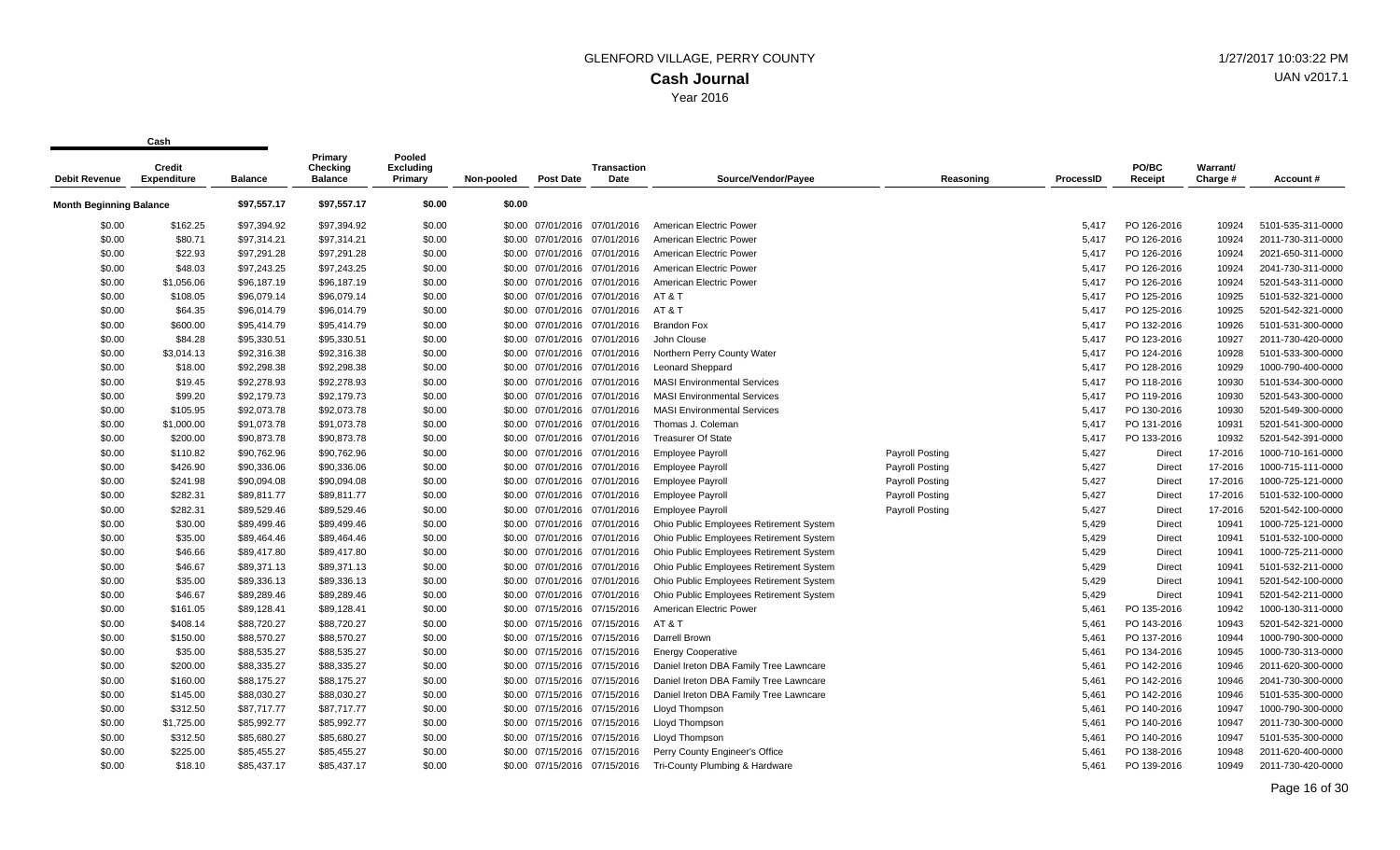| <b>Debit Revenue</b> | Credit<br><b>Expenditure</b> | <b>Balance</b> | Primary<br>Checking<br><b>Balance</b> | Pooled<br><b>Excluding</b><br>Primary | Non-pooled | <b>Post Date</b>             | <b>Transaction</b><br>Date | Source/Vendor/Payee            | Reasoning                              | ProcessID | <b>PO/BC</b><br>Receipt | Warrant/<br>Charge # | Account#          |
|----------------------|------------------------------|----------------|---------------------------------------|---------------------------------------|------------|------------------------------|----------------------------|--------------------------------|----------------------------------------|-----------|-------------------------|----------------------|-------------------|
| \$0.00               | \$225.00                     | \$85,212.17    | \$85,212.17                           | \$0.00                                |            | \$0.00 07/15/2016 07/15/2016 |                            | Tri-County Plumbing & Hardware |                                        | 5,461     | PO 139-2016             | 10949                | 2041-730-300-0000 |
| \$888.62             | \$0.00                       | \$86,100.79    | \$86,100.79                           | \$0.00                                |            | \$0.00 07/26/2016 07/26/2016 |                            | <b>GLENFORD VILLAGE</b>        | Utility Bill Collections               | 5,478     | SR 67-2016              |                      | 5101-541-0000     |
| \$100.15             | \$0.00                       | \$86,200.94    | \$86,200.94                           | \$0.00                                |            | \$0.00 07/26/2016 07/26/2016 |                            | <b>GLENFORD VILLAGE</b>        | Utility Bill Collections               | 5,478     | SR 67-2016              |                      | 5101-891-0000     |
| \$766.70             | \$0.00                       | \$86.967.64    | \$86.967.64                           | \$0.00                                |            | \$0.00 07/26/2016 07/26/2016 |                            | <b>GLENFORD VILLAGE</b>        | <b>Utility Bill Collections</b>        | 5,478     | <b>SR</b><br>67-2016    |                      | 5201-541-0000     |
| \$800.00             | \$0.00                       | \$87.767.64    | \$87,767.64                           | \$0.00                                |            | \$0.00 07/26/2016 07/26/2016 |                            | <b>GLENFORD VILLAGE</b>        | <b>Utility Bill Collection</b>         | 5.478     | <b>SR</b><br>68-2016    |                      | 1000-999-0000     |
| \$766.80             | \$0.00                       | \$88,534.44    | \$88,534.44                           | \$0.00                                |            | \$0.00 07/26/2016 07/26/2016 |                            | <b>GLENFORD VILLAGE</b>        | <b>Utility Bill Collection</b>         | 5.478     | <b>SR</b><br>68-2016    |                      | 5101-541-0000     |
|                      |                              |                |                                       |                                       |            |                              |                            |                                |                                        |           |                         |                      |                   |
| \$265.00             | \$0.00                       | \$88,799.44    | \$88,799.44                           | \$0.00                                |            | \$0.00 07/26/2016 07/26/2016 |                            | <b>GLENFORD VILLAGE</b>        | <b>Utility Bill Collection</b>         | 5.478     | <b>SR</b><br>68-2016    |                      | 5101-891-0000     |
| \$2,158.00           | \$0.00                       | \$90,957.44    | \$90,957.44                           | \$0.00                                |            | \$0.00 07/26/2016            | 07/26/2016                 | <b>GLENFORD VILLAGE</b>        | <b>Utility Bill Collection</b>         | 5.478     | <b>SR</b><br>68-2016    |                      | 5201-541-0000     |
| \$22.03              | \$0.00                       | \$90,979.47    | \$90,979.47                           | \$0.00                                |            | \$0.00 07/26/2016            | 07/26/2016                 | <b>GLENFORD VILLAGE</b>        | <b>Bulk Water and Park Donation</b>    | 5,478     | <b>SR</b><br>69-2016    |                      | 2041-820-0000     |
| \$583.00             | \$0.00                       | \$91,562.47    | \$91,562.47                           | \$0.00                                |            | \$0.00 07/26/2016            | 07/26/2016                 | <b>GLENFORD VILLAGE</b>        | <b>Bulk Water and Park Donation</b>    | 5,478     | <b>SR</b><br>69-2016    |                      | 5101-543-0000     |
| \$40.00              | \$0.00                       | \$91,602.47    | \$91,602.47                           | \$0.00                                |            | \$0.00 07/26/2016            | 07/26/2016                 | <b>GLENFORD VILLAGE</b>        | Park Donation                          | 5,478     | <b>SR</b><br>70-2016    |                      | 2041-820-0000     |
| \$751.37             | \$0.00                       | \$92,353.84    | \$92,353.84                           | \$0.00                                |            | \$0.00 07/26/2016            | 07/26/2016                 | <b>GLENFORD VILLAGE</b>        | <b>Utility Bill Collection</b>         | 5,478     | <b>SR</b><br>71-2016    |                      | 5101-541-0000     |
| \$120.00             | \$0.00                       | \$92,473.84    | \$92,473.84                           | \$0.00                                |            | \$0.00 07/26/2016 07/26/2016 |                            | <b>GLENFORD VILLAGE</b>        | <b>Utility Bill Collection</b>         | 5,478     | <b>SR</b><br>71-2016    |                      | 5101-891-0000     |
| \$676.00             | \$0.00                       | \$93,149.84    | \$93,149.84                           | \$0.00                                |            | \$0.00 07/26/2016 07/26/2016 |                            | <b>GLENFORD VILLAGE</b>        | Utility Bill Collection                | 5,478     | SR 71-2016              |                      | 5201-541-0000     |
| \$0.00               | \$33.00                      | \$93,116.84    | \$93,116.84                           | \$0.00                                |            | \$0.00 07/26/2016 07/26/2016 |                            | <b>Treasurer Of State</b>      |                                        | 5,482     | PO 149-2016             | 18-2016              | 5101-745-341-0000 |
| \$164.00             | \$0.00                       | \$93,280.84    | \$93,280.84                           | \$0.00                                |            | \$0.00 07/26/2016            | 07/26/2016                 | <b>GLENFORD VILLAGE</b>        | Park Donation - 164.00                 | 5,485     | SR 72-2016              |                      | 2041-820-0000     |
| \$532.30             | \$0.00                       | \$93,813.14    | \$93,813.14                           | \$0.00                                |            | \$0.00 07/26/2016 07/26/2016 |                            | <b>GLENFORD VILLAGE</b>        | Park Donation - 164.00                 | 5,485     | <b>SR</b><br>72-2016    |                      | 1000-211-0000     |
| \$70.35              | \$0.00                       | \$93,883.49    | \$93,883.49                           | \$0.00                                |            | \$0.00 07/26/2016            | 07/26/2016                 | <b>GLENFORD VILLAGE</b>        | Park Donation - 164.00                 | 5,485     | <b>SR</b><br>72-2016    |                      | 2011-190-0000     |
| \$5.71               | \$0.00                       | \$93,889.20    | \$93,889.20                           | \$0.00                                |            | \$0.00 07/26/2016            | 07/26/2016                 | <b>GLENFORD VILLAGE</b>        | Park Donation - 164.00                 | 5,485     | <b>SR</b><br>72-2016    |                      | 2021-190-0000     |
| \$300.00             | \$0.00                       | \$94,189.20    | \$94,189.20                           | \$0.00                                |            | \$0.00 07/26/2016 07/26/2016 |                            | <b>GLENFORD VILLAGE</b>        | Park Donation - 164.00                 | 5,485     | <b>SR</b><br>72-2016    |                      | 5101-999-0000     |
| \$1,628.11           | \$0.00                       | \$95,817.31    | \$95,817.31                           | \$0.00                                |            | \$0.00 07/26/2016            | 07/26/2016                 | <b>GLENFORD VILLAGE</b>        | Utility Bill collection                | 5,485     | <b>SR</b><br>73-2016    |                      | 5101-541-0000     |
| \$215.35             | \$0.00                       | \$96,032.66    | \$96,032.66                           | \$0.00                                |            | \$0.00 07/26/2016            | 07/26/2016                 | <b>GLENFORD VILLAGE</b>        | Utility Bill collection                | 5,485     | <b>SR</b><br>73-2016    |                      | 5101-891-0000     |
| \$1,552.50           | \$0.00                       | \$97,585.16    | \$97,585.16                           | \$0.00                                |            | \$0.00 07/26/2016            | 07/26/2016                 | <b>GLENFORD VILLAGE</b>        | Utility Bill collection                | 5,485     | <b>SR</b><br>73-2016    |                      | 5201-541-0000     |
| \$462.57             | \$0.00                       | \$98,047.73    | \$98,047.73                           | \$0.00                                |            | \$0.00 07/30/2016 07/30/2016 |                            | <b>GLENFORD VILLAGE</b>        | <b>Utility Bill Collection</b>         | 5,493     | <b>SR</b><br>74-2016    |                      | 5101-541-0000     |
| \$26.50              | \$0.00                       | \$98,074.23    | \$98,074.23                           | \$0.00                                |            | \$0.00 07/30/2016 07/30/2016 |                            | <b>GLENFORD VILLAGE</b>        | <b>Utility Bill Collection</b>         | 5.493     | SR 74-2016              |                      | 5101-891-0000     |
| \$270.40             | \$0.00                       | \$98,344.63    | \$98,344.63                           | \$0.00                                |            | \$0.00 07/30/2016 07/30/2016 |                            | <b>GLENFORD VILLAGE</b>        | <b>Utility Bill Collection</b>         | 5,493     | SR 74-2016              |                      | 5201-541-0000     |
| \$260.75             | \$0.00                       | \$98,605.38    | \$98,605.38                           | \$0.00                                |            | \$0.00 07/30/2016 07/30/2016 |                            | <b>GLENFORD VILLAGE</b>        | <b>Utility Bill Collection</b>         | 5,495     | SR 75-2016              |                      | 5101-541-0000     |
| \$27.00              | \$0.00                       | \$98,632.38    | \$98,632.38                           | \$0.00                                |            | \$0.00 07/30/2016 07/30/2016 |                            | <b>GLENFORD VILLAGE</b>        | <b>Utility Bill Collection</b>         | 5,495     | SR 75-2016              |                      | 5101-891-0000     |
| \$57.20              | \$0.00                       | \$98,689.58    | \$98,689.58                           | \$0.00                                |            | \$0.00 07/30/2016 07/30/2016 |                            | <b>GLENFORD VILLAGE</b>        | <b>Utility Bill Collection</b>         | 5,495     | <b>SR</b><br>75-2016    |                      | 5201-541-0000     |
| \$484.33             | \$0.00                       | \$99,173.91    | \$99,173.91                           | \$0.00                                |            | \$0.00 07/30/2016 07/30/2016 |                            | <b>GLENFORD VILLAGE</b>        | State of Ohio Highway - gas tax - 172. | 5,497     | <b>SR</b><br>76-2016    |                      | 2011-225-0000     |
| \$39.27              | \$0.00                       | \$99,213.18    | \$99,213.18                           | \$0.00                                |            | \$0.00 07/30/2016 07/30/2016 |                            | <b>GLENFORD VILLAGE</b>        | State of Ohio Highway - gas tax - 172. | 5,497     | <b>SR</b><br>76-2016    |                      | 2021-225-0000     |
| \$0.00               | \$0.00                       | \$99,213.18    | \$99,213.18                           | \$0.00                                |            | \$0.00 07/31/2016            | 08/23/2016                 | Post Bank Reconciliation       | ReconciliationDate:07/31/2016          | 5,594     |                         |                      |                   |
| \$14,034.01          | \$12,378.00                  | Total for      | July                                  |                                       |            |                              |                            |                                |                                        |           |                         |                      |                   |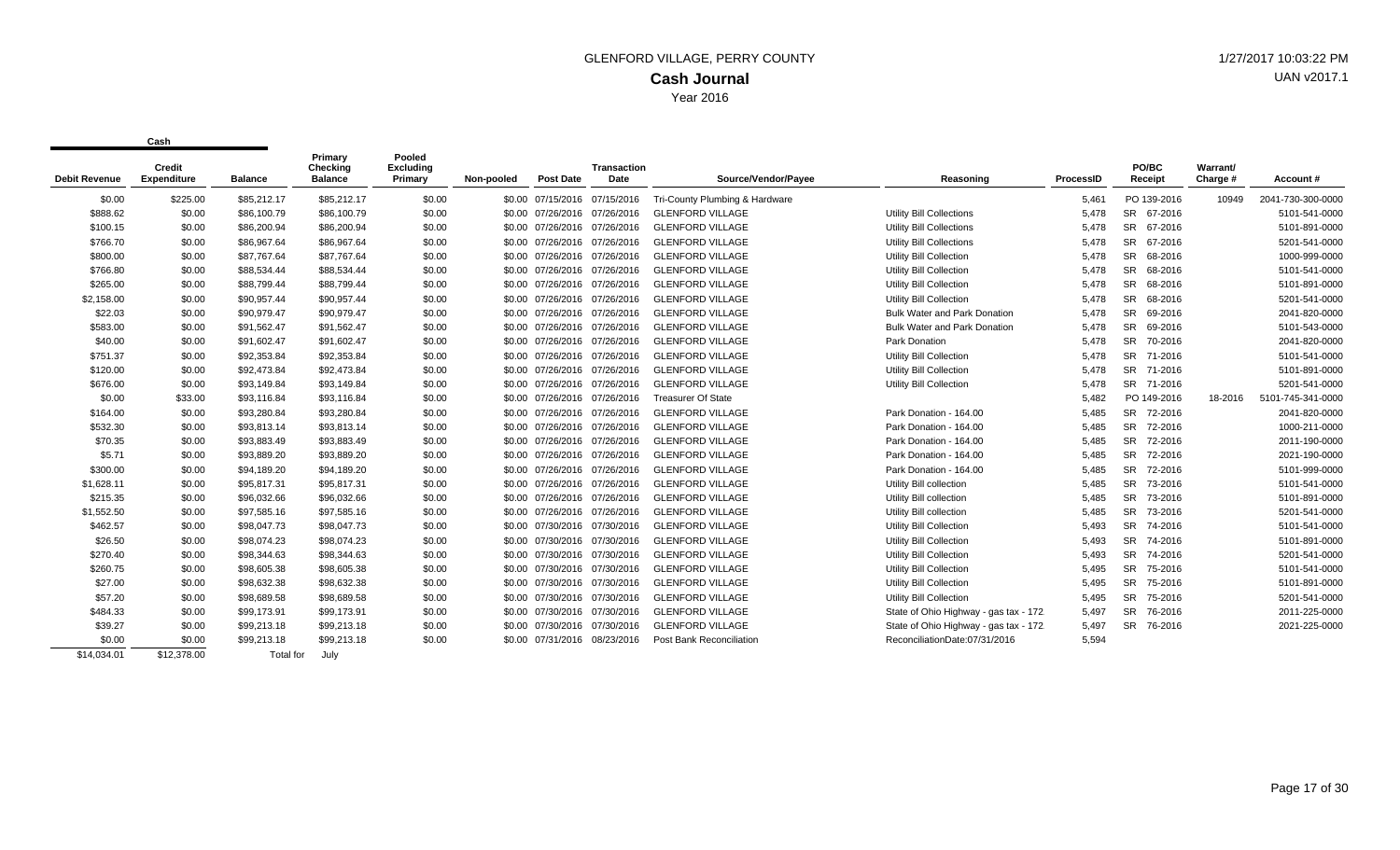**Cash**

 $\mathbf{r}$ 

| <b>Debit Revenue</b>           | Credit<br><b>Expenditure</b> | <b>Balance</b> | Primary<br>Checking<br><b>Balance</b> | Pooled<br>Excluding<br>Primary | Non-pooled | <b>Post Date</b>             | <b>Transaction</b><br>Date   | Source/Vendor/Payee                | Reasoning | ProcessID | PO/BC<br>Receipt | Warrant/<br>Charge # | Account#          |
|--------------------------------|------------------------------|----------------|---------------------------------------|--------------------------------|------------|------------------------------|------------------------------|------------------------------------|-----------|-----------|------------------|----------------------|-------------------|
| <b>Month Beginning Balance</b> |                              | \$99,213.18    | \$99,213.18                           | \$0.00                         | \$0.00     |                              |                              |                                    |           |           |                  |                      |                   |
| \$0.00                         | \$35.50                      | \$99,177.68    | \$99,177.68                           | \$0.00                         |            | \$0.00 08/02/2016 08/02/2016 |                              | Internal Revenue Service           |           | 5,504     | <b>Direct</b>    | 10950                | 1000-715-111-0000 |
| \$0.00                         | \$28.77                      | \$99,148.91    | \$99,148.91                           | \$0.00                         |            | \$0.00 08/02/2016 08/02/2016 |                              | <b>Internal Revenue Service</b>    |           | 5,504     | Direct           | 10950                | 1000-715-212-0000 |
| \$0.00                         | \$6.73                       | \$99,142.18    | \$99,142.18                           | \$0.00                         |            | \$0.00 08/02/2016 08/02/2016 |                              | Internal Revenue Service           |           | 5,504     | Direct           | 10950                | 1000-715-213-0000 |
| \$0.00                         | \$76.47                      | \$99,065.71    | \$99,065.71                           | \$0.00                         |            | \$0.00 08/02/2016 08/02/2016 |                              | Internal Revenue Service           |           | 5,504     | Direct           | 10950                | 1000-725-121-0000 |
| \$0.00                         | \$16.32                      | \$99,049.39    | \$99,049.39                           | \$0.00                         |            | \$0.00 08/02/2016 08/02/2016 |                              | <b>Internal Revenue Service</b>    |           | 5,504     | Direct           | 10950                | 1000-725-213-0000 |
| \$0.00                         | \$89.22                      | \$98,960.17    | \$98,960.17                           | \$0.00                         |            | \$0.00 08/02/2016 08/02/2016 |                              | <b>Internal Revenue Service</b>    |           | 5,504     | Direct           | 10950                | 5101-532-100-0000 |
| \$0.00                         | \$13.59                      | \$98,946.58    | \$98,946.58                           | \$0.00                         |            | \$0.00 08/02/2016 08/02/2016 |                              | <b>Internal Revenue Service</b>    |           | 5,504     | Direct           | 10950                | 5101-532-213-0000 |
| \$0.00                         | \$89.22                      | \$98,857.36    | \$98,857.36                           | \$0.00                         |            | \$0.00 08/02/2016 08/02/2016 |                              | <b>Internal Revenue Service</b>    |           | 5,504     | Direct           | 10950                | 5201-542-100-0000 |
| \$0.00                         | \$13.59                      | \$98,843.77    | \$98,843.77                           | \$0.00                         |            | \$0.00 08/02/2016 08/02/2016 |                              | Internal Revenue Service           |           | 5,504     | Direct           | 10950                | 5201-542-213-0000 |
| \$0.00                         | \$9.18                       | \$98,834.59    | \$98,834.59                           | \$0.00                         |            | \$0.00 08/02/2016 08/02/2016 |                              | Internal Revenue Service           |           | 5,504     | Direct           | 10950                | 1000-710-161-0000 |
| \$0.00                         | \$7.44                       | \$98,827.15    | \$98,827.15                           | \$0.00                         |            | \$0.00 08/02/2016 08/02/2016 |                              | Internal Revenue Service           |           | 5,504     | Direct           | 10950                | 1000-710-212-0000 |
| \$0.00                         | \$1.74                       | \$98,825.41    | \$98,825.41                           | \$0.00                         |            | \$0.00 08/02/2016 08/02/2016 |                              | <b>Internal Revenue Service</b>    |           | 5,504     | Direct           | 10950                | 1000-710-213-0000 |
| \$0.00                         | \$1.60                       | \$98,823.81    | \$98,823.81                           | \$0.00                         |            | \$0.00 08/02/2016 08/02/2016 |                              | Ohio Department of Taxation        |           | 5,504     | Direct           | 10951                | 1000-715-111-0000 |
| \$0.00                         | \$7.59                       | \$98,816.22    | \$98,816.22                           | \$0.00                         |            | \$0.00 08/02/2016 08/02/2016 |                              | Ohio Department of Taxation        |           | 5,504     | Direct           | 10951                | 1000-725-121-0000 |
| \$0.00                         | \$8.85                       | \$98,807.37    | \$98,807.37                           | \$0.00                         |            | \$0.00 08/02/2016 08/02/2016 |                              | Ohio Department of Taxation        |           | 5,504     | Direct           | 10951                | 5101-532-100-0000 |
| \$0.00                         | \$8.85                       | \$98,798.52    | \$98,798.52                           | \$0.00                         |            | \$0.00 08/02/2016 08/02/2016 |                              | Ohio Department of Taxation        |           | 5,504     | Direct           | 10951                | 5201-542-100-0000 |
| \$0.00                         | \$600.00                     | \$98,198.52    | \$98,198.52                           | \$0.00                         |            | \$0.00 08/02/2016 08/02/2016 |                              | <b>Brandon Fox</b>                 |           | 5,538     | PO 148-2016      | 10952                | 5101-531-300-0000 |
| \$0.00                         | \$1,000.00                   | \$97,198.52    | \$97,198.52                           | \$0.00                         |            | \$0.00 08/02/2016 08/02/2016 |                              | Thomas J. Coleman                  |           | 5,538     | PO 147-2016      | 10953                | 5201-541-300-0000 |
| \$0.00                         | \$22.93                      | \$97,175.59    | \$97,175.59                           | \$0.00                         |            | \$0.00 08/02/2016 08/02/2016 |                              | American Electric Power            |           | 5,538     | PO 153-2016      | 10954                | 2021-650-311-0000 |
| \$0.00                         | \$160.80                     | \$97,014.79    | \$97,014.79                           | \$0.00                         |            | \$0.00 08/02/2016 08/02/2016 |                              | American Electric Power            |           | 5,538     | PO 153-2016      | 10954                | 5101-535-311-0000 |
| \$0.00                         | \$62.88                      | \$96,951.91    | \$96,951.91                           | \$0.00                         |            | \$0.00 08/02/2016 08/02/2016 |                              | American Electric Power            |           | 5,538     | PO 153-2016      | 10954                | 2011-730-311-0000 |
| \$0.00                         | \$41.09                      | \$96,910.82    | \$96,910.82                           | \$0.00                         |            | \$0.00 08/02/2016 08/02/2016 |                              | American Electric Power            |           | 5,538     | PO 153-2016      | 10954                | 2041-730-311-0000 |
| \$0.00                         | \$990.57                     | \$95,920.25    | \$95,920.25                           | \$0.00                         |            |                              | \$0.00 08/02/2016 08/02/2016 | American Electric Power            |           | 5,538     | PO 153-2016      | 10954                | 5201-543-311-0000 |
| \$0.00                         | \$108.35                     | \$95,811.90    | \$95,811.90                           | \$0.00                         |            |                              | \$0.00 08/02/2016 08/02/2016 | AT & T                             |           | 5,538     | PO 152-2016      | 10955                | 5101-532-321-0000 |
| \$0.00                         | \$106.16                     | \$95,705.74    | \$95,705.74                           | \$0.00                         |            |                              | \$0.00 08/02/2016 08/02/2016 | AT & T                             |           | 5,538     | PO 152-2016      | 10955                | 5201-542-321-0000 |
| \$0.00                         | \$35.00                      | \$95,670.74    | \$95,670.74                           | \$0.00                         |            |                              | \$0.00 08/02/2016 08/02/2016 | <b>Energy Cooperative</b>          |           | 5,538     | PO 156-2016      | 10956                | 1000-730-313-0000 |
| \$0.00                         | \$45.00                      | \$95,625.74    | \$95,625.74                           | \$0.00                         |            |                              | \$0.00 08/02/2016 08/02/2016 | Daniel Ireton                      |           | 5,538     | PO 154-2016      | 10957                | 2011-620-300-0000 |
| \$0.00                         | \$90.00                      | \$95,535.74    | \$95,535.74                           | \$0.00                         |            | \$0.00 08/02/2016 08/02/2016 |                              | Daniel Ireton                      |           | 5,538     | PO 154-2016      | 10957                | 2021-620-300-0000 |
| \$0.00                         | \$45.00                      | \$95,490.74    | \$95,490.74                           | \$0.00                         |            | \$0.00 08/02/2016 08/02/2016 |                              | Daniel Ireton                      |           | 5,538     | PO 154-2016      | 10957                | 2041-730-300-0000 |
| \$0.00                         | \$19.45                      | \$95,471.29    | \$95,471.29                           | \$0.00                         |            | \$0.00 08/02/2016 08/02/2016 |                              | <b>MASI Environmental Services</b> |           | 5,538     | PO 145-2016      | 10958                | 5101-534-300-0000 |
| \$0.00                         | \$99.26                      | \$95,372.03    | \$95,372.03                           | \$0.00                         |            | \$0.00 08/02/2016 08/02/2016 |                              | <b>MASI Environmental Services</b> |           | 5,538     | PO 141-2016      | 10958                | 5201-549-300-0000 |
| \$0.00                         | \$2,513.26                   | \$92,858.77    | \$92,858.77                           | \$0.00                         |            | \$0.00 08/02/2016 08/02/2016 |                              | Northern Perry County Water        |           | 5,538     | PO 157-2016      | 10959                | 5101-533-300-0000 |
| \$0.00                         | \$40.00                      | \$92,818.77    | \$92,818.77                           | \$0.00                         |            | \$0.00 08/02/2016 08/02/2016 |                              | <b>Shriner Plumbing</b>            |           | 5,538     | PO 150-2016      | 10960                | 2041-730-430-0000 |
| \$0.00                         | \$53.02                      | \$92,765.75    | \$92,765.75                           | \$0.00                         |            |                              | \$0.00 08/02/2016 08/02/2016 | Speedway LLC                       |           | 5,538     | PO 120-2016      | 10961                | 2011-620-400-0000 |
| \$0.00                         | \$49.35                      | \$92,716.40    | \$92,716.40                           | \$0.00                         |            | \$0.00 08/02/2016 08/02/2016 |                              | Speedway LLC                       |           | 5,538     | PO 136-2016      | 10961                | 2011-620-400-0000 |
| \$0.00                         | \$69.99                      | \$92,646.41    | \$92,646.41                           | \$0.00                         |            | \$0.00 08/02/2016 08/02/2016 |                              | <b>Staples Credit Plan</b>         |           | 5,538     | PO 127-2016      | 10962                | 5101-532-400-0000 |
| \$0.00                         | \$12.28                      | \$92,634.13    | \$92,634.13                           | \$0.00                         |            | \$0.00 08/02/2016 08/02/2016 |                              | Tri-County Plumbing & Hardware     |           | 5,538     | PO 155-2016      | 10963                | 2011-730-420-0000 |
| \$0.00                         | \$30.49                      | \$92,603.64    | \$92,603.64                           | \$0.00                         |            | \$0.00 08/02/2016 08/02/2016 |                              | Tri-County Plumbing & Hardware     |           | 5,538     | PO 155-2016      | 10963                | 5101-535-400-0000 |
| \$0.00                         | \$100.00                     | \$92,503.64    | \$92,503.64                           | \$0.00                         |            |                              | \$0.00 08/02/2016 08/02/2016 | Wichert Insurance                  |           | 5,538     | PO 151-2016      | 10964                | 1000-725-351-0000 |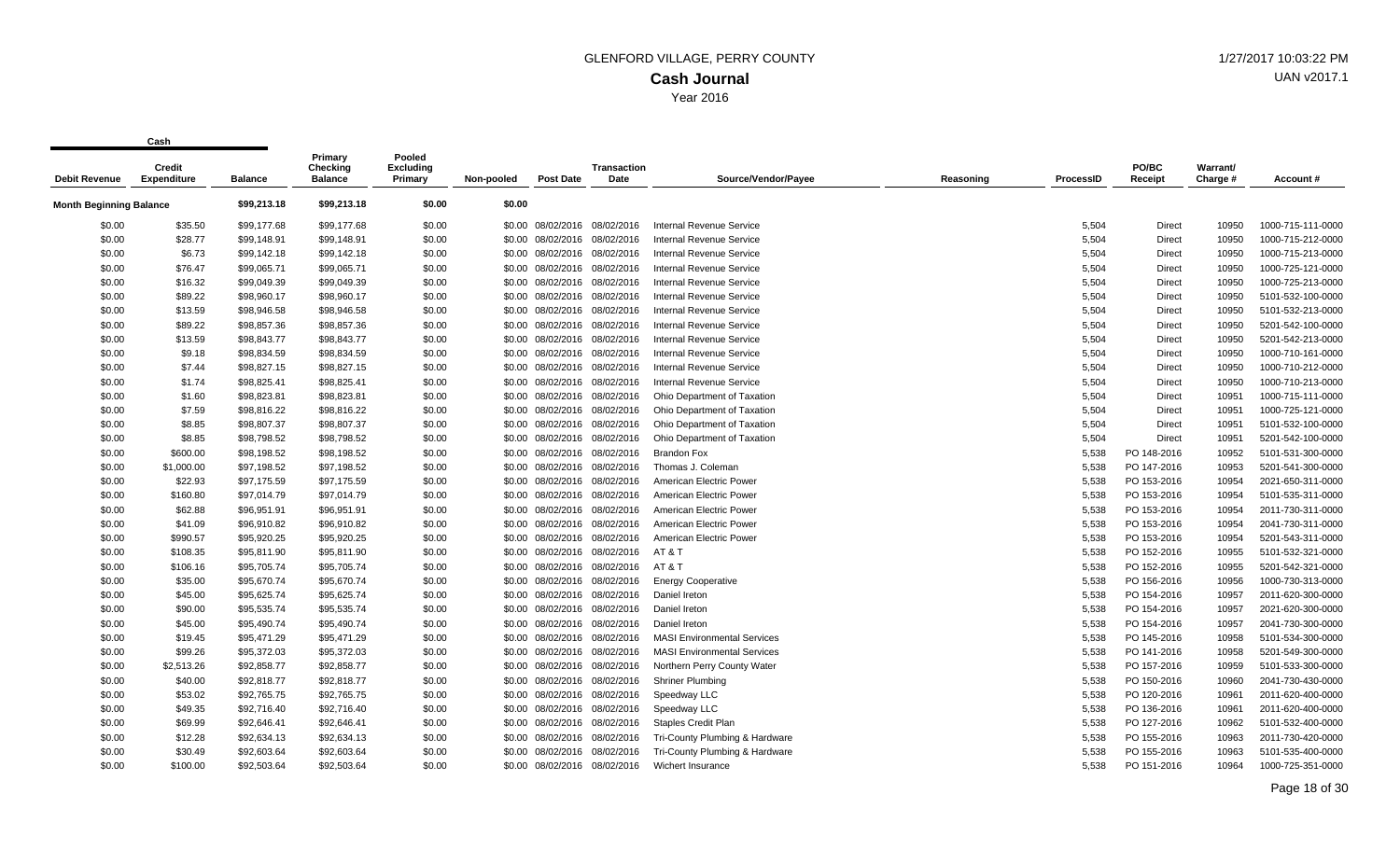| <b>Debit Revenue</b> | <b>Credit</b><br>Expenditure | <b>Balance</b> | Primary<br>Checking<br><b>Balance</b> | Pooled<br>Excludina<br>Primary | Non-pooled | <b>Post Date</b>             | <b>Transaction</b><br>Date | Source/Vendor/Pavee                     | Reasoning                        | ProcessID | PO/BC<br>Receipt     | Warrant/<br>Charge # | Account#          |
|----------------------|------------------------------|----------------|---------------------------------------|--------------------------------|------------|------------------------------|----------------------------|-----------------------------------------|----------------------------------|-----------|----------------------|----------------------|-------------------|
| \$0.00               | \$202.32                     | \$92,301.32    | \$92,301.32                           | \$0.00                         |            | \$0.00 08/02/2016 08/02/2016 |                            | Wilkins Heating & Cooling               |                                  | 5,538     | PO 146-2016          | 10965                | 2011-730-431-0000 |
| \$0.00               | \$202.31                     | \$92,099.01    | \$92,099.01                           | \$0.00                         |            | \$0.00 08/02/2016 08/02/2016 |                            | Wilkins Heating & Cooling               |                                  | 5,538     | PO 146-2016          | 10965                | 2041-730-430-0000 |
| \$0.00               | \$241.98                     | \$91,857.03    | \$91,857.03                           | \$0.00                         |            | \$0.00 08/02/2016 08/02/2016 |                            | <b>Employee Payroll</b>                 | Payroll Posting                  | 5,540     | <b>Direct</b>        | 19-2016              | 1000-725-121-0000 |
| \$0.00               | \$282.31                     | \$91.574.72    | \$91,574.72                           | \$0.00                         |            | \$0.00 08/02/2016 08/02/2016 |                            | <b>Employee Payroll</b>                 | Payroll Posting                  | 5,540     | <b>Direct</b>        | 19-2016              | 5101-532-100-0000 |
| \$0.00               | \$282.31                     | \$91,292.41    | \$91,292.41                           | \$0.00                         |            | \$0.00 08/02/2016 08/02/2016 |                            | <b>Employee Payroll</b>                 | <b>Payroll Posting</b>           | 5,540     | <b>Direct</b>        | 19-2016              | 5201-542-100-0000 |
| \$0.00               | \$30.00                      | \$91,262.41    | \$91,262.41                           | \$0.00                         |            | \$0.00 08/02/2016 08/02/2016 |                            | Ohio Public Employees Retirement System |                                  | 5,542     | Direct               | 10967                | 1000-725-121-0000 |
| \$0.00               | \$46.66                      | \$91,215.75    | \$91,215.75                           | \$0.00                         |            | \$0.00 08/02/2016 08/02/2016 |                            | Ohio Public Employees Retirement System |                                  | 5,542     | Direct               | 10967                | 1000-725-211-0000 |
| \$0.00               | \$35.00                      | \$91,180.75    | \$91,180.75                           | \$0.00                         |            | \$0.00 08/02/2016 08/02/2016 |                            | Ohio Public Employees Retirement System |                                  | 5,542     | Direct               | 10967                | 5101-532-100-0000 |
| \$0.00               | \$46.67                      | \$91,134.08    | \$91,134.08                           | \$0.00                         |            | \$0.00 08/02/2016 08/02/2016 |                            | Ohio Public Employees Retirement System |                                  | 5,542     | Direct               | 10967                | 5101-532-211-0000 |
| \$0.00               | \$35.00                      | \$91,099.08    | \$91,099.08                           | \$0.00                         |            | \$0.00 08/02/2016 08/02/2016 |                            | Ohio Public Employees Retirement System |                                  | 5,542     | Direct               | 10967                | 5201-542-100-0000 |
| \$0.00               | \$46.67                      | \$91,052.41    | \$91,052.41                           | \$0.00                         |            | \$0.00 08/02/2016 08/02/2016 |                            | Ohio Public Employees Retirement System |                                  | 5,542     | <b>Direct</b>        | 10967                | 5201-542-211-0000 |
| \$0.00               | $-$200.00$                   | \$91,252.41    | \$91,252.41                           | \$0.00                         |            | \$0.00 08/12/2016 08/12/2016 |                            | Daniel Ireton DBA Family Tree Lawncare  |                                  | 5,549     | PO 142-2016          | 10946                | 2011-620-300-0000 |
| \$0.00               | $-$160.00$                   | \$91,412.41    | \$91,412.41                           | \$0.00                         |            | \$0.00 08/12/2016 08/12/2016 |                            | Daniel Ireton DBA Family Tree Lawncare  |                                  | 5,549     | PO 142-2016          | 10946                | 2041-730-300-0000 |
| \$0.00               | $-$145.00$                   | \$91,557.41    | \$91,557.41                           | \$0.00                         |            | \$0.00 08/12/2016 08/12/2016 |                            | Daniel Ireton DBA Family Tree Lawncare  |                                  | 5,549     | PO 142-2016          | 10946                | 5101-535-300-0000 |
| \$0.00               | \$110.84                     | \$91,446.57    | \$91,446.57                           | \$0.00                         |            | \$0.00 08/12/2016 08/12/2016 |                            | AT&T                                    |                                  | 5,561     | PO 160-2016          | 10968                | 5201-542-321-0000 |
| \$0.00               | \$171.55                     | \$91,275.02    | \$91,275.02                           | \$0.00                         |            | \$0.00 08/12/2016 08/12/2016 |                            | American Electric Power                 |                                  | 5,561     | PO 161-2016          | 10969                | 1000-130-311-0000 |
| \$0.00               | \$200.00                     | \$91,075.02    | \$91,075.02                           | \$0.00                         |            | \$0.00 08/12/2016 08/12/2016 |                            | Daniel Ireton                           |                                  | 5,561     | PO 162-2016          | 10970                | 2011-620-300-0000 |
| \$0.00               | \$145.00                     | \$90,930.02    | \$90,930.02                           | \$0.00                         |            | \$0.00 08/12/2016 08/12/2016 |                            | Daniel Ireton                           |                                  | 5,561     | PO 162-2016          | 10970                | 2021-620-300-0000 |
| \$0.00               | \$160.00                     | \$90,770.02    | \$90,770.02                           | \$0.00                         |            | \$0.00 08/12/2016 08/12/2016 |                            | Daniel Ireton                           |                                  | 5,561     | PO 162-2016          | 10970                | 2041-730-300-0000 |
| \$160.00             | \$0.00                       | \$90,930.02    | \$90,930.02                           | \$0.00                         |            | \$0.00 08/12/2016 08/12/2016 |                            | <b>GLENFORD VILLAGE</b>                 | <b>Park Donations</b>            | 5.565     | SR 77-2016           |                      | 2041-820-0000     |
| \$800.00             | \$0.00                       | \$91,730.02    | \$91,730.02                           | \$0.00                         |            | \$0.00 08/12/2016 08/12/2016 |                            | <b>GLENFORD VILLAGE</b>                 | <b>Utility Bill Colllections</b> | 5,565     | SR 78-2016           |                      | 1000-999-0000     |
| \$587.23             | \$0.00                       | \$92,317.25    | \$92,317.25                           | \$0.00                         |            | \$0.00 08/12/2016 08/12/2016 |                            | <b>GLENFORD VILLAGE</b>                 | <b>Utility Bill Colllections</b> | 5.565     | SR 78-2016           |                      | 5101-541-0000     |
| \$236.60             | \$0.00                       | \$92.553.85    | \$92,553.85                           | \$0.00                         |            | \$0.00 08/12/2016 08/12/2016 |                            | <b>GLENFORD VILLAGE</b>                 | <b>Utility Bill Colllections</b> | 5,565     | <b>SR</b><br>78-2016 |                      | 5101-891-0000     |
| \$955.39             | \$0.00                       | \$93,509.24    | \$93,509.24                           | \$0.00                         |            | \$0.00 08/12/2016 08/12/2016 |                            | <b>GLENFORD VILLAGE</b>                 | <b>Utility Bill Colllections</b> | 5,565     | <b>SR</b><br>78-2016 |                      | 5201-541-0000     |
| \$1,290.38           | \$0.00                       | \$94,799.62    | \$94,799.62                           | \$0.00                         |            | \$0.00 08/12/2016 08/12/2016 |                            | <b>GLENFORD VILLAGE</b>                 | <b>Utility Bill Collections</b>  | 5,565     | SR 79-2016           |                      | 5101-541-0000     |
| \$173.90             | \$0.00                       | \$94,973.52    | \$94,973.52                           | \$0.00                         |            | \$0.00 08/12/2016 08/12/2016 |                            | <b>GLENFORD VILLAGE</b>                 | Utility Bill Collections         | 5,565     | <b>SR</b><br>79-2016 |                      | 5101-891-0000     |
| \$520.00             | \$0.00                       | \$95,493.52    | \$95,493.52                           | \$0.00                         |            | \$0.00 08/12/2016 08/12/2016 |                            | <b>GLENFORD VILLAGE</b>                 | <b>Utility Bill Collections</b>  | 5,565     | <b>SR</b><br>79-2016 |                      | 5201-541-0000     |
| \$0.00               | \$0.00                       | \$95,493.52    | \$95,493.52                           | \$0.00                         |            | \$0.00 08/19/2016 08/19/2016 |                            | Internal Revenue Service                | Reissue 10882                    | 5,583     | <b>Direct</b>        | 10971                | 1000-710-161-0000 |
| \$0.00               | \$0.00                       | \$95,493.52    | \$95,493.52                           | \$0.00                         |            | \$0.00 08/19/2016 08/19/2016 |                            | Internal Revenue Service                | Reissue 10882                    | 5,583     | <b>Direct</b>        | 10971                | 1000-710-213-0000 |
| \$0.00               | \$0.00                       | \$95,493.52    | \$95,493.52                           | \$0.00                         |            | \$0.00 08/19/2016 08/19/2016 |                            | Internal Revenue Service                | Reissue 10882                    | 5,583     | Direct               | 10971                | 1000-715-111-0000 |
| \$0.00               | \$0.00                       | \$95,493.52    | \$95,493.52                           | \$0.00                         |            | \$0.00 08/19/2016 08/19/2016 |                            | <b>Internal Revenue Service</b>         | Reissue 10882                    | 5,583     | Direct               | 10971                | 1000-715-212-0000 |
| \$0.00               | \$0.00                       | \$95,493.52    | \$95,493.52                           | \$0.00                         |            | \$0.00 08/19/2016 08/19/2016 |                            | <b>Internal Revenue Service</b>         | Reissue 10882                    | 5,583     | Direct               | 10971                | 1000-715-213-0000 |
| \$0.00               | \$0.00                       | \$95,493.52    | \$95,493.52                           | \$0.00                         |            | \$0.00 08/19/2016 08/19/2016 |                            | Internal Revenue Service                | Reissue 10882                    | 5,583     | Direct               | 10971                | 1000-725-121-0000 |
| \$0.00               | \$0.00                       | \$95,493.52    | \$95,493.52                           | \$0.00                         |            | \$0.00 08/19/2016 08/19/2016 |                            | Internal Revenue Service                | Reissue 10882                    | 5,583     | Direct               | 10971                | 1000-725-213-0000 |
| \$0.00               | \$0.00                       | \$95,493.52    | \$95,493.52                           | \$0.00                         |            | \$0.00 08/19/2016 08/19/2016 |                            | Internal Revenue Service                | Reissue 10882                    | 5,583     | <b>Direct</b>        | 10971                | 5101-532-100-0000 |
| \$0.00               | \$0.00                       | \$95,493.52    | \$95,493.52                           | \$0.00                         |            | \$0.00 08/19/2016 08/19/2016 |                            | Internal Revenue Service                | Reissue 10882                    | 5,583     | Direct               | 10971                | 5101-532-213-0000 |
| \$0.00               | \$0.00                       | \$95,493.52    | \$95,493.52                           | \$0.00                         |            | \$0.00 08/19/2016 08/19/2016 |                            | Internal Revenue Service                | Reissue 10882                    | 5,583     | Direct               | 10971                | 5201-542-100-0000 |
| \$0.00               | \$0.00                       | \$95,493.52    | \$95,493.52                           | \$0.00                         |            | \$0.00 08/19/2016 08/19/2016 |                            | <b>Internal Revenue Service</b>         | Reissue 10882                    | 5,583     | Direct               | 10971                | 5201-542-213-0000 |
| \$0.00               | \$0.00                       | \$95,493.52    | \$95,493.52                           | \$0.00                         |            | \$0.00 08/19/2016 08/19/2016 |                            | Internal Revenue Service                | Reissue 10950                    | 5,585     | Direct               | 10972                | 1000-710-161-0000 |
| \$0.00               | \$0.00                       | \$95,493.52    | \$95,493.52                           | \$0.00                         |            | \$0.00 08/19/2016 08/19/2016 |                            | <b>Internal Revenue Service</b>         | Reissue 10950                    | 5,585     | Direct               | 10972                | 1000-710-212-0000 |
| \$0.00               | \$0.00                       | \$95,493.52    | \$95,493.52                           | \$0.00                         |            | \$0.00 08/19/2016 08/19/2016 |                            | <b>Internal Revenue Service</b>         | Reissue 10950                    | 5,585     | <b>Direct</b>        | 10972                | 1000-710-213-0000 |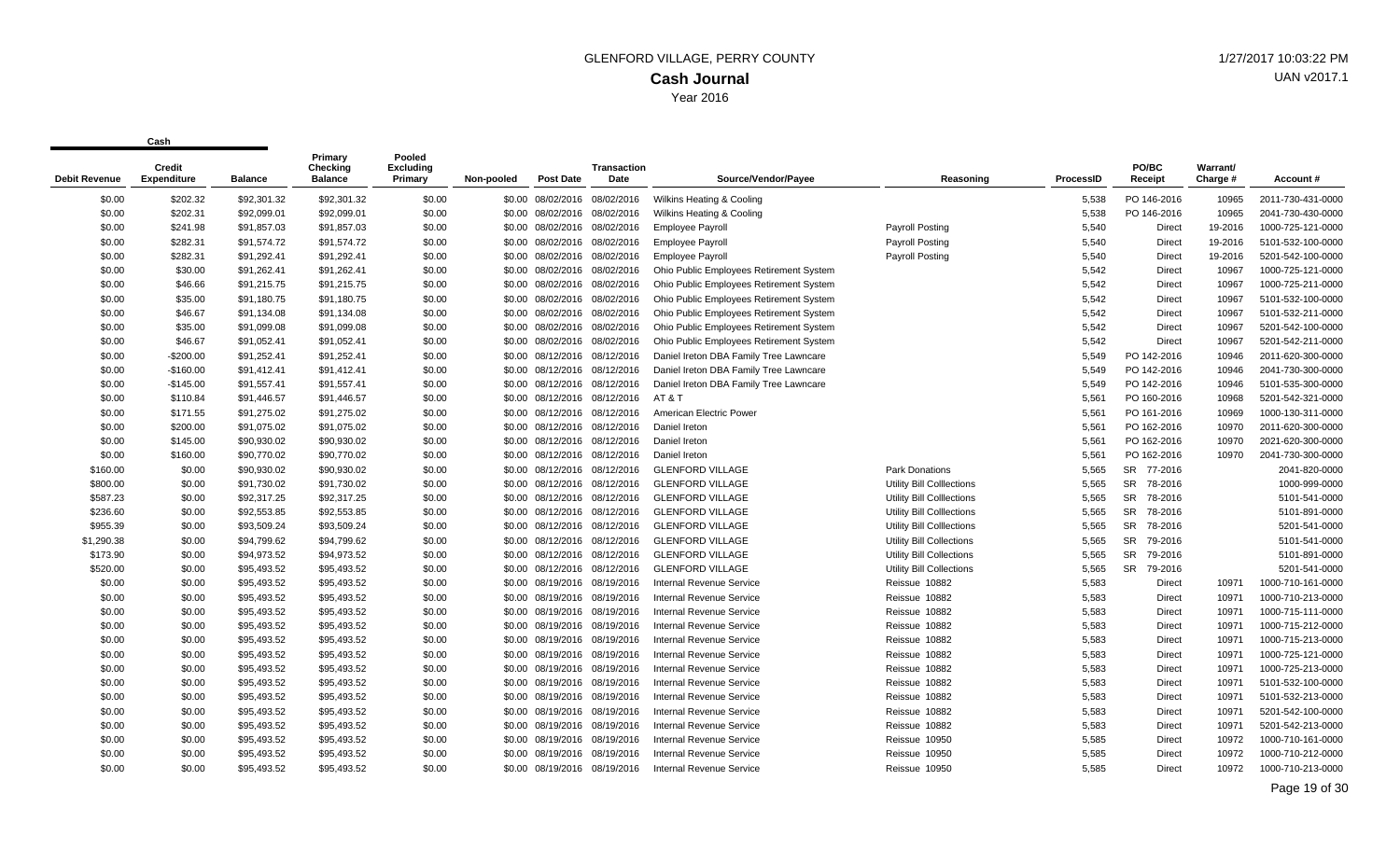| <b>Debit Revenue</b> | Credit<br><b>Expenditure</b> | <b>Balance</b> | Primary<br>Checking<br><b>Balance</b> | Pooled<br><b>Excluding</b><br>Primary | Non-pooled | <b>Post Date</b>             | <b>Transaction</b><br>Date | Source/Vendor/Payee                      | Reasoning                              | ProcessID | PO/BC<br>Receipt     | Warrant/<br>Charge # | Account#          |
|----------------------|------------------------------|----------------|---------------------------------------|---------------------------------------|------------|------------------------------|----------------------------|------------------------------------------|----------------------------------------|-----------|----------------------|----------------------|-------------------|
|                      |                              |                |                                       |                                       |            |                              |                            |                                          |                                        |           |                      |                      |                   |
| \$0.00               | \$0.00                       | \$95,493.52    | \$95,493.52                           | \$0.00                                |            | \$0.00 08/19/2016 08/19/2016 |                            | <b>Internal Revenue Service</b>          | Reissue 10950                          | 5,585     | Direct               | 10972                | 1000-715-111-0000 |
| \$0.00               | \$0.00                       | \$95,493.52    | \$95,493.52                           | \$0.00                                |            | \$0.00 08/19/2016 08/19/2016 |                            | <b>Internal Revenue Service</b>          | Reissue 10950                          | 5,585     | Direct               | 10972                | 1000-715-212-0000 |
| \$0.00               | \$0.00                       | \$95,493.52    | \$95,493.52                           | \$0.00                                |            | \$0.00 08/19/2016 08/19/2016 |                            | Internal Revenue Service                 | Reissue 10950                          | 5,585     | Direct               | 10972                | 1000-715-213-0000 |
| \$0.00               | \$0.00                       | \$95,493.52    | \$95,493.52                           | \$0.00                                |            | \$0.00 08/19/2016 08/19/2016 |                            | Internal Revenue Service                 | Reissue 10950                          | 5,585     | Direct               | 10972                | 1000-725-121-0000 |
| \$0.00               | \$0.00                       | \$95,493.52    | \$95,493.52                           | \$0.00                                |            | \$0.00 08/19/2016 08/19/2016 |                            | <b>Internal Revenue Service</b>          | Reissue 10950                          | 5,585     | Direct               | 10972                | 1000-725-213-0000 |
| \$0.00               | \$0.00                       | \$95,493.52    | \$95,493.52                           | \$0.00                                |            | \$0.00 08/19/2016 08/19/2016 |                            | <b>Internal Revenue Service</b>          | Reissue 10950                          | 5,585     | Direct               | 10972                | 5101-532-100-0000 |
| \$0.00               | \$0.00                       | \$95,493.52    | \$95,493.52                           | \$0.00                                |            | \$0.00 08/19/2016 08/19/2016 |                            | <b>Internal Revenue Service</b>          | Reissue 10950                          | 5,585     | Direct               | 10972                | 5101-532-213-0000 |
| \$0.00               | \$0.00                       | \$95,493.52    | \$95,493.52                           | \$0.00                                |            | \$0.00 08/19/2016 08/19/2016 |                            | <b>Internal Revenue Service</b>          | Reissue 10950                          | 5,585     | Direct               | 10972                | 5201-542-100-0000 |
| \$0.00               | \$0.00                       | \$95,493.52    | \$95,493.52                           | \$0.00                                |            | \$0.00 08/19/2016 08/19/2016 |                            | <b>Internal Revenue Service</b>          | Reissue 10950                          | 5,585     | <b>Direct</b>        | 10972                | 5201-542-213-0000 |
| \$50.00              | \$0.00                       | \$95,543.52    | \$95,543.52                           | \$0.00                                |            | \$0.00 08/23/2016 08/23/2016 |                            | <b>GLENFORD VILLAGE</b>                  | Bad check repayment - cash             | 5,593     | 80-2016<br><b>SR</b> |                      | 5201-541-0000     |
| \$2,016.39           | \$0.00                       | \$97,559.91    | \$97,559.91                           | \$0.00                                |            | \$0.00 08/23/2016 08/23/2016 |                            | <b>GLENFORD VILLAGE</b>                  | Utility Bill Payment                   | 5,593     | SR 81-2016           |                      | 5101-541-0000     |
| \$282.50             | \$0.00                       | \$97,842.41    | \$97,842.41                           | \$0.00                                |            | \$0.00 08/23/2016 08/23/2016 |                            | <b>GLENFORD VILLAGE</b>                  | <b>Utility Bill Payment</b>            | 5,593     | SR 81-2016           |                      | 5101-891-0000     |
| \$2,908.00           | \$0.00                       | \$100,750.41   | \$100,750.41                          | \$0.00                                |            | \$0.00 08/23/2016 08/23/2016 |                            | <b>GLENFORD VILLAGE</b>                  | <b>Utility Bill Payment</b>            | 5,593     | SR 81-2016           |                      | 5201-541-0000     |
| \$4,963.34           | \$0.00                       | \$105,713.75   | \$105,713.75                          | \$0.00                                |            | \$0.00 08/23/2016 08/23/2016 |                            | <b>GLENFORD VILLAGE</b>                  | Park Donation - 125.74                 | 5,593     | SR 82-2016           |                      | 1000-110-0000     |
| \$660.70             | \$0.00                       | \$106,374.45   | \$106,374.45                          | \$0.00                                |            | \$0.00 08/23/2016 08/23/2016 |                            | <b>GLENFORD VILLAGE</b>                  | Park Donation - 125.74                 | 5,593     | 82-2016<br><b>SR</b> |                      | 2011-110-0000     |
| \$81.13              | \$0.00                       | \$106,455.58   | \$106,455.58                          | \$0.00                                |            | \$0.00 08/23/2016 08/23/2016 |                            | <b>GLENFORD VILLAGE</b>                  | Park Donation - 125.74                 | 5,593     | SR 82-2016           |                      | 1000-211-0000     |
| \$391.14             | \$0.00                       | \$106,846.72   | \$106,846.72                          | \$0.00                                |            | \$0.00 08/23/2016 08/23/2016 |                            | <b>GLENFORD VILLAGE</b>                  | Park Donation - 125.74                 | 5,593     | SR 82-2016           |                      | 2011-190-0000     |
| \$125.74             | \$0.00                       | \$106,972.46   | \$106,972.46                          | \$0.00                                |            | \$0.00 08/23/2016 08/23/2016 |                            | <b>GLENFORD VILLAGE</b>                  | Park Donation - 125.74                 | 5,593     | SR 82-2016           |                      | 2041-820-0000     |
| \$11.40              | \$0.00                       | \$106,983.86   | \$106,983.86                          | \$0.00                                |            | \$0.00 08/23/2016 08/23/2016 |                            | <b>GLENFORD VILLAGE</b>                  | Park Donation - 125.74                 | 5,593     | SR 82-2016           |                      | 5101-543-0000     |
| \$389.06             | \$0.00                       | \$107,372.92   | \$107,372.92                          | \$0.00                                |            | \$0.00 08/23/2016 08/23/2016 |                            | <b>GLENFORD VILLAGE</b>                  | Perry County Auditor - Local Gov. - 38 | 5,593     | SR 83-2016           |                      | 1000-211-0000     |
| \$585.64             | \$0.00                       | \$107,958.56   | \$107,958.56                          | \$0.00                                |            | \$0.00 08/23/2016 08/23/2016 |                            | <b>GLENFORD VILLAGE</b>                  | Utility Bill Collection                | 5,593     | <b>SR</b><br>84-2016 |                      | 5101-541-0000     |
| \$90.50              | \$0.00                       | \$108,049.06   | \$108,049.06                          | \$0.00                                |            | \$0.00 08/23/2016 08/23/2016 |                            | <b>GLENFORD VILLAGE</b>                  | <b>Utility Bill Collection</b>         | 5,593     | <b>SR</b><br>84-2016 |                      | 5101-891-0000     |
| \$837.20             | \$0.00                       | \$108,886.26   | \$108,886.26                          | \$0.00                                |            | \$0.00 08/23/2016 08/23/2016 |                            | <b>GLENFORD VILLAGE</b>                  | <b>Utility Bill Collection</b>         | 5,593     | SR 84-2016           |                      | 5201-541-0000     |
| \$275.02             | \$0.00                       | \$109,161.28   | \$109,161.28                          | \$0.00                                |            | \$0.00 08/26/2016 08/26/2016 |                            | <b>GLENFORD VILLAGE</b>                  | <b>Utility Bill Colection</b>          | 5,598     | SR 85-2016           |                      | 5101-541-0000     |
| \$38.50              | \$0.00                       | \$109.199.78   | \$109,199.78                          | \$0.00                                |            | \$0.00 08/26/2016 08/26/2016 |                            | <b>GLENFORD VILLAGE</b>                  | <b>Utility Bill Colection</b>          | 5,598     | SR 85-2016           |                      | 5101-891-0000     |
| \$171.60             | \$0.00                       | \$109,371.38   | \$109,371.38                          | \$0.00                                |            | \$0.00 08/26/2016 08/26/2016 |                            | <b>GLENFORD VILLAGE</b>                  | <b>Utility Bill Colection</b>          | 5,598     | SR 85-2016           |                      | 5201-541-0000     |
| \$0.00               | \$153.62                     | \$109,217.76   | \$109,217.76                          | \$0.00                                |            | \$0.00 08/26/2016 08/26/2016 |                            | Perry County Auditor                     |                                        | 5,609     | PO 165-2016          | 20-2016              | 1000-725-344-0000 |
| \$0.00               | \$24.93                      | \$109,192.83   | \$109,192.83                          | \$0.00                                |            | \$0.00 08/26/2016 08/26/2016 |                            | Perry County Auditor                     |                                        | 5,609     | PO 165-2016          | 20-2016              | 2011-620-344-0000 |
| \$7.00               | \$0.00                       | \$109,199.83   | \$109,199.83                          | \$0.00                                |            | \$0.00 08/30/2016 08/30/2016 |                            | Positive Adjustment for GLENFORD VILLAGE | Forgot the 7.00 bank fee collected for | 5,613     | SR 81-2016           |                      | 5101-590-0000     |
| \$979.81             | \$0.00                       | \$110.179.64   | \$110,179.64                          | \$0.00                                |            | \$0.00 08/30/2016 08/30/2016 |                            | <b>GLENFORD VILLAGE</b>                  | Utility bill Collections               | 5,616     | SR 86-2016           |                      | 5101-541-0000     |
| \$60.00              | \$0.00                       | \$110,239.64   | \$110,239.64                          | \$0.00                                |            | \$0.00 08/30/2016 08/30/2016 |                            | <b>GLENFORD VILLAGE</b>                  | Utility bill Collections               | 5,616     | <b>SR</b><br>86-2016 |                      | 5101-891-0000     |
| \$400.40             | \$0.00                       | \$110.640.04   | \$110,640.04                          | \$0.00                                |            | \$0.00 08/30/2016 08/30/2016 |                            | <b>GLENFORD VILLAGE</b>                  | Utility bill Collections               | 5,616     | <b>SR</b><br>86-2016 |                      | 5201-541-0000     |
| \$105.58             | \$0.00                       | \$110.745.62   | \$110,745.62                          | \$0.00                                |            | \$0.00 08/30/2016 08/30/2016 |                            | <b>GLENFORD VILLAGE</b>                  | Park Donations and Perry County Auc    | 5,616     | SR 87-2016           |                      | 2011-190-0000     |
| \$8.56               | \$0.00                       | \$110.754.18   | \$110,754.18                          | \$0.00                                |            | \$0.00 08/30/2016 08/30/2016 |                            | <b>GLENFORD VILLAGE</b>                  | Park Donations and Perry County Auc    | 5.616     | SR 87-2016           |                      | 2021-190-0000     |
| \$75.00              | \$0.00                       | \$110,829.18   | \$110,829.18                          | \$0.00                                |            | \$0.00 08/30/2016 08/30/2016 |                            | <b>GLENFORD VILLAGE</b>                  | Park Donations and Perry County Auc    | 5,616     | SR 87-2016           |                      | 2041-820-0000     |
| \$181.27             | \$0.00                       | \$111.010.45   | \$111,010.45                          | \$0.00                                |            | \$0.00 08/30/2016 08/30/2016 |                            | <b>GLENFORD VILLAGE</b>                  | Ohio State - State & Local Govt - High | 5,619     | <b>SR</b><br>88-2016 |                      | 2011-225-0000     |
| \$14.70              | \$0.00                       | \$111,025.15   | \$111,025.15                          | \$0.00                                |            | \$0.00 08/30/2016 08/30/2016 |                            | <b>GLENFORD VILLAGE</b>                  | Ohio State - State & Local Govt - High | 5.619     | SR 88-2016           |                      | 2021-225-0000     |
| \$331.54             | \$0.00                       | \$111.356.69   | \$111,356.69                          | \$0.00                                |            | \$0.00 08/30/2016 08/30/2016 |                            | <b>GLENFORD VILLAGE</b>                  | State of Ohio Gasoline Excise tax      | 5,619     | SR 89-2016           |                      | 2011-225-0000     |
| \$26.89              | \$0.00                       | \$111.383.58   | \$111,383.58                          | \$0.00                                |            | \$0.00 08/30/2016 08/30/2016 |                            | <b>GLENFORD VILLAGE</b>                  | State of Ohio Gasoline Excise tax      | 5,619     | SR 89-2016           |                      | 2021-225-0000     |
| \$0.00               | \$0.00                       | \$111.383.58   | \$111.383.58                          | \$0.00                                |            | \$0.00 08/31/2016 09/30/2016 |                            | Post Bank Reconciliation                 | ReconciliationDate:08/31/2016          | 5.735     |                      |                      |                   |
| \$20.792.11          | \$8.621.71                   | Total for      | August                                |                                       |            |                              |                            |                                          |                                        |           |                      |                      |                   |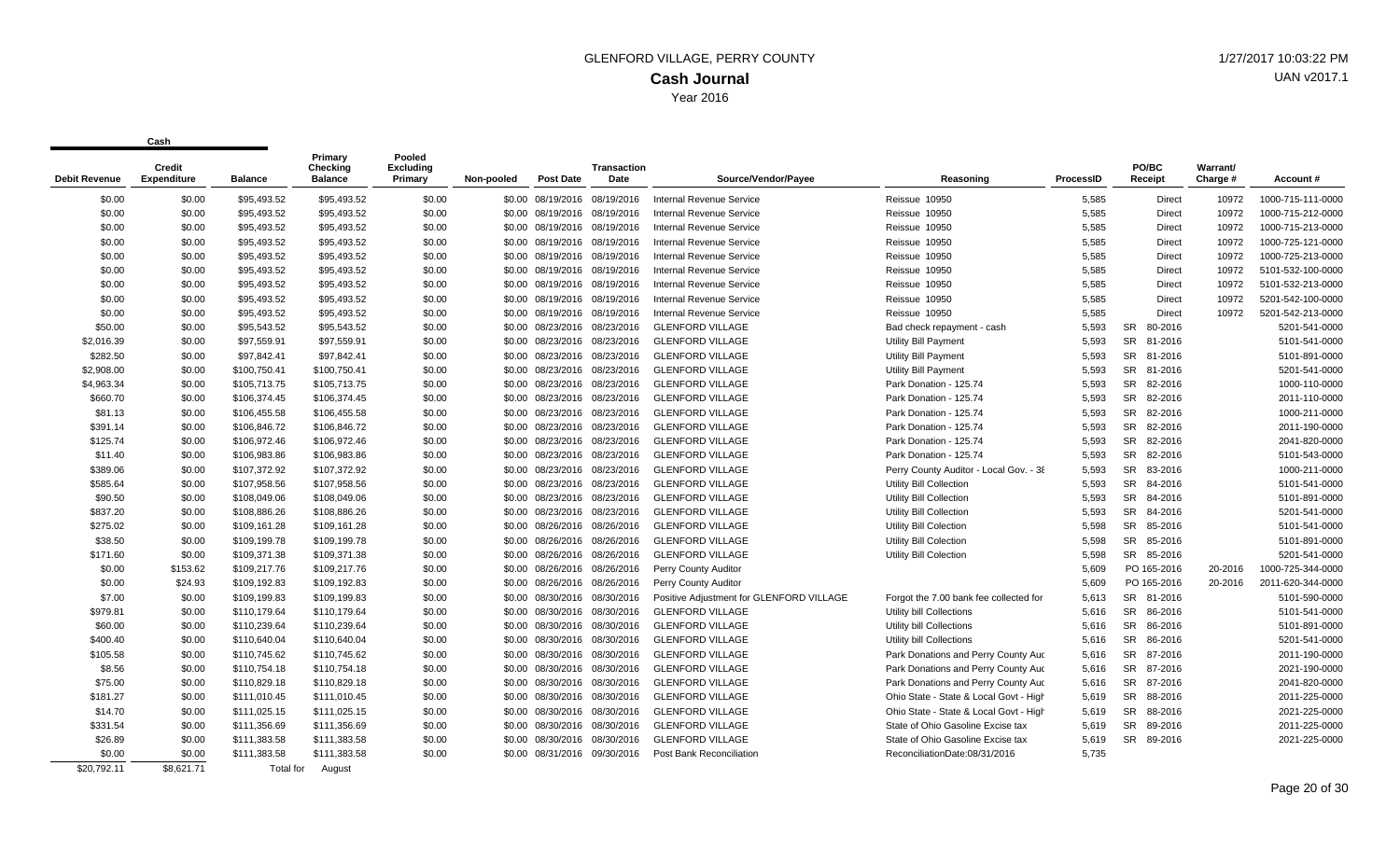**Primary Checking Debit Revenue Balance Expenditure Balance Credit Pooled Excluding Primary Transaction Non-pooled Post Date Date Source/Vendor/Payee Reasoning ProcessID PO/BC Receipt Warrant/ Charge # Account # Cash**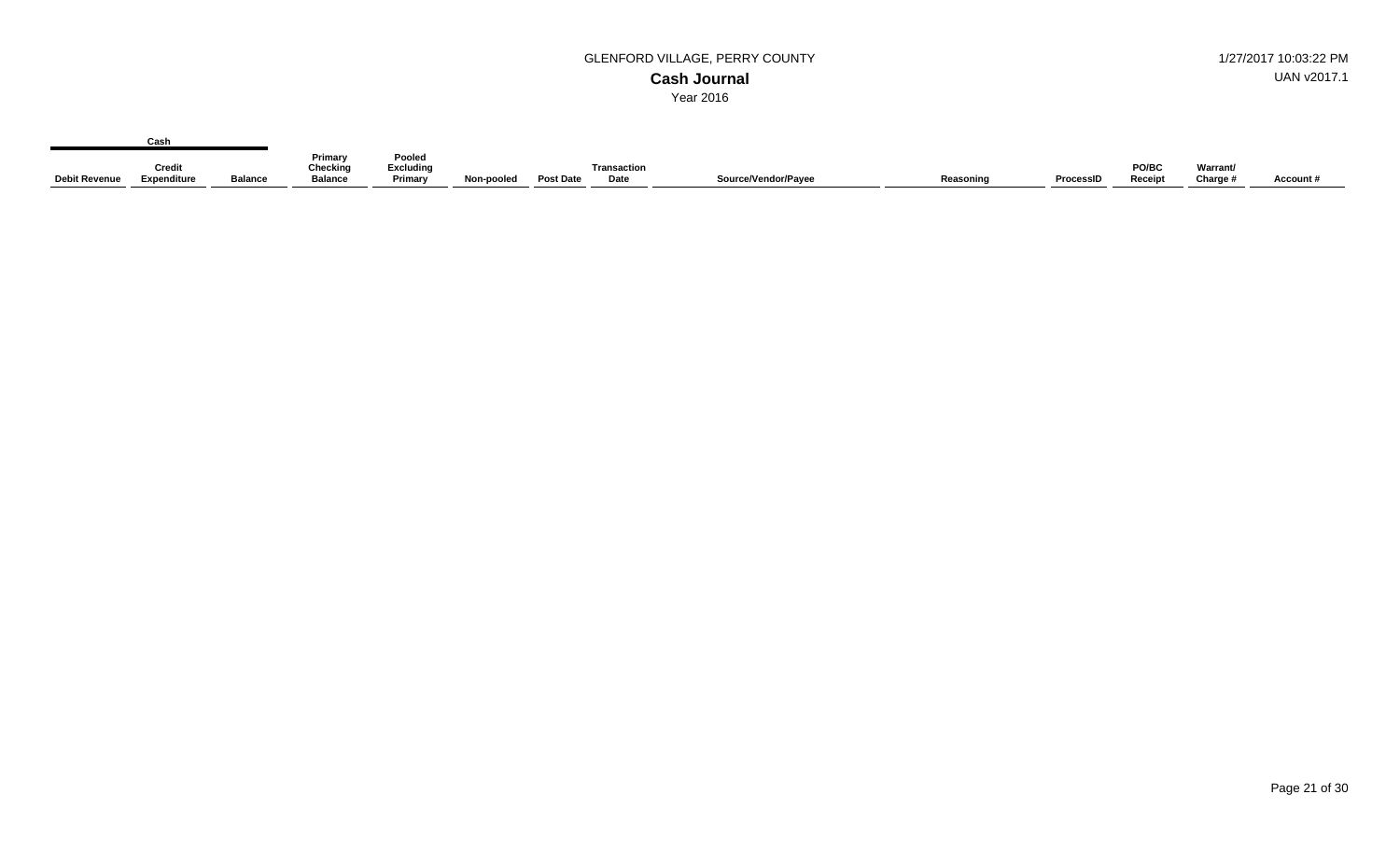| <b>Debit Revenue</b>           | <b>Credit</b><br><b>Expenditure</b> | <b>Balance</b> | Primary<br><b>Checking</b><br><b>Balance</b> | Pooled<br><b>Excluding</b><br>Primary | Non-pooled | <b>Post Date</b>             | <b>Transaction</b><br>Date   | Source/Vendor/Payee                     | Reasoning                      | <b>ProcessID</b> | PO/BC<br>Receipt | Warrant/<br>Charge # | Account #         |
|--------------------------------|-------------------------------------|----------------|----------------------------------------------|---------------------------------------|------------|------------------------------|------------------------------|-----------------------------------------|--------------------------------|------------------|------------------|----------------------|-------------------|
| <b>Month Beginning Balance</b> |                                     | \$111,383.58   | \$111,383.58                                 | \$0.00                                | \$0.00     |                              |                              |                                         |                                |                  |                  |                      |                   |
| \$0.00                         | \$108.05                            | \$111,275.53   | \$111,275.53                                 | \$0.00                                |            |                              | \$0.00 09/06/2016 09/06/2016 | AT & T                                  |                                | 5.648            | PO 167-2016      | 10973                | 5101-532-321-0000 |
| \$0.00                         | \$64.35                             | \$111,211.18   | \$111,211.18                                 | \$0.00                                | \$0.00     | 09/06/2016                   | 09/06/2016                   | AT & T                                  |                                | 5,648            | PO 167-2016      | 10973                | 5201-543-320-0000 |
| \$0.00                         | \$34.61                             | \$111,176.57   | \$111,176.57                                 | \$0.00                                |            |                              | \$0.00 09/06/2016 09/06/2016 | AT & T                                  |                                | 5,648            | PO 169-2016      | 10973                | 5201-542-321-0000 |
| \$0.00                         | \$117.39                            | \$111,059.18   | \$111,059.18                                 | \$0.00                                |            | \$0.00 09/06/2016            | 09/06/2016                   | American Electric Power                 |                                | 5,648            | PO 168-2016      | 10974                | 2011-730-311-0000 |
| \$0.00                         | \$179.20                            | \$110,879.98   | \$110,879.98                                 | \$0.00                                |            | \$0.00 09/06/2016            | 09/06/2016                   | American Electric Power                 |                                | 5,648            | PO 177-2016      | 10974                | 1000-130-311-0000 |
| \$0.00                         | \$23.15                             | \$110,856.83   | \$110,856.83                                 | \$0.00                                |            | \$0.00 09/06/2016            | 09/06/2016                   | American Electric Power                 |                                | 5,648            | PO 168-2016      | 10974                | 2021-650-311-0000 |
| \$0.00                         | \$48.18                             | \$110,808.65   | \$110,808.65                                 | \$0.00                                |            |                              | \$0.00 09/06/2016 09/06/2016 | American Electric Power                 |                                | 5,648            | PO 168-2016      | 10974                | 2041-730-311-0000 |
| \$0.00                         | \$167.63                            | \$110,641.02   | \$110,641.02                                 | \$0.00                                |            | \$0.00 09/06/2016            | 09/06/2016                   | American Electric Power                 |                                | 5,648            | PO 168-2016      | 10974                | 5101-535-311-0000 |
| \$0.00                         | \$984.93                            | \$109,656.09   | \$109,656.09                                 | \$0.00                                |            | \$0.00 09/06/2016            | 09/06/2016                   | American Electric Power                 |                                | 5,648            | PO 168-2016      | 10974                | 5201-543-311-0000 |
| \$0.00                         | \$35.00                             | \$109,621.09   | \$109,621.09                                 | \$0.00                                |            |                              | \$0.00 09/06/2016 09/06/2016 | <b>Energy Cooperative</b>               |                                | 5,648            | PO 174-2016      | 10975                | 1000-730-313-0000 |
| \$0.00                         | \$54.00                             | \$109,567.09   | \$109,567.09                                 | \$0.00                                |            | \$0.00 09/06/2016            | 09/06/2016                   | Isacc Wiles Burkholder & Teetor, LLC    |                                | 5,648            | PO 179-2016      | 10976                | 1000-750-300-0000 |
| \$0.00                         | \$283.50                            | \$109,283.59   | \$109,283.59                                 | \$0.00                                |            |                              | \$0.00 09/06/2016 09/06/2016 | Isacc Wiles Burkholder & Teetor, LLC    |                                | 5,648            | PO 179-2016      | 10976                | 5101-532-300-0000 |
| \$0.00                         | \$19.45                             | \$109,264.14   | \$109,264.14                                 | \$0.00                                |            | \$0.00 09/06/2016            | 09/06/2016                   | <b>MASI Environmental Services</b>      |                                | 5,648            | PO 166-2016      | 10977                | 5101-534-300-0000 |
| \$0.00                         | \$87.95                             | \$109,176.19   | \$109,176.19                                 | \$0.00                                |            |                              | \$0.00 09/06/2016 09/06/2016 | <b>MASI Environmental Services</b>      |                                | 5,648            | PO 158-2016      | 10977                | 5201-549-300-0000 |
| \$0.00                         | \$105.95                            | \$109,070.24   | \$109,070.24                                 | \$0.00                                |            | \$0.00 09/06/2016            | 09/06/2016                   | <b>MASI Environmental Services</b>      |                                | 5,648            | PO 163-2016      | 10977                | 5201-549-300-0000 |
| \$0.00                         | \$200.56                            | \$108,869.68   | \$108,869.68                                 | \$0.00                                | \$0.00     | 09/06/2016                   | 09/06/2016                   | <b>MASI Environmental Services</b>      |                                | 5,648            | PO 178-2016      | 10977                | 5101-534-300-0000 |
| \$0.00                         | \$2,806.35                          | \$106,063.33   | \$106,063.33                                 | \$0.00                                |            | \$0.00 09/06/2016 09/06/2016 |                              | Northern Perry County Water             |                                | 5,648            | PO 170-2016      | 10978                | 5101-533-300-0000 |
| \$0.00                         | \$110.05                            | \$105,953.28   | \$105,953.28                                 | \$0.00                                |            | \$0.00 09/06/2016            | 09/06/2016                   | <b>Shriner Plumbing</b>                 |                                | 5,648            | PO 171-2016      | 10979                | 2041-730-430-0000 |
| \$0.00                         | \$45.62                             | \$105,907.66   | \$105,907.66                                 | \$0.00                                |            |                              | \$0.00 09/06/2016 09/06/2016 | Speedway LLC                            |                                | 5,648            | PO 144-2016      | 10980                | 2011-620-400-0000 |
| \$0.00                         | \$762.00                            | \$105,145.66   | \$105,145.66                                 | \$0.00                                |            | \$0.00 09/06/2016            | 09/06/2016                   | <b>Treasurer Of State</b>               |                                | 5,648            | PO 176-2016      | 10981                | 1000-745-343-0000 |
| \$0.00                         | \$97.92                             | \$105,047.74   | \$105,047.74                                 | \$0.00                                |            |                              | \$0.00 09/06/2016 09/06/2016 | <b>USA Bluebook</b>                     |                                | 5,648            | PO 159-2016      | 10982                | 5101-535-400-0000 |
| \$0.00                         | \$1.50                              | \$105,046.24   | \$105,046.24                                 | \$0.00                                |            |                              | \$0.00 09/06/2016 09/06/2016 | Underwood's Inc.                        |                                | 5,648            | PO 175-2016      | 10983                | 5201-549-400-0000 |
| \$0.00                         | \$600.00                            | \$104,446.24   | \$104,446.24                                 | \$0.00                                |            | \$0.00 09/06/2016            | 09/06/2016                   | <b>Brandon Fox</b>                      |                                | 5,648            | PO 172-2016      | 10984                | 5101-531-300-0000 |
| \$0.00                         | \$1,000.00                          | \$103,446.24   | \$103,446.24                                 | \$0.00                                |            |                              | \$0.00 09/06/2016 09/06/2016 | Thomas J. Coleman                       |                                | 5,648            | PO 173-2016      | 10985                | 5201-541-300-0000 |
| \$0.00                         | \$241.98                            | \$103,204.26   | \$103,204.26                                 | \$0.00                                |            | \$0.00 09/06/2016            | 09/06/2016                   | <b>Employee Payroll</b>                 | <b>Payroll Posting</b>         | 5,651            | Direct           | 21-2016              | 1000-725-121-0000 |
| \$0.00                         | \$282.31                            | \$102,921.95   | \$102,921.95                                 | \$0.00                                |            |                              | \$0.00 09/06/2016 09/06/2016 | <b>Employee Payroll</b>                 | Payroll Posting                | 5,651            | Direct           | 21-2016              | 5101-532-100-0000 |
| \$0.00                         | \$282.31                            | \$102,639.64   | \$102,639.64                                 | \$0.00                                |            | \$0.00 09/06/2016            | 09/06/2016                   | <b>Employee Payroll</b>                 | Payroll Posting                | 5,651            | Direct           | 21-2016              | 5201-542-100-0000 |
| \$0.00                         | \$30.00                             | \$102,609.64   | \$102,609.64                                 | \$0.00                                |            |                              | \$0.00 09/06/2016 09/06/2016 | Ohio Public Employees Retirement System |                                | 5,653            | Direct           | 10987                | 1000-725-121-0000 |
| \$0.00                         | \$46.66                             | \$102,562.98   | \$102,562.98                                 | \$0.00                                |            |                              | \$0.00 09/06/2016 09/06/2016 | Ohio Public Employees Retirement System |                                | 5,653            | Direct           | 10987                | 1000-725-211-0000 |
| \$0.00                         | \$35.00                             | \$102,527.98   | \$102,527.98                                 | \$0.00                                |            | \$0.00 09/06/2016            | 09/06/2016                   | Ohio Public Employees Retirement System |                                | 5,653            | Direct           | 10987                | 5101-532-100-0000 |
| \$0.00                         | \$46.67                             | \$102,481.31   | \$102,481.31                                 | \$0.00                                |            |                              | \$0.00 09/06/2016 09/06/2016 | Ohio Public Employees Retirement System |                                | 5,653            | Direct           | 10987                | 5101-532-211-0000 |
| \$0.00                         | \$35.00                             | \$102,446.31   | \$102,446.31                                 | \$0.00                                |            | \$0.00 09/06/2016            | 09/06/2016                   | Ohio Public Employees Retirement System |                                | 5,653            | Direct           | 10987                | 5201-542-100-0000 |
| \$0.00                         | \$46.67                             | \$102,399.64   | \$102,399.64                                 | \$0.00                                |            | \$0.00 09/06/2016            | 09/06/2016                   | Ohio Public Employees Retirement System |                                | 5,653            | <b>Direct</b>    | 10987                | 5201-542-211-0000 |
| \$800.00                       | \$0.00                              | \$103,199.64   | \$103,199.64                                 | \$0.00                                |            |                              | \$0.00 09/09/2016 09/09/2016 | <b>GLENFORD VILLAGE</b>                 | <b>Utility Bill Collection</b> | 5,663            | SR<br>90-2016    |                      | 1000-999-0000     |
| \$612.86                       | \$0.00                              | \$103,812.50   | \$103,812.50                                 | \$0.00                                |            |                              | \$0.00 09/09/2016 09/09/2016 | <b>GLENFORD VILLAGE</b>                 | <b>Utility Bill Collection</b> | 5,663            | SR<br>90-2016    |                      | 5101-541-0000     |
| \$218.50                       | \$0.00                              | \$104,031.00   | \$104,031.00                                 | \$0.00                                |            | \$0.00 09/09/2016            | 09/09/2016                   | <b>GLENFORD VILLAGE</b>                 | <b>Utility Bill Collection</b> | 5,663            | SR 90-2016       |                      | 5101-891-0000     |
| \$1,080.80                     | \$0.00                              | \$105,111.80   | \$105,111.80                                 | \$0.00                                |            | \$0.00 09/09/2016            | 09/09/2016                   | <b>GLENFORD VILLAGE</b>                 | Utility Bill Collection        | 5,663            | SR 90-2016       |                      | 5201-541-0000     |
| \$0.00                         | \$116.69                            | \$104,995.11   | \$104,995.11                                 | \$0.00                                |            |                              | \$0.00 09/21/2016 09/21/2016 | AT & T                                  |                                | 5,688            | PO 184-2016      | 10988                | 5201-542-321-0000 |
| \$0.00                         | \$123.85                            | \$104,871.26   | \$104,871.26                                 | \$0.00                                |            | \$0.00 09/21/2016            | 09/21/2016                   | <b>Brian Butler</b>                     |                                | 5,688            | PO 189-2016      | 10989                | 1000-725-391-0000 |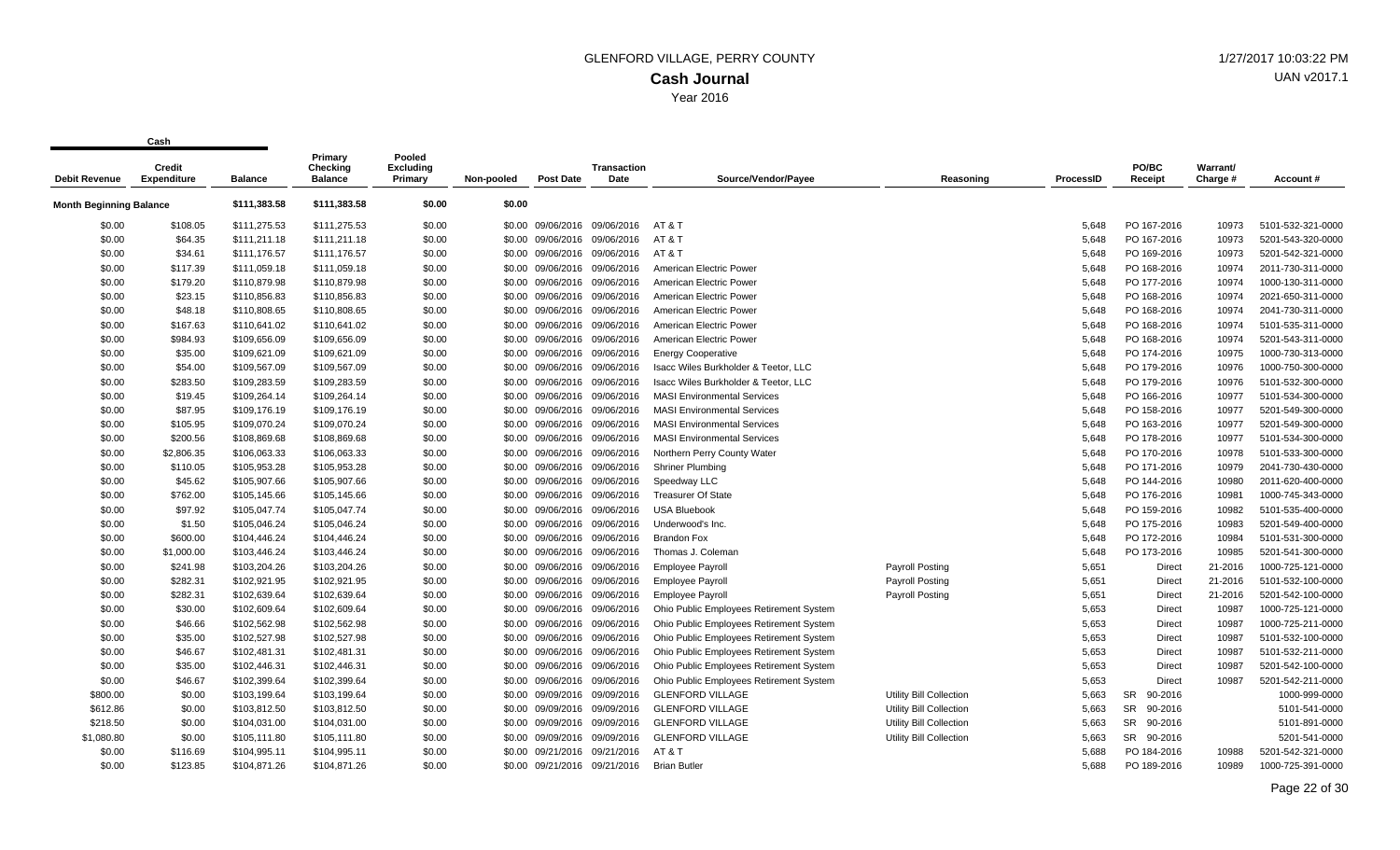| <b>Debit Revenue</b> | Credit<br><b>Expenditure</b> | <b>Balance</b>   | Primary<br>Checking<br><b>Balance</b> | Pooled<br>Excluding<br>Primary | Non-pooled | <b>Post Date</b>             | <b>Transaction</b><br>Date | Source/Vendor/Payee                      | Reasoning                              | ProcessID | PO/BC<br>Receipt     | Warrant/<br>Charge # | Account#          |
|----------------------|------------------------------|------------------|---------------------------------------|--------------------------------|------------|------------------------------|----------------------------|------------------------------------------|----------------------------------------|-----------|----------------------|----------------------|-------------------|
|                      |                              |                  |                                       |                                |            |                              |                            |                                          |                                        |           |                      |                      |                   |
| \$0.00               | \$950.00                     | \$103.921.26     | \$103,921.26                          | \$0.00                         |            | \$0.00 09/21/2016 09/21/2016 |                            | Lloyd Thompson                           |                                        | 5.688     | PO 187-2016          | 10990                | 2041-730-300-0000 |
| \$0.00               | \$9.11                       | \$103.912.15     | \$103,912.15                          | \$0.00                         |            | \$0.00 09/21/2016 09/21/2016 |                            | <b>Tom Phillips</b>                      |                                        | 5,688     | PO 188-2016          | 10991                | 2011-730-431-0000 |
| \$0.00               | \$49.18                      | \$103,862.97     | \$103,862.97                          | \$0.00                         |            | \$0.00 09/21/2016 09/21/2016 |                            | Ohio Department of Job & Family Services |                                        | 5,688     | PO 183-2016          | 10992                | 1000-725-391-0000 |
| \$0.00               | \$46.08                      | \$103.816.89     | \$103,816.89                          | \$0.00                         |            | \$0.00 09/21/2016 09/21/2016 |                            | Speedway LLC                             |                                        | 5,688     | PO 182-2016          | 10993                | 2011-620-400-0000 |
| \$0.00               | \$47.00                      | \$103,769.89     | \$103,769.89                          | \$0.00                         |            | \$0.00 09/21/2016 09/21/2016 |                            | <b>US Postmaster</b>                     |                                        | 5,690     | PO 180-2016          | 10994                | 1000-790-400-0000 |
| \$1,061.63           | \$0.00                       | \$104,831.52     | \$104,831.52                          | \$0.00                         |            | \$0.00 09/21/2016 09/21/2016 |                            | <b>GLENFORD VILLAGE</b>                  | <b>Utility Bill Collection</b>         | 5,693     | SR 91-2016           |                      | 5101-541-0000     |
| \$119.55             | \$0.00                       | \$104,951.07     | \$104,951.07                          | \$0.00                         |            | \$0.00 09/21/2016 09/21/2016 |                            | <b>GLENFORD VILLAGE</b>                  | <b>Utility Bill Collection</b>         | 5,693     | SR 91-2016           |                      | 5101-891-0000     |
| \$473.20             | \$0.00                       | \$105,424.27     | \$105,424.27                          | \$0.00                         |            | \$0.00 09/21/2016 09/21/2016 |                            | <b>GLENFORD VILLAGE</b>                  | <b>Utility Bill Collection</b>         | 5,693     | SR 91-2016           |                      | 5201-541-0000     |
| \$1,093.75           | \$0.00                       | \$106,518.02     | \$106,518.02                          | \$0.00                         |            | \$0.00 09/21/2016 09/21/2016 |                            | <b>GLENFORD VILLAGE</b>                  | <b>Utility Bill Collections</b>        | 5,693     | SR 92-2016           |                      | 5101-541-0000     |
| \$147.50             | \$0.00                       | \$106,665.52     | \$106,665.52                          | \$0.00                         |            | \$0.00 09/21/2016 09/21/2016 |                            | <b>GLENFORD VILLAGE</b>                  | <b>Utility Bill Collections</b>        | 5,693     | SR 92-2016           |                      | 5101-891-0000     |
| \$2,056.00           | \$0.00                       | \$108.721.52     | \$108,721.52                          | \$0.00                         |            | \$0.00 09/21/2016 09/21/2016 |                            | <b>GLENFORD VILLAGE</b>                  | <b>Utility Bill Collections</b>        | 5,693     | SR 92-2016           |                      | 5201-541-0000     |
| \$479.74             | \$0.00                       | \$109,201.26     | \$109,201.26                          | \$0.00                         |            | \$0.00 09/21/2016 09/21/2016 |                            | <b>GLENFORD VILLAGE</b>                  | Park Donations - 144.00                | 5,696     | SR 93-2016           |                      | 1000-211-0000     |
| \$125.00             | \$0.00                       | \$109,326.26     | \$109,326.26                          | \$0.00                         |            | \$0.00 09/21/2016 09/21/2016 |                            | <b>GLENFORD VILLAGE</b>                  | Park Donations - 144.00                | 5,696     | SR 93-2016           |                      | 1000-222-0000     |
| \$144.00             | \$0.00                       | \$109,470.26     | \$109,470.26                          | \$0.00                         |            | \$0.00 09/21/2016 09/21/2016 |                            | <b>GLENFORD VILLAGE</b>                  | Park Donations - 144.00                | 5,696     | SR 93-2016           |                      | 2041-820-0000     |
| \$859.80             | \$0.00                       | \$110,330.06     | \$110,330.06                          | \$0.00                         |            | \$0.00 09/21/2016 09/21/2016 |                            | <b>GLENFORD VILLAGE</b>                  | <b>Utility Bill Collection</b>         | 5,696     | SR 94-2016           |                      | 5101-541-0000     |
| \$141.00             | \$0.00                       | \$110,471.06     | \$110,471.06                          | \$0.00                         |            | \$0.00 09/21/2016 09/21/2016 |                            | <b>GLENFORD VILLAGE</b>                  | <b>Utility Bill Collection</b>         | 5,696     | SR 94-2016           |                      | 5101-891-0000     |
| \$1,071.20           | \$0.00                       | \$111,542.26     | \$111,542.26                          | \$0.00                         |            | \$0.00 09/21/2016 09/21/2016 |                            | <b>GLENFORD VILLAGE</b>                  | <b>Utility Bill Collection</b>         | 5,696     | SR 94-2016           |                      | 5201-541-0000     |
| \$309.77             | \$0.00                       | \$111.852.03     | \$111,852.03                          | \$0.00                         |            | \$0.00 09/23/2016 09/23/2016 |                            | <b>GLENFORD VILLAGE</b>                  | <b>Utility Bill Collection</b>         | 5,700     | SR 95-2016           |                      | 5101-541-0000     |
| \$540.80             | \$0.00                       | \$112,392.83     | \$112,392.83                          | \$0.00                         |            | \$0.00 09/23/2016 09/23/2016 |                            | <b>GLENFORD VILLAGE</b>                  | <b>Utility Bill Collection</b>         | 5,700     | 95-2016<br><b>SR</b> |                      | 5201-541-0000     |
| \$42.00              | \$0.00                       | \$112,434.83     | \$112,434.83                          | \$0.00                         |            | \$0.00 09/23/2016 09/23/2016 |                            | <b>GLENFORD VILLAGE</b>                  | <b>Utility Bill Collection</b>         | 5,700     | <b>SR</b><br>95-2016 |                      | 5101-891-0000     |
| \$40.00              | \$0.00                       | \$112,474.83     | \$112,474.83                          | \$0.00                         |            | \$0.00 09/27/2016 09/27/2016 |                            | <b>GLENFORD VILLAGE</b>                  | Park Donation                          | 5,710     | <b>SR</b><br>96-2016 |                      | 2041-820-0000     |
| \$218.50             | \$0.00                       | \$112,693.33     | \$112,693.33                          | \$0.00                         |            | \$0.00 09/27/2016 09/27/2016 |                            | <b>GLENFORD VILLAGE</b>                  | <b>Utility Bill Collection</b>         | 5,710     | SR 97-2016           |                      | 5101-541-0000     |
| \$31.50              | \$0.00                       | \$112,724.83     | \$112,724.83                          | \$0.00                         |            | \$0.00 09/27/2016 09/27/2016 |                            | <b>GLENFORD VILLAGE</b>                  | <b>Utility Bill Collection</b>         | 5,710     | SR 97-2016           |                      | 5101-891-0000     |
| \$810.75             | \$0.00                       | \$113,535.58     | \$113,535.58                          | \$0.00                         |            | \$0.00 09/27/2016 09/27/2016 |                            | <b>GLENFORD VILLAGE</b>                  | <b>State Treasurers Direct Deposit</b> | 5,710     | <b>SR</b><br>98-2016 |                      | 1000-110-0000     |
| \$531.65             | \$0.00                       | \$114,067.23     | \$114,067.23                          | \$0.00                         |            | \$0.00 09/27/2016 09/27/2016 |                            | <b>GLENFORD VILLAGE</b>                  | <b>State Treasurers Direct Deposit</b> | 5,710     | <b>SR</b><br>98-2016 |                      | 2011-225-0000     |
| \$43.12              | \$0.00                       | \$114,110.35     | \$114,110.35                          | \$0.00                         |            | \$0.00 09/27/2016 09/27/2016 |                            | <b>GLENFORD VILLAGE</b>                  | <b>State Treasurers Direct Deposit</b> | 5,710     | <b>SR</b><br>98-2016 |                      | 2021-225-0000     |
| \$3.80               | \$0.00                       | \$114.114.15     | \$114,114.15                          | \$0.00                         |            | \$0.00 09/30/2016 09/30/2016 |                            | <b>GLENFORD VILLAGE</b>                  | <b>Bulk Water purchase</b>             | 5,714     | <b>SR</b><br>99-2016 |                      | 5101-543-0000     |
| \$300.68             | \$0.00                       | \$114,414.83     | \$114,414.83                          | \$0.00                         |            | \$0.00 09/30/2016 09/30/2016 |                            | <b>GLENFORD VILLAGE</b>                  | <b>Utility Bill Collection</b>         | 5.714     | SR 100-2016          |                      | 5101-541-0000     |
| \$31.50              | \$0.00                       | \$114,446.33     | \$114,446.33                          | \$0.00                         |            | \$0.00 09/30/2016 09/30/2016 |                            | <b>GLENFORD VILLAGE</b>                  | <b>Utility Bill Collection</b>         | 5,714     | SR 100-2016          |                      | 5101-891-0000     |
| \$109.20             | \$0.00                       | \$114,555.53     | \$114,555.53                          | \$0.00                         |            | \$0.00 09/30/2016 09/30/2016 |                            | <b>GLENFORD VILLAGE</b>                  | <b>Utility Bill Collection</b>         | 5,714     | SR 100-2016          |                      | 5201-541-0000     |
| \$0.00               | \$0.00                       | \$114,555.53     | \$114,555.53                          | \$0.00                         |            | \$0.00 09/30/2016            | 10/21/2016                 | <b>Post Bank Reconciliation</b>          | ReconciliationDate:09/30/2016          | 5,839     |                      |                      |                   |
| \$13,497.80          | \$10,325.85                  | <b>Total for</b> | September                             |                                |            |                              |                            |                                          |                                        |           |                      |                      |                   |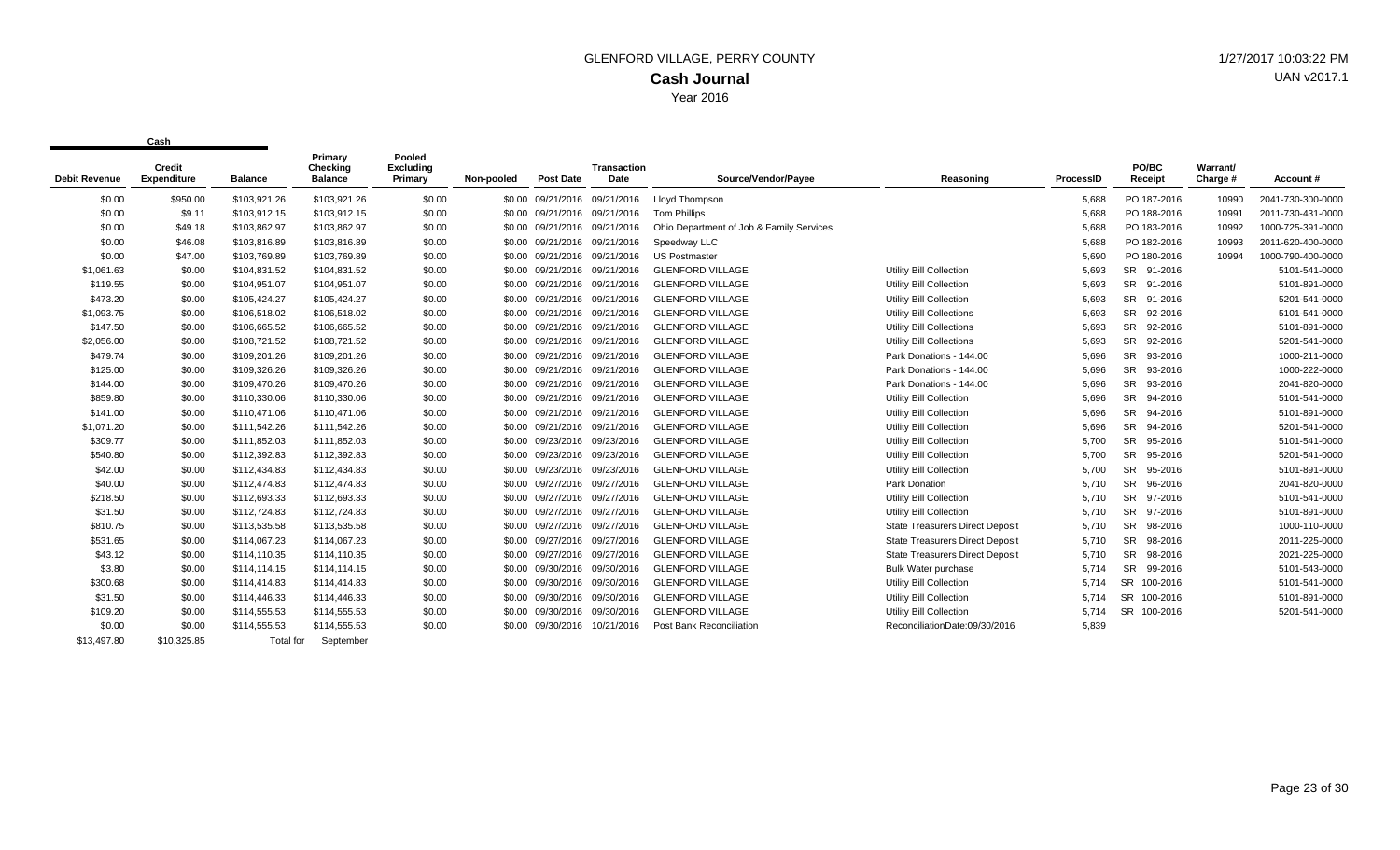| <b>Debit Revenue</b>           | <b>Credit</b><br>Expenditure | <b>Balance</b> | Primary<br>Checking<br><b>Balance</b> | Pooled<br><b>Excluding</b><br>Primary | Non-pooled | <b>Post Date</b>             | <b>Transaction</b><br>Date   | Source/Vendor/Pavee                     | Reasoning              | ProcessID | PO/BC<br>Receipt | Warrant/<br>Charge # | Account#          |
|--------------------------------|------------------------------|----------------|---------------------------------------|---------------------------------------|------------|------------------------------|------------------------------|-----------------------------------------|------------------------|-----------|------------------|----------------------|-------------------|
| <b>Month Beginning Balance</b> |                              | \$114,555.53   | \$114,555.53                          | \$0.00                                | \$0.00     |                              |                              |                                         |                        |           |                  |                      |                   |
| \$0.00                         | \$71.38                      | \$114,484.15   | \$114,484.15                          | \$0.00                                |            | \$0.00 10/04/2016            | 10/04/2016                   | American Electric Power                 |                        | 5.768     | PO 191-2016      | 10995                | 2011-730-311-0000 |
| \$0.00                         | \$23.39                      | \$114,460.76   | \$114,460.76                          | \$0.00                                | \$0.00     | 10/04/2016                   | 10/04/2016                   | American Electric Power                 |                        | 5,768     | PO 191-2016      | 10995                | 2021-650-311-0000 |
| \$0.00                         | \$42.59                      | \$114,418.17   | \$114,418.17                          | \$0.00                                |            |                              | \$0.00 10/04/2016 10/04/2016 | American Electric Power                 |                        | 5,768     | PO 191-2016      | 10995                | 2041-730-311-0000 |
| \$0.00                         | \$169.55                     | \$114,248.62   | \$114,248.62                          | \$0.00                                |            |                              | \$0.00 10/04/2016 10/04/2016 | American Electric Power                 |                        | 5.768     | PO 191-2016      | 10995                | 5101-535-311-0000 |
| \$0.00                         | \$1,076.54                   | \$113,172.08   | \$113,172.08                          | \$0.00                                | \$0.00     | 10/04/2016                   | 10/04/2016                   | American Electric Power                 |                        | 5,768     | PO 191-2016      | 10995                | 5201-543-311-0000 |
| \$0.00                         | \$117.38                     | \$113,054.70   | \$113,054.70                          | \$0.00                                | \$0.00     | 10/04/2016                   | 10/04/2016                   | AT&T                                    |                        | 5,768     | PO 193-2016      | 10996                | 5101-532-321-0000 |
| \$0.00                         | \$34.61                      | \$113,020.09   | \$113,020.09                          | \$0.00                                |            |                              | \$0.00 10/04/2016 10/04/2016 | AT & T                                  |                        | 5,768     | PO 193-2016      | 10996                | 5201-542-321-0000 |
| \$0.00                         | \$74.01                      | \$112,946.08   | \$112,946.08                          | \$0.00                                |            | \$0.00 10/04/2016            | 10/04/2016                   | AT&T                                    |                        | 5,768     | PO 193-2016      | 10996                | 5201-543-320-0000 |
| \$0.00                         | \$35.00                      | \$112,911.08   | \$112,911.08                          | \$0.00                                | \$0.00     | 10/04/2016                   | 10/04/2016                   | <b>Energy Cooperative</b>               |                        | 5,768     | PO 202-2016      | 10997                | 1000-730-313-0000 |
| \$0.00                         | \$600.00                     | \$112,311.08   | \$112,311.08                          | \$0.00                                |            |                              | \$0.00 10/04/2016 10/04/2016 | <b>Brandon Fox</b>                      |                        | 5,768     | PO 197-2016      | 10998                | 5101-531-300-0000 |
| \$0.00                         | \$80.00                      | \$112,231.08   | \$112,231.08                          | \$0.00                                |            | \$0.00 10/04/2016 10/04/2016 |                              | Daniel Ireton                           |                        | 5,768     | PO 190-2016      | 10999                | 2011-730-300-0000 |
| \$0.00                         | \$80.00                      | \$112,151.08   | \$112,151.08                          | \$0.00                                | \$0.00     | 10/04/2016                   | 10/04/2016                   | Daniel Ireton                           |                        | 5,768     | PO 190-2016      | 10999                | 2021-620-300-0000 |
| \$0.00                         | \$20.00                      | \$112,131.08   | \$112,131.08                          | \$0.00                                |            | \$0.00 10/04/2016            | 10/04/2016                   | Daniel Ireton                           |                        | 5,768     | PO 190-2016      | 10999                | 2041-730-300-0000 |
| \$0.00                         | \$326.82                     | \$111,804.26   | \$111,804.26                          | \$0.00                                |            |                              | \$0.00 10/04/2016 10/04/2016 | Daniel Ireton                           |                        | 5,768     | PO 192-2016      | 10999                | 2011-620-400-0000 |
| \$0.00                         | \$75.00                      | \$111,729.26   | \$111,729.26                          | \$0.00                                |            | \$0.00 10/04/2016            | 10/04/2016                   | Daniel Ireton                           |                        | 5,768     | PO 192-2016      | 10999                | 5101-539-430-0000 |
| \$0.00                         | \$360.00                     | \$111,369.26   | \$111,369.26                          | \$0.00                                | \$0.00     |                              | 10/04/2016 10/04/2016        | <b>Frank Correll</b>                    |                        | 5,768     | PO 196-2016      | 11000                | 2011-630-400-0000 |
| \$0.00                         | \$800.00                     | \$110,569.26   | \$110,569.26                          | \$0.00                                |            | \$0.00 10/04/2016 10/04/2016 |                              | <b>HD Waterworks Supply</b>             |                        | 5,768     | PO 164-2016      | 11001                | 5101-535-400-0000 |
| \$0.00                         | \$552.46                     | \$110,016.80   | \$110,016.80                          | \$0.00                                |            | \$0.00 10/04/2016 10/04/2016 |                              | <b>HD Waterworks Supply</b>             |                        | 5,768     | PO 203-2016      | 11001                | 5101-535-400-0000 |
| \$0.00                         | \$36.07                      | \$109,980.73   | \$109,980.73                          | \$0.00                                | \$0.00     | 10/04/2016                   | 10/04/2016                   | <b>Internal Revenue Service</b>         |                        | 5,768     | PO 204-2016      | 11002                | 1000-715-391-0000 |
| \$0.00                         | \$37.67                      | \$109,943.06   | \$109,943.06                          | \$0.00                                | \$0.00     |                              | 10/04/2016 10/04/2016        | <b>Internal Revenue Service</b>         |                        | 5,768     | PO 204-2016      | 11002                | 1000-725-391-0000 |
| \$0.00                         | \$202.50                     | \$109,740.56   | \$109,740.56                          | \$0.00                                |            | \$0.00 10/04/2016 10/04/2016 |                              | Isacc Wiles Burkholder & Teetor, LLC    |                        | 5,768     | PO 205-2016      | 11003                | 5101-532-300-0000 |
| \$0.00                         | \$117.00                     | \$109,623.56   | \$109,623.56                          | \$0.00                                |            | \$0.00 10/04/2016 10/04/2016 |                              | Jeff Ours                               |                        | 5,768     | PO 195-2016      | 11004                | 2011-620-430-0000 |
| \$0.00                         | \$19.45                      | \$109,604.11   | \$109,604.11                          | \$0.00                                | \$0.00     |                              | 10/04/2016 10/04/2016        | <b>MASI Environmental Services</b>      |                        | 5,768     | PO 185-2016      | 11005                | 5101-534-300-0000 |
| \$0.00                         | \$193.90                     | \$109,410.21   | \$109,410.21                          | \$0.00                                |            | \$0.00 10/04/2016 10/04/2016 |                              | <b>MASI Environmental Services</b>      |                        | 5,768     | PO 185-2016      | 11005                | 5201-549-300-0000 |
| \$0.00                         | \$81.20                      | \$109,329.01   | \$109,329.01                          | \$0.00                                | \$0.00     |                              | 10/04/2016 10/04/2016        | <b>MASI Environmental Services</b>      |                        | 5,768     | PO 194-2016      | 11005                | 5201-549-300-0000 |
| \$0.00                         | \$2,278.66                   | \$107,050.35   | \$107,050.35                          | \$0.00                                | \$0.00     | 10/04/2016                   | 10/04/2016                   | Northern Perry County Water             |                        | 5,768     | PO 201-2016      | 11006                | 5101-533-300-0000 |
| \$0.00                         | \$1,000.00                   | \$106,050.35   | \$106,050.35                          | \$0.00                                |            | \$0.00 10/04/2016 10/04/2016 |                              | Thomas J. Coleman                       |                        | 5,768     | PO 198-2016      | 11007                | 5201-541-300-0000 |
| \$0.00                         | \$34.48                      | \$106,015.87   | \$106,015.87                          | \$0.00                                |            | \$0.00 10/04/2016 10/04/2016 |                              | Tri-County Plumbing & Hardware          |                        | 5,768     | PO 199-2016      | 11008                | 2011-620-400-0000 |
| \$0.00                         | \$2,000.00                   | \$104,015.87   | \$104,015.87                          | \$0.00                                | \$0.00     | 10/04/2016 10/04/2016        |                              | Ultimate Enterprises Inc.               |                        | 5,768     | PO 200-2016      | 11009                | 5101-535-300-0000 |
| \$0.00                         | \$241.98                     | \$103,773.89   | \$103,773.89                          | \$0.00                                | \$0.00     | 10/04/2016 10/04/2016        |                              | <b>Employee Payroll</b>                 | <b>Payroll Posting</b> | 5,770     | Direct           | 22-2016              | 1000-725-121-0000 |
| \$0.00                         | \$282.31                     | \$103,491.58   | \$103,491.58                          | \$0.00                                |            | \$0.00 10/04/2016 10/04/2016 |                              | <b>Employee Payroll</b>                 | <b>Payroll Posting</b> | 5,770     | Direct           | 22-2016              | 5101-532-100-0000 |
| \$0.00                         | \$282.31                     | \$103,209.27   | \$103,209.27                          | \$0.00                                |            | \$0.00 10/04/2016 10/04/2016 |                              | <b>Employee Payroll</b>                 | <b>Payroll Posting</b> | 5,770     | Direct           | 22-2016              | 5201-542-100-0000 |
| \$0.00                         | \$30.00                      | \$103,179.27   | \$103,179.27                          | \$0.00                                | \$0.00     | 10/04/2016                   | 10/04/2016                   | Ohio Public Employees Retirement System |                        | 5,772     | <b>Direct</b>    | 11011                | 1000-725-121-0000 |
| \$0.00                         | \$46.66                      | \$103,132.61   | \$103,132.61                          | \$0.00                                |            |                              | \$0.00 10/04/2016 10/04/2016 | Ohio Public Employees Retirement System |                        | 5,772     | Direct           | 11011                | 1000-725-211-0000 |
| \$0.00                         | \$35.00                      | \$103,097.61   | \$103,097.61                          | \$0.00                                |            | \$0.00 10/04/2016 10/04/2016 |                              | Ohio Public Employees Retirement System |                        | 5,772     | Direct           | 11011                | 5101-532-100-0000 |
| \$0.00                         | \$46.67                      | \$103,050.94   | \$103,050.94                          | \$0.00                                |            | \$0.00 10/04/2016 10/04/2016 |                              | Ohio Public Employees Retirement System |                        | 5,772     | Direct           | 11011                | 5101-532-211-0000 |
| \$0.00                         | \$35.00                      | \$103,015.94   | \$103,015.94                          | \$0.00                                | \$0.00     | 10/04/2016                   | 10/04/2016                   | Ohio Public Employees Retirement System |                        | 5,772     | Direct           | 11011                | 5201-542-100-0000 |
| \$0.00                         | \$46.67                      | \$102,969.27   | \$102,969.27                          | \$0.00                                |            | \$0.00 10/04/2016 10/04/2016 |                              | Ohio Public Employees Retirement System |                        | 5,772     | Direct           | 11011                | 5201-542-211-0000 |
| \$0.00                         | \$129.29                     | \$102,839.98   | \$102,839.98                          | \$0.00                                |            | \$0.00 10/04/2016            | 10/04/2016                   | <b>Employee Payroll</b>                 | <b>Payroll Posting</b> | 5,784     | <b>Direct</b>    | 23-2016              | 1000-710-161-0000 |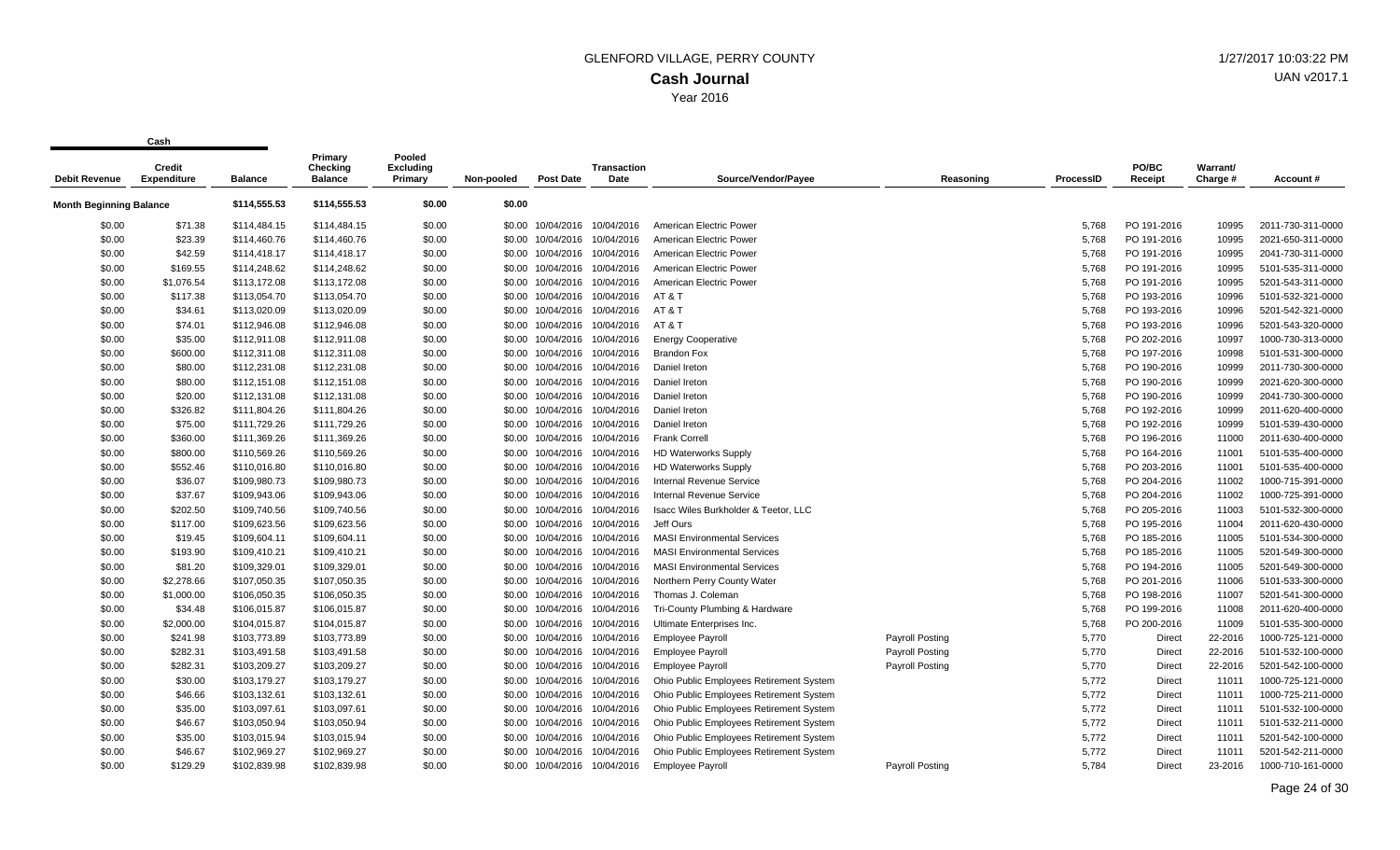| Debit Revenue | Credit<br><b>Expenditure</b> | <b>Balance</b> | Primary<br>Checking<br><b>Balance</b> | Pooled<br><b>Excluding</b><br>Primary | Non-pooled | <b>Post Date</b> | Transaction<br>Date          | Source/Vendor/Payee             | Reasoning                      | ProcessID | PO/BC<br>Receipt | Warrant/<br>Charge # | Account#          |
|---------------|------------------------------|----------------|---------------------------------------|---------------------------------------|------------|------------------|------------------------------|---------------------------------|--------------------------------|-----------|------------------|----------------------|-------------------|
| \$0.00        | \$515.06                     | \$102,324.92   | \$102,324.92                          | \$0.00                                | \$0.00     | 10/04/2016       | 10/04/2016                   | <b>Employee Payroll</b>         | <b>Payroll Posting</b>         | 5,784     | Direct           | 23-2016              | 1000-715-111-0000 |
| \$56.58       | \$0.00                       | \$102,381.50   | \$102,381.50                          | \$0.00                                | \$0.00     |                  | 10/14/2016 10/14/2016        | <b>GLENFORD VILLAGE</b>         | Park Donation - 30.00          | 5.799     | SR 101-2016      |                      | 2011-190-0000     |
| \$4.59        | \$0.00                       | \$102,386.09   | \$102,386.09                          | \$0.00                                |            |                  | \$0.00 10/14/2016 10/14/2016 | <b>GLENFORD VILLAGE</b>         | Park Donation - 30.00          | 5.799     | SR 101-2016      |                      | 2021-190-0000     |
| \$30.00       | \$0.00                       | \$102,416.09   | \$102,416.09                          | \$0.00                                | \$0.00     |                  | 10/14/2016 10/14/2016        | <b>GLENFORD VILLAGE</b>         | Park Donation - 30.00          | 5,799     | SR 101-2016      |                      | 2041-820-0000     |
| \$443.31      | \$0.00                       | \$102,859.40   | \$102,859.40                          | \$0.00                                | \$0.00     | 10/14/2016       | 10/14/2016                   | <b>GLENFORD VILLAGE</b>         | Utility Bill Collection        | 5,799     | SR 102-2016      |                      | 5101-541-0000     |
| \$73.00       | \$0.00                       | \$102,932.40   | \$102,932.40                          | \$0.00                                |            |                  | \$0.00 10/14/2016 10/14/2016 | <b>GLENFORD VILLAGE</b>         | <b>Utility Bill Collection</b> | 5,799     | SR 102-2016      |                      | 5101-891-0000     |
| \$675.40      | \$0.00                       | \$103,607.80   | \$103,607.80                          | \$0.00                                | \$0.00     |                  | 10/14/2016 10/14/2016        | <b>GLENFORD VILLAGE</b>         | Utility Bill Collection        | 5,799     | SR 102-2016      |                      | 5201-541-0000     |
| \$1,718.83    | \$0.00                       | \$105,326.63   | \$105,326.63                          | \$0.00                                | \$0.00     | 10/14/2016       | 10/14/2016                   | <b>GLENFORD VILLAGE</b>         | Utility Bill Collection        | 5.799     | SR 103-2016      |                      | 5101-541-0000     |
| \$339.50      | \$0.00                       | \$105,666.13   | \$105,666.13                          | \$0.00                                | \$0.00     |                  | 10/14/2016 10/14/2016        | <b>GLENFORD VILLAGE</b>         | Utility Bill Collection        | 5.799     | SR 103-2016      |                      | 5101-891-0000     |
| \$879.10      | \$0.00                       | \$106,545.23   | \$106,545.23                          | \$0.00                                | \$0.00     |                  | 10/14/2016 10/14/2016        | <b>GLENFORD VILLAGE</b>         | <b>Utility Bill Collection</b> | 5,799     | SR 103-2016      |                      | 5201-541-0000     |
| \$844.82      | \$0.00                       | \$107,390.05   | \$107,390.05                          | \$0.00                                | \$0.00     |                  | 10/14/2016 10/14/2016        | <b>GLENFORD VILLAGE</b>         | <b>Utility Bill Collection</b> | 5,799     | SR 104-2016      |                      | 5101-541-0000     |
| \$126.50      | \$0.00                       | \$107,516.55   | \$107,516.55                          | \$0.00                                | \$0.00     |                  | 10/14/2016 10/14/2016        | <b>GLENFORD VILLAGE</b>         | Utility Bill Collection        | 5.799     | SR 104-2016      |                      | 5101-891-0000     |
| \$595.35      | \$0.00                       | \$108,111.90   | \$108,111.90                          | \$0.00                                |            |                  | \$0.00 10/14/2016 10/14/2016 | <b>GLENFORD VILLAGE</b>         | <b>Utility Bill Collection</b> | 5,799     | SR 104-2016      |                      | 5201-541-0000     |
| \$0.00        | \$77.00                      | \$108,034.90   | \$108,034.90                          | \$0.00                                | \$0.00     |                  | 10/14/2016 10/14/2016        | <b>US Bank</b>                  |                                | 5,822     | PO 210-2016      | 24-2016              | 1000-745-341-0000 |
| \$0.00        | \$184.66                     | \$107,850.24   | \$107,850.24                          | \$0.00                                | \$0.00     |                  | 10/14/2016 10/14/2016        | American Electric Power         |                                | 5,826     | PO 206-2016      | 11019                | 1000-130-311-0000 |
| \$0.00        | \$125.05                     | \$107,725.19   | \$107,725.19                          | \$0.00                                |            |                  | \$0.00 10/14/2016 10/14/2016 | AT & T                          |                                | 5.826     | PO 211-2016      | 11020                | 5201-542-321-0000 |
| \$0.00        | \$65.00                      | \$107,660.19   | \$107,660.19                          | \$0.00                                | \$0.00     |                  | 10/14/2016 10/14/2016        | <b>Treasurer Of State</b>       |                                | 5,826     | PO 209-2016      | 11021                | 1000-725-348-0000 |
| \$250.00      | \$0.00                       | \$107,910.19   | \$107,910.19                          | \$0.00                                | \$0.00     | 10/21/2016       | 10/21/2016                   | <b>GLENFORD VILLAGE</b>         | Lighted sign donation - 250.00 | 5,838     | SR 105-2016      |                      | 2041-820-0000     |
| \$334.88      | \$0.00                       | \$108,245.07   | \$108,245.07                          | \$0.00                                | \$0.00     |                  | 10/21/2016 10/21/2016        | <b>GLENFORD VILLAGE</b>         | Lighted sign donation - 250.00 | 5,838     | SR 105-2016      |                      | 5101-543-0000     |
| \$2,175.78    | \$0.00                       | \$110,420.85   | \$110,420.85                          | \$0.00                                | \$0.00     |                  | 10/21/2016 10/21/2016        | <b>GLENFORD VILLAGE</b>         | Utility Bill collection        | 5,838     | SR 106-2016      |                      | 5101-541-0000     |
| \$312.06      | \$0.00                       | \$110,732.91   | \$110,732.91                          | \$0.00                                | \$0.00     |                  | 10/21/2016 10/21/2016        | <b>GLENFORD VILLAGE</b>         | Utility Bill collection        | 5.838     | SR 106-2016      |                      | 5101-891-0000     |
| \$3,158.00    | \$0.00                       | \$113,890.91   | \$113.890.91                          | \$0.00                                | \$0.00     |                  | 10/21/2016 10/21/2016        | <b>GLENFORD VILLAGE</b>         | Utility Bill collection        | 5.838     | SR 106-2016      |                      | 5201-541-0000     |
| \$0.00        | \$9.18                       | \$113,881.73   | \$113,881.73                          | \$0.00                                |            |                  | \$0.00 10/21/2016 10/21/2016 | Internal Revenue Service        |                                | 5,848     | <b>Direct</b>    | 11022                | 1000-710-161-0000 |
| \$0.00        | \$1.74                       | \$113,879.99   | \$113,879.99                          | \$0.00                                | \$0.00     |                  | 10/21/2016 10/21/2016        | Internal Revenue Service        |                                | 5,848     | <b>Direct</b>    | 11022                | 1000-710-213-0000 |
| \$0.00        | \$35.50                      | \$113,844.49   | \$113,844.49                          | \$0.00                                | \$0.00     |                  | 10/21/2016 10/21/2016        | <b>Internal Revenue Service</b> |                                | 5,848     | <b>Direct</b>    | 11022                | 1000-715-111-0000 |
| \$0.00        | \$28.77                      | \$113,815.72   | \$113,815.72                          | \$0.00                                | \$0.00     |                  | 10/21/2016 10/21/2016        | <b>Internal Revenue Service</b> |                                | 5,848     | <b>Direct</b>    | 11022                | 1000-715-212-0000 |
| \$0.00        | \$6.73                       | \$113,808.99   | \$113,808.99                          | \$0.00                                | \$0.00     |                  | 10/21/2016 10/21/2016        | <b>Internal Revenue Service</b> |                                | 5,848     | <b>Direct</b>    | 11022                | 1000-715-213-0000 |
| \$0.00        | \$76.47                      | \$113,732.52   | \$113,732.52                          | \$0.00                                | \$0.00     |                  | 10/21/2016 10/21/2016        | <b>Internal Revenue Service</b> |                                | 5,848     | <b>Direct</b>    | 11022                | 1000-725-121-0000 |
| \$0.00        | \$16.32                      | \$113,716.20   | \$113,716.20                          | \$0.00                                |            |                  | \$0.00 10/21/2016 10/21/2016 | <b>Internal Revenue Service</b> |                                | 5,848     | Direct           | 11022                | 1000-725-213-0000 |
| \$0.00        | \$89.22                      | \$113,626.98   | \$113,626.98                          | \$0.00                                | \$0.00     |                  | 10/21/2016 10/21/2016        | Internal Revenue Service        |                                | 5,848     | <b>Direct</b>    | 11022                | 5101-532-100-0000 |
| \$0.00        | \$13.59                      | \$113,613.39   | \$113,613.39                          | \$0.00                                | \$0.00     | 10/21/2016       | 10/21/2016                   | <b>Internal Revenue Service</b> |                                | 5,848     | <b>Direct</b>    | 11022                | 5101-532-213-0000 |
| \$0.00        | \$89.22                      | \$113,524.17   | \$113,524.17                          | \$0.00                                | \$0.00     |                  | 10/21/2016 10/21/2016        | Internal Revenue Service        |                                | 5,848     | Direct           | 11022                | 5201-542-100-0000 |
| \$0.00        | \$13.59                      | \$113,510.58   | \$113,510.58                          | \$0.00                                | \$0.00     |                  | 10/21/2016 10/21/2016        | <b>Internal Revenue Service</b> |                                | 5,848     | Direct           | 11022                | 5201-542-213-0000 |
| \$0.00        | \$7.44                       | \$113,503.14   | \$113,503.14                          | \$0.00                                | \$0.00     |                  | 10/21/2016 10/21/2016        | <b>Internal Revenue Service</b> |                                | 5,848     | <b>Direct</b>    | 11022                | 1000-710-212-0000 |
| \$0.00        | \$1.60                       | \$113,501.54   | \$113,501.54                          | \$0.00                                | \$0.00     |                  | 10/21/2016 10/21/2016        | Ohio Department of Taxation     |                                | 5.848     | <b>Direct</b>    | 11023                | 1000-715-111-0000 |
| \$0.00        | \$7.59                       | \$113,493.95   | \$113,493.95                          | \$0.00                                | \$0.00     |                  | 10/21/2016 10/21/2016        | Ohio Department of Taxation     |                                | 5,848     | Direct           | 11023                | 1000-725-121-0000 |
| \$0.00        | \$8.85                       | \$113,485.10   | \$113,485.10                          | \$0.00                                | \$0.00     |                  | 10/21/2016 10/21/2016        | Ohio Department of Taxation     |                                | 5,848     | Direct           | 11023                | 5101-532-100-0000 |
| \$0.00        | \$8.85                       | \$113,476.25   | \$113,476.25                          | \$0.00                                | \$0.00     |                  | 10/21/2016 10/21/2016        | Ohio Department of Taxation     |                                | 5,848     | <b>Direct</b>    | 11023                | 5201-542-100-0000 |
| \$428.94      | \$0.00                       | \$113,905.19   | \$113,905.19                          | \$0.00                                | \$0.00     |                  | 10/29/2016 10/29/2016        | <b>GLENFORD VILLAGE</b>         | Utility Bill Collection        | 5,853     | SR 107-2016      |                      | 5101-541-0000     |
| \$74.00       | \$0.00                       | \$113,979.19   | \$113,979.19                          | \$0.00                                | \$0.00     |                  | 10/29/2016 10/29/2016        | <b>GLENFORD VILLAGE</b>         | Utility Bill Collection        | 5,853     | SR 107-2016      |                      | 5101-891-0000     |
| \$497.90      | \$0.00                       | \$114,477.09   | \$114,477.09                          | \$0.00                                | \$0.00     | 10/29/2016       | 10/29/2016                   | <b>GLENFORD VILLAGE</b>         | Utility Bill Collection        | 5.853     | SR 107-2016      |                      | 5201-541-0000     |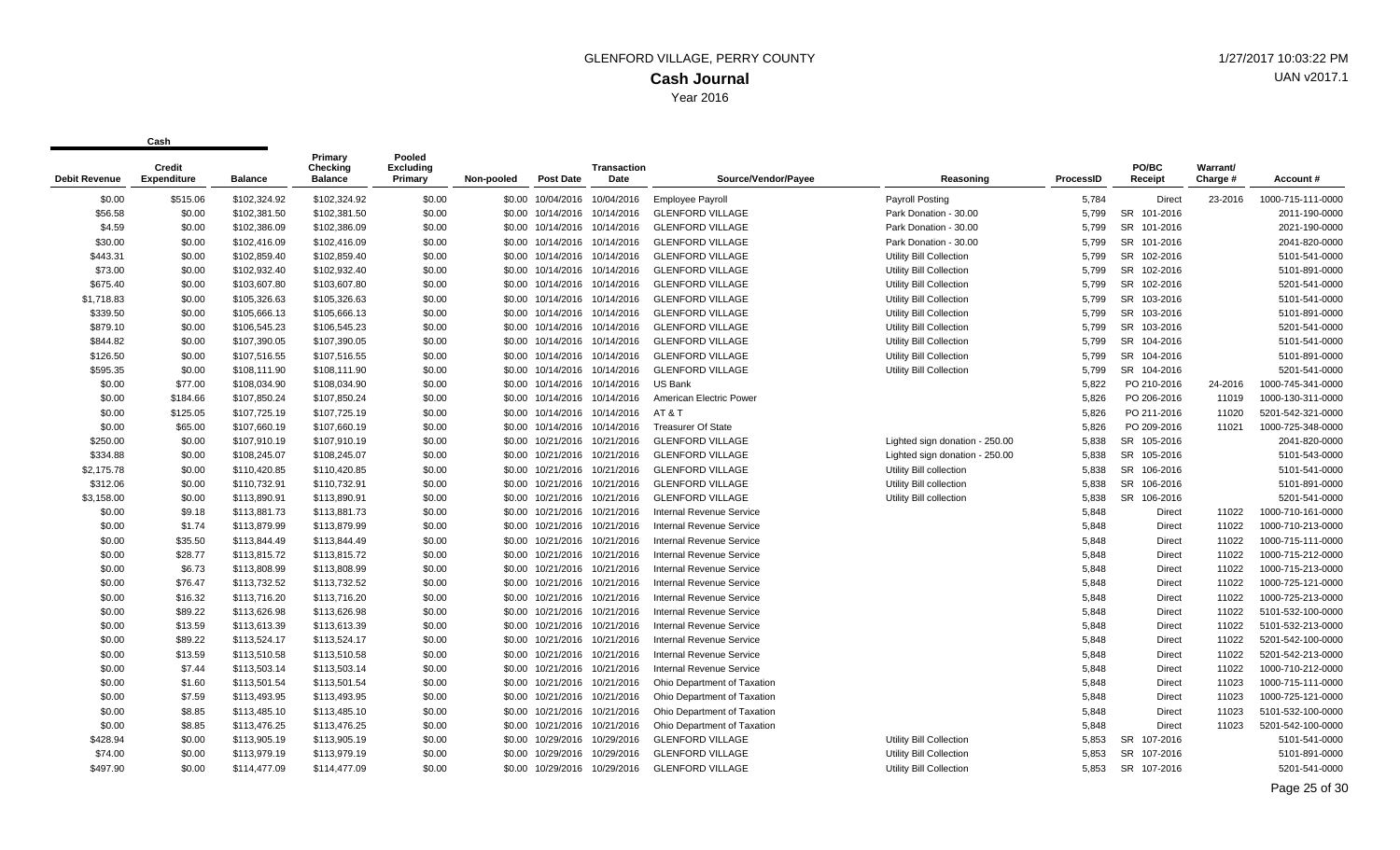|                      | Cash                         |              |                                       |                                |            |                   |                            |                          |                                                 |           |                  |                             |               |
|----------------------|------------------------------|--------------|---------------------------------------|--------------------------------|------------|-------------------|----------------------------|--------------------------|-------------------------------------------------|-----------|------------------|-----------------------------|---------------|
| <b>Debit Revenue</b> | Credit<br><b>Expenditure</b> | Balance      | Primary<br>Checking<br><b>Balance</b> | Pooled<br>Excluding<br>Primary | Non-pooled | <b>Post Date</b>  | <b>Transaction</b><br>Date | Source/Vendor/Payee      | Reasoning                                       | ProcessID | PO/BC<br>Receipt | <b>Warrant/</b><br>Charge # | Account#      |
| \$73.08              | \$0.00                       | \$114,550.17 | \$114,550.17                          | \$0.00                         |            | \$0.00 10/29/2016 | 10/29/2016                 | GLENFORD VILLAGE         | Utility Bill Collection                         | 5.853     | SR 108-2016      |                             | 5101-541-0000 |
| \$16.00              | \$0.00                       | \$114,566.17 | \$114,566.17                          | \$0.00                         |            | \$0.00 10/29/2016 | 10/29/2016                 | <b>GLENFORD VILLAGE</b>  | <b>Utility Bill Collection</b>                  | 5.853     | SR 108-2016      |                             | 5101-891-0000 |
| \$114.40             | \$0.00                       | \$114,680.57 | \$114,680.57                          | \$0.00                         |            | \$0.00 10/29/2016 | 10/29/2016                 | GLENFORD VILLAGE         | <b>Utility Bill Collection</b>                  | 5,853     | SR 108-2016      |                             | 5201-541-0000 |
| \$50.00              | \$0.00                       | \$114.730.57 | \$114,730.57                          | \$0.00                         |            | \$0.00 10/29/2016 | 10/29/2016                 | <b>GLENFORD VILLAGE</b>  | Park Donation                                   | 5.853     | SR 109-2016      |                             | 2041-820-0000 |
| \$508.84             | \$0.00                       | \$115,239.41 | \$115,239.41                          | \$0.00                         |            | \$0.00 10/29/2016 | 10/29/2016                 | <b>GLENFORD VILLAGE</b>  | State of Ohio - Highway and gasiline $\epsilon$ | 5.855     | SR 110-2016      |                             | 2011-225-0000 |
| \$41.26              | \$0.00                       | \$115,280.67 | \$115,280.67                          | \$0.00                         |            | \$0.00 10/29/2016 | 10/29/2016                 | <b>GLENFORD VILLAGE</b>  | State of Ohio - Highway and gasiline $\epsilon$ | 5.855     | SR 110-2016      |                             | 2021-225-0000 |
| \$0.00               | \$0.00                       | \$115,280.67 | \$115,280.67                          | \$0.00                         |            | \$0.00 10/31/2016 | 11/26/2016                 | Post Bank Reconciliation | ReconciliationDate:10/31/2016                   | 5,964     |                  |                             |               |
| \$13.822.12          | \$13.096.98                  | Total for    | October                               |                                |            |                   |                            |                          |                                                 |           |                  |                             |               |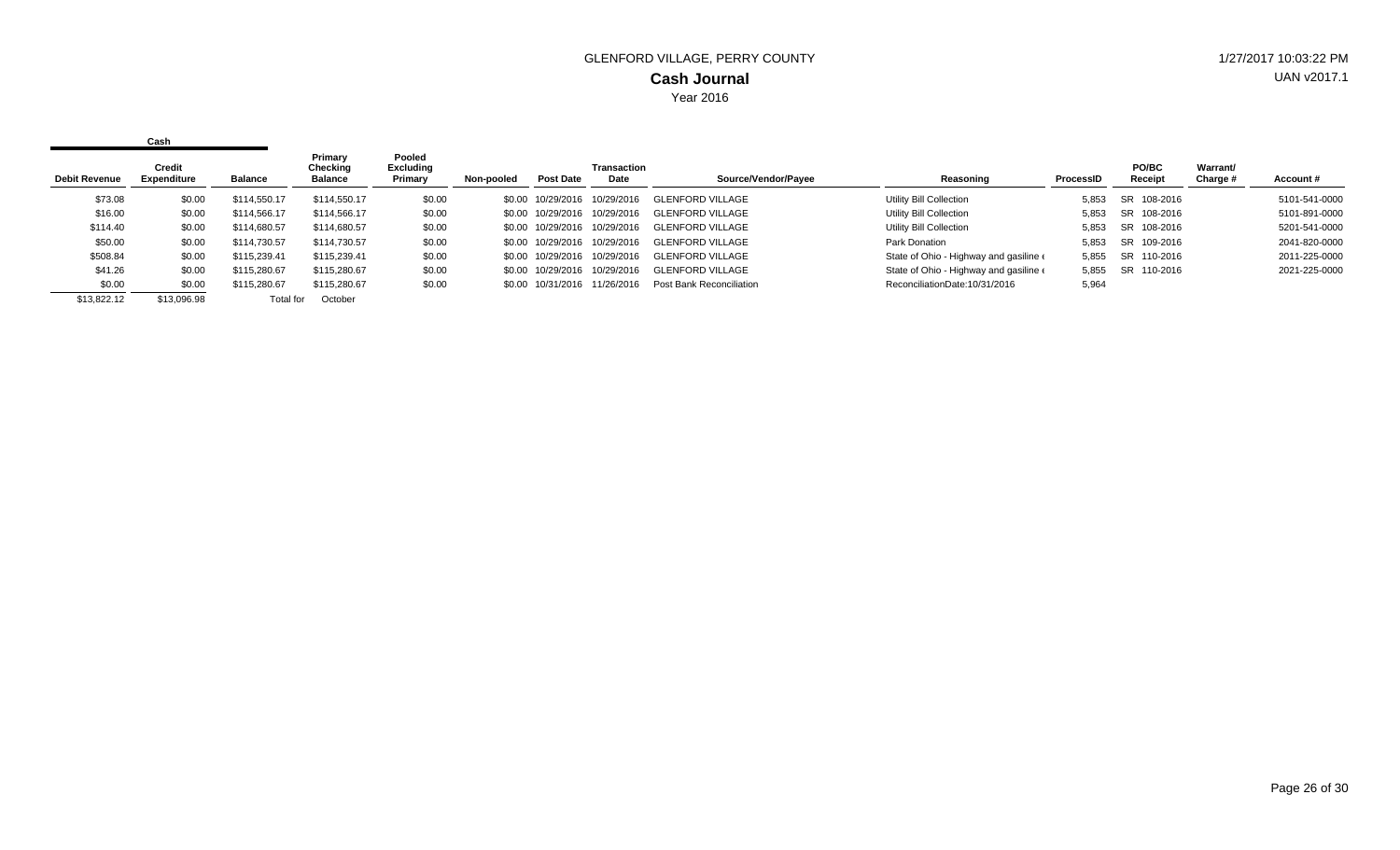**Cash**

 $\mathbf{r}$ 

| <b>Debit Revenue</b>                           | <b>Credit</b><br><b>Expenditure</b> | <b>Balance</b> | Primary<br><b>Checking</b><br><b>Balance</b> | Pooled<br><b>Excluding</b><br>Primary | Non-pooled | <b>Post Date</b>             | <b>Transaction</b><br>Date   | Source/Vendor/Payee                     | Reasoning                            | ProcessID | PO/BC<br>Receipt | Warrant/<br>Charge # | Account#          |
|------------------------------------------------|-------------------------------------|----------------|----------------------------------------------|---------------------------------------|------------|------------------------------|------------------------------|-----------------------------------------|--------------------------------------|-----------|------------------|----------------------|-------------------|
| \$115,280.67<br><b>Month Beginning Balance</b> |                                     | \$115,280.67   | \$0.00                                       | \$0.00                                |            |                              |                              |                                         |                                      |           |                  |                      |                   |
| \$0.00                                         | \$40.30                             | \$115,240.37   | \$115,240.37                                 | \$0.00                                |            |                              | \$0.00 11/01/2016 11/01/2016 | American Electric Power                 |                                      | 5,891     | PO 217-2016      | 11024                | 2041-730-311-0000 |
| \$0.00                                         | \$61.74                             | \$115,178.63   | \$115,178.63                                 | \$0.00                                |            | \$0.00 11/01/2016 11/01/2016 |                              | American Electric Power                 |                                      | 5,891     | PO 217-2016      | 11024                | 2011-730-311-0000 |
| \$0.00                                         | \$23.63                             | \$115,155.00   | \$115,155.00                                 | \$0.00                                |            | \$0.00 11/01/2016 11/01/2016 |                              | American Electric Power                 |                                      | 5,891     | PO 217-2016      | 11024                | 2021-650-311-0000 |
| \$0.00                                         | \$173.81                            | \$114,981.19   | \$114,981.19                                 | \$0.00                                |            | \$0.00 11/01/2016 11/01/2016 |                              | American Electric Power                 |                                      | 5,891     | PO 217-2016      | 11024                | 5101-535-311-0000 |
| \$0.00                                         | \$1,194.47                          | \$113,786.72   | \$113,786.72                                 | \$0.00                                |            | \$0.00 11/01/2016 11/01/2016 |                              | American Electric Power                 |                                      | 5,891     | PO 217-2016      | 11024                | 5201-543-311-0000 |
| \$0.00                                         | \$107.90                            | \$113,678.82   | \$113,678.82                                 | \$0.00                                |            |                              | \$0.00 11/01/2016 11/01/2016 | AT & T                                  |                                      | 5,891     | PO 216-2016      | 11025                | 5101-532-321-0000 |
| \$0.00                                         | \$98.96                             | \$113,579.86   | \$113,579.86                                 | \$0.00                                |            |                              | \$0.00 11/01/2016 11/01/2016 | AT & T                                  |                                      | 5,891     | PO 216-2016      | 11025                | 5201-542-321-0000 |
| \$0.00                                         | \$198.12                            | \$113,381.74   | \$113,381.74                                 | \$0.00                                |            |                              | \$0.00 11/01/2016 11/01/2016 | American Business Supply                |                                      | 5,891     | PO 214-2016      | 11026                | 2011-730-420-0000 |
| \$0.00                                         | \$1,000.00                          | \$112,381.74   | \$112,381.74                                 | \$0.00                                |            | \$0.00 11/01/2016 11/01/2016 |                              | Thomas J. Coleman                       |                                      | 5,891     | PO 218-2016      | 11027                | 5201-541-300-0000 |
| \$0.00                                         | \$600.00                            | \$111,781.74   | \$111,781.74                                 | \$0.00                                |            | \$0.00 11/01/2016 11/01/2016 |                              | <b>Brandon Fox</b>                      |                                      | 5,891     | PO 219-2016      | 11028                | 5101-531-300-0000 |
| \$0.00                                         | \$105.95                            | \$111,675.79   | \$111,675.79                                 | \$0.00                                |            | \$0.00 11/01/2016 11/01/2016 |                              | <b>MASI Environmental Services</b>      |                                      | 5,891     | PO 215-2016      | 11029                | 5201-549-300-0000 |
| \$0.00                                         | \$255.74                            | \$111,420.05   | \$111,420.05                                 | \$0.00                                |            | \$0.00 11/01/2016 11/01/2016 |                              | Niagara Scientific Products             |                                      | 5,891     | PO 208-2016      | 11030                | 5201-549-400-0000 |
| \$0.00                                         | \$2,291.04                          | \$109,129.01   | \$109,129.01                                 | \$0.00                                |            | \$0.00 11/01/2016 11/01/2016 |                              | Northern Perry County Water             |                                      | 5,891     | PO 221-2016      | 11031                | 5101-533-300-0000 |
| \$0.00                                         | \$50.14                             | \$109,078.87   | \$109,078.87                                 | \$0.00                                |            | \$0.00 11/01/2016 11/01/2016 |                              | Speedway LLC                            |                                      | 5,891     | PO 182-2016      | 11032                | 2011-620-400-0000 |
| \$0.00                                         | \$44.08                             | \$109,034.79   | \$109,034.79                                 | \$0.00                                |            | \$0.00 11/01/2016 11/01/2016 |                              | Speedway LLC                            |                                      | 5,891     | PO 186-2016      | 11032                | 2011-620-400-0000 |
| \$0.00                                         | \$130.00                            | \$108,904.79   | \$108,904.79                                 | \$0.00                                |            | \$0.00 11/01/2016 11/01/2016 |                              | Tokie's Like-Nu Cleaning                |                                      | 5,891     | PO 212-2016      | 11033                | 2011-730-431-0000 |
| \$0.00                                         | \$241.98                            | \$108,662.81   | \$108,662.81                                 | \$0.00                                |            | \$0.00 11/01/2016 11/01/2016 |                              | <b>Employee Payroll</b>                 | <b>Payroll Posting</b>               | 5,894     | Direct           | 25-2016              | 1000-725-121-0000 |
| \$0.00                                         | \$282.31                            | \$108,380.50   | \$108,380.50                                 | \$0.00                                |            | \$0.00 11/01/2016 11/01/2016 |                              | <b>Employee Payroll</b>                 | Payroll Posting                      | 5,894     | Direct           | 25-2016              | 5101-532-100-0000 |
| \$0.00                                         | \$282.31                            | \$108,098.19   | \$108,098.19                                 | \$0.00                                |            | \$0.00 11/01/2016 11/01/2016 |                              | <b>Employee Payroll</b>                 | Payroll Posting                      | 5,894     | Direct           | 25-2016              | 5201-542-100-0000 |
| \$0.00                                         | \$30.00                             | \$108,068.19   | \$108,068.19                                 | \$0.00                                | \$0.00     |                              | 11/01/2016 11/01/2016        | Ohio Public Employees Retirement System |                                      | 5,897     | Direct           | 11035                | 1000-725-121-0000 |
| \$0.00                                         | \$46.66                             | \$108,021.53   | \$108,021.53                                 | \$0.00                                |            | \$0.00 11/01/2016 11/01/2016 |                              | Ohio Public Employees Retirement System |                                      | 5,897     | Direct           | 11035                | 1000-725-211-0000 |
| \$0.00                                         | \$35.00                             | \$107,986.53   | \$107,986.53                                 | \$0.00                                |            | \$0.00 11/01/2016 11/01/2016 |                              | Ohio Public Employees Retirement System |                                      | 5,897     | Direct           | 11035                | 5101-532-100-0000 |
| \$0.00                                         | \$35.00                             | \$107,951.53   | \$107,951.53                                 | \$0.00                                |            | \$0.00 11/01/2016 11/01/2016 |                              | Ohio Public Employees Retirement System |                                      | 5,897     | Direct           | 11035                | 5201-542-100-0000 |
| \$0.00                                         | \$46.67                             | \$107,904.86   | \$107,904.86                                 | \$0.00                                |            | \$0.00 11/01/2016 11/01/2016 |                              | Ohio Public Employees Retirement System |                                      | 5,897     | Direct           | 11035                | 5101-532-211-0000 |
| \$0.00                                         | \$46.67                             | \$107,858.19   | \$107,858.19                                 | \$0.00                                |            | \$0.00 11/01/2016 11/01/2016 |                              | Ohio Public Employees Retirement System |                                      | 5,897     | <b>Direct</b>    | 11035                | 5201-542-211-0000 |
| \$0.00                                         | \$1,250.00                          | \$106,608.19   | \$106,608.19                                 | \$0.00                                |            | \$0.00 11/01/2016 11/01/2016 |                              | Pittsburgh Tank & Tower Co. Inc.        |                                      | 5,899     | PO 181-2016      | 11036                | 5101-535-300-0000 |
| \$520.85                                       | \$0.00                              | \$107,129.04   | \$107,129.04                                 | \$0.00                                |            | \$0.00 11/01/2016 11/01/2016 |                              | <b>GLENFORD VILLAGE</b>                 | Perry County Auditor - Local Governm | 5,902     | SR 111-2016      |                      | 1000-211-0000     |
| \$7.60                                         | \$0.00                              | \$107,136.64   | \$107,136.64                                 | \$0.00                                |            | \$0.00 11/01/2016 11/01/2016 |                              | <b>GLENFORD VILLAGE</b>                 | Perry County Auditor - Local Governm | 5,902     | SR 111-2016      |                      | 5101-543-0000     |
| \$131.84                                       | \$0.00                              | \$107,268.48   | \$107,268.48                                 | \$0.00                                |            | \$0.00 11/01/2016 11/01/2016 |                              | <b>GLENFORD VILLAGE</b>                 | Utility Bill Collections             | 5,902     | SR 112-2016      |                      | 5101-541-0000     |
| \$27.50                                        | \$0.00                              | \$107,295.98   | \$107,295.98                                 | \$0.00                                |            | \$0.00 11/01/2016 11/01/2016 |                              | <b>GLENFORD VILLAGE</b>                 | Utility Bill Collections             | 5,902     | SR 112-2016      |                      | 5101-891-0000     |
| \$166.10                                       | \$0.00                              | \$107,462.08   | \$107,462.08                                 | \$0.00                                |            | \$0.00 11/01/2016 11/01/2016 |                              | <b>GLENFORD VILLAGE</b>                 | Utility Bill Collections             | 5,902     | SR 112-2016      |                      | 5201-541-0000     |
| \$1,547.44                                     | \$0.00                              | \$109,009.52   | \$109,009.52                                 | \$0.00                                |            | \$0.00 11/11/2016 11/11/2016 |                              | <b>GLENFORD VILLAGE</b>                 | Utility Billing collection           | 5,907     | SR 113-2016      |                      | 5101-541-0000     |
| \$288.75                                       | \$0.00                              | \$109,298.27   | \$109,298.27                                 | \$0.00                                |            | \$0.00 11/11/2016 11/11/2016 |                              | <b>GLENFORD VILLAGE</b>                 | Utility Billing collection           | 5,907     | SR 113-2016      |                      | 5101-891-0000     |
| \$816.40                                       | \$0.00                              | \$110,114.67   | \$110,114.67                                 | \$0.00                                |            | \$0.00 11/11/2016 11/11/2016 |                              | <b>GLENFORD VILLAGE</b>                 | Utility Billing collection           | 5,907     | SR 113-2016      |                      | 5201-541-0000     |
| \$1,133.45                                     | \$0.00                              | \$111,248.12   | \$111,248.12                                 | \$0.00                                |            | \$0.00 11/11/2016 11/11/2016 |                              | <b>GLENFORD VILLAGE</b>                 | Utility Billing collection           | 5,907     | SR 114-2016      |                      | 5101-541-0000     |
| \$149.00                                       | \$0.00                              | \$111,397.12   | \$111,397.12                                 | \$0.00                                |            | \$0.00 11/11/2016 11/11/2016 |                              | <b>GLENFORD VILLAGE</b>                 | Utility Billing collection           | 5,907     | SR 114-2016      |                      | 5101-891-0000     |
| \$754.40                                       | \$0.00                              | \$112,151.52   | \$112,151.52                                 | \$0.00                                |            | \$0.00 11/11/2016 11/11/2016 |                              | <b>GLENFORD VILLAGE</b>                 | Utility Billing collection           | 5,907     | SR 114-2016      |                      | 5201-541-0000     |
| \$0.00                                         | \$195.39                            | \$111,956.13   | \$111,956.13                                 | \$0.00                                |            | \$0.00 11/18/2016 11/18/2016 |                              | American Electric Power                 |                                      | 5,941     | PO 222-2016      | 11037                | 1000-130-311-0000 |
| \$0.00                                         | \$218.00                            | \$111,738.13   | \$111,738.13                                 | \$0.00                                |            |                              | \$0.00 11/18/2016 11/18/2016 | APG Media of Ohio LLC                   |                                      | 5,941     | PO 224-2016      | 11038                | 1000-790-300-0000 |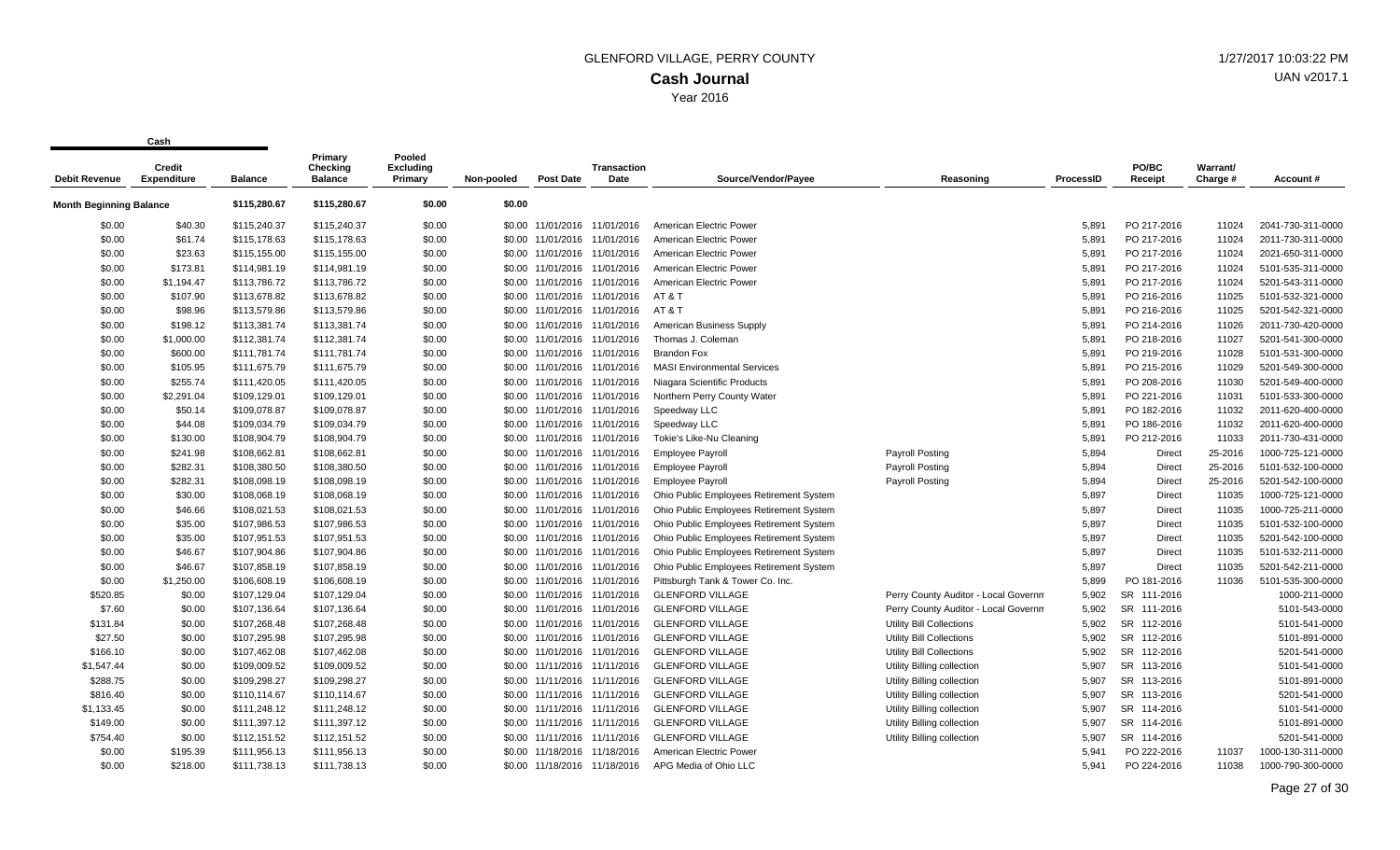|                      | Credit             |                  | Primary<br>Checking | Pooled<br><b>Excluding</b> |            |                              | Transaction                  |                                 |                                        |           | PO/BC                 | Warrant/ |                   |
|----------------------|--------------------|------------------|---------------------|----------------------------|------------|------------------------------|------------------------------|---------------------------------|----------------------------------------|-----------|-----------------------|----------|-------------------|
| <b>Debit Revenue</b> | <b>Expenditure</b> | <b>Balance</b>   | <b>Balance</b>      | Primary                    | Non-pooled | <b>Post Date</b>             | <b>Date</b>                  | Source/Vendor/Payee             | Reasoning                              | ProcessID | Receipt               | Charge # | Account#          |
| \$0.00               | \$103.60           | \$111,634.53     | \$111,634.53        | \$0.00                     |            |                              | \$0.00 11/18/2016 11/18/2016 | APG Media of Ohio LLC           |                                        | 5,941     | PO 224-2016           | 11038    | 2011-620-300-0000 |
| \$0.00               | \$125.03           | \$111,509.50     | \$111,509.50        | \$0.00                     |            | \$0.00 11/18/2016 11/18/2016 |                              | AT & T                          |                                        | 5,941     | PO 227-2016           | 11039    | 5201-542-321-0000 |
| \$0.00               | \$60.00            | \$111,449.50     | \$111,449.50        | \$0.00                     |            | \$0.00 11/18/2016 11/18/2016 |                              | <b>Energy Cooperative</b>       |                                        | 5,941     | PO 223-2016           | 11040    | 1000-730-313-0000 |
| \$0.00               | \$410.63           | \$111,038.87     | \$111,038.87        | \$0.00                     |            | \$0.00 11/18/2016            | 11/18/2016                   | <b>Fertilizer Dealer Supply</b> |                                        | 5,941     | PO 226-2016           | 11041    | 5201-549-400-0000 |
| \$0.00               | \$44.26            | \$110,994.61     | \$110,994.61        | \$0.00                     |            | \$0.00 11/18/2016 11/18/2016 |                              | Niagara Scientific Products     |                                        | 5,941     | PO 208-2016           | 11042    | 5201-549-400-0000 |
| \$0.00               | \$47.15            | \$110,947.46     | \$110,947.46        | \$0.00                     |            | \$0.00 11/18/2016 11/18/2016 |                              | Speedway LLC                    |                                        | 5,941     | PO 213-2016           | 11043    | 2011-620-400-0000 |
| \$0.00               | \$41.66            | \$110,905.80     | \$110,905.80        | \$0.00                     |            | \$0.00 11/18/2016            | 11/18/2016                   | Speedway LLC                    |                                        | 5,941     | PO 220-2016           | 11043    | 2011-620-400-0000 |
| \$1,529.42           | \$0.00             | \$112,435.22     | \$112,435.22        | \$0.00                     |            | \$0.00 11/18/2016            | 11/18/2016                   | <b>GLENFORD VILLAGE</b>         | Utility Bill Collection                | 5,943     | SR 115-2016           |          | 5101-541-0000     |
| \$221.63             | \$0.00             | \$112,656.85     | \$112,656.85        | \$0.00                     |            | \$0.00 11/18/2016 11/18/2016 |                              | <b>GLENFORD VILLAGE</b>         | Utility Bill Collection                | 5,943     | SR 115-2016           |          | 5101-891-0000     |
| \$1,955.20           | \$0.00             | \$114,612.05     | \$114,612.05        | \$0.00                     |            | \$0.00 11/18/2016 11/18/2016 |                              | <b>GLENFORD VILLAGE</b>         | Utility Bill Collection                | 5,943     | SR 115-2016           |          | 5201-541-0000     |
| \$69.58              | \$0.00             | \$114,681.63     | \$114,681.63        | \$0.00                     |            | \$0.00 11/18/2016 11/18/2016 |                              | <b>GLENFORD VILLAGE</b>         | Motor Vehicle - Perry County Auditor   | 5,945     | SR 116-2016           |          | 2011-190-0000     |
| \$5.65               | \$0.00             | \$114,687.28     | \$114,687.28        | \$0.00                     | \$0.00     | 11/18/2016 11/18/2016        |                              | <b>GLENFORD VILLAGE</b>         | Motor Vehicle - Perry County Auditor   | 5,945     | <b>SR</b><br>116-2016 |          | 2021-190-0000     |
| \$504.88             | \$0.00             | \$115,192.16     | \$115,192.16        | \$0.00                     |            | \$0.00 11/26/2016 11/26/2016 |                              | <b>GLENFORD VILLAGE</b>         | Perry County Auditor - Motor Vehicle a | 5,954     | <b>SR</b><br>117-2016 |          | 1000-211-0000     |
| \$155.95             | \$0.00             | \$115,348.11     | \$115,348.11        | \$0.00                     | \$0.00     | 11/26/2016 11/26/2016        |                              | <b>GLENFORD VILLAGE</b>         | Perry County Auditor - Motor Vehicle a | 5,954     | <b>SR</b><br>117-2016 |          | 2011-190-0000     |
| \$12.64              | \$0.00             | \$115,360.75     | \$115,360.75        | \$0.00                     |            | \$0.00 11/26/2016 11/26/2016 |                              | <b>GLENFORD VILLAGE</b>         | Perry County Auditor - Motor Vehicle a | 5,954     | SR 117-2016           |          | 2021-190-0000     |
| \$1,191.42           | \$0.00             | \$116,552.17     | \$116,552.17        | \$0.00                     |            | \$0.00 11/26/2016 11/26/2016 |                              | <b>GLENFORD VILLAGE</b>         | Utility Bill Collection                | 5,954     | SR 118-2016           |          | 5201-541-0000     |
| \$946.29             | \$0.00             | \$117.498.46     | \$117,498,46        | \$0.00                     | \$0.00     | 11/26/2016 11/26/2016        |                              | <b>GLENFORD VILLAGE</b>         | <b>Utility Bill Collection</b>         | 5.954     | SR.<br>118-2016       |          | 5101-541-0000     |
| \$145.50             | \$0.00             | \$117,643.96     | \$117,643.96        | \$0.00                     | \$0.00     | 11/26/2016                   | 11/26/2016                   | <b>GLENFORD VILLAGE</b>         | Utility Bill Collection                | 5,954     | SR 118-2016           |          | 5101-891-0000     |
| \$150.48             | \$0.00             | \$117,794.44     | \$117,794.44        | \$0.00                     |            | \$0.00 11/26/2016 11/26/2016 |                              | <b>GLENFORD VILLAGE</b>         | Utility Bill Collection                | 5,954     | SR 119-2016           |          | 5101-541-0000     |
| \$20.50              | \$0.00             | \$117.814.94     | \$117.814.94        | \$0.00                     |            | \$0.00 11/26/2016 11/26/2016 |                              | <b>GLENFORD VILLAGE</b>         | Utility Bill Collection                | 5.954     | <b>SR</b><br>119-2016 |          | 5101-891-0000     |
| \$208.00             | \$0.00             | \$118,022.94     | \$118,022.94        | \$0.00                     |            | \$0.00 11/26/2016 11/26/2016 |                              | <b>GLENFORD VILLAGE</b>         | Utility Bill Collection                | 5,954     | SR 119-2016           |          | 5201-541-0000     |
| \$0.00               | $-$120.00$         | \$118,142.94     | \$118,142.94        | \$0.00                     |            | \$0.00 11/26/2016 11/26/2016 |                              | <b>Business Radio Licensing</b> |                                        | 5,955     | PO 259-2015           | 10791    | 5101-532-320-0000 |
| \$0.00               | \$611.99           | \$117,530.95     | \$117,530.95        | \$0.00                     | \$0.00     | 11/29/2016 11/29/2016        |                              | Jeff Ours                       |                                        | 5,971     | PO 230-2016           | 11045    | 2041-730-400-0000 |
| \$166.00             | \$0.00             | \$117,696.95     | \$117,696.95        | \$0.00                     | \$0.00     | 11/29/2016 11/29/2016        |                              | <b>GLENFORD VILLAGE</b>         | <b>Utility Billing</b>                 | 5,973     | <b>SR</b><br>120-2016 |          | 5101-541-0000     |
| \$16.00              | \$0.00             | \$117,712.95     | \$117,712.95        | \$0.00                     |            | \$0.00 11/29/2016 11/29/2016 |                              | <b>GLENFORD VILLAGE</b>         | Utility Billing                        | 5,973     | SR 120-2016           |          | 5101-891-0000     |
| \$512.81             | \$0.00             | \$118,225.76     | \$118,225.76        | \$0.00                     |            | \$0.00 11/29/2016 11/29/2016 |                              | <b>GLENFORD VILLAGE</b>         | State of Ohio Highway gas tax 1974.8   | 5,975     | <b>SR</b><br>121-2016 |          | 2011-225-0000     |
| \$41.58              | \$0.00             | \$118,267.34     | \$118,267.34        | \$0.00                     |            | \$0.00 11/29/2016 11/29/2016 |                              | <b>GLENFORD VILLAGE</b>         | State of Ohio Highway gas tax 1974.8   | 5,975     | SR 121-2016           |          | 2021-225-0000     |
| \$0.00               | \$0.00             | \$118,267.34     | \$118,267.34        | \$0.00                     | \$0.00     | 11/30/2016                   | 12/16/2016                   | Post Bank Reconciliation        | ReconciliationDate:11/30/2016          | 6,036     |                       |          |                   |
| \$13,396.86          | \$10,410.19        | <b>Total</b> for | November            |                            |            |                              |                              |                                 |                                        |           |                       |          |                   |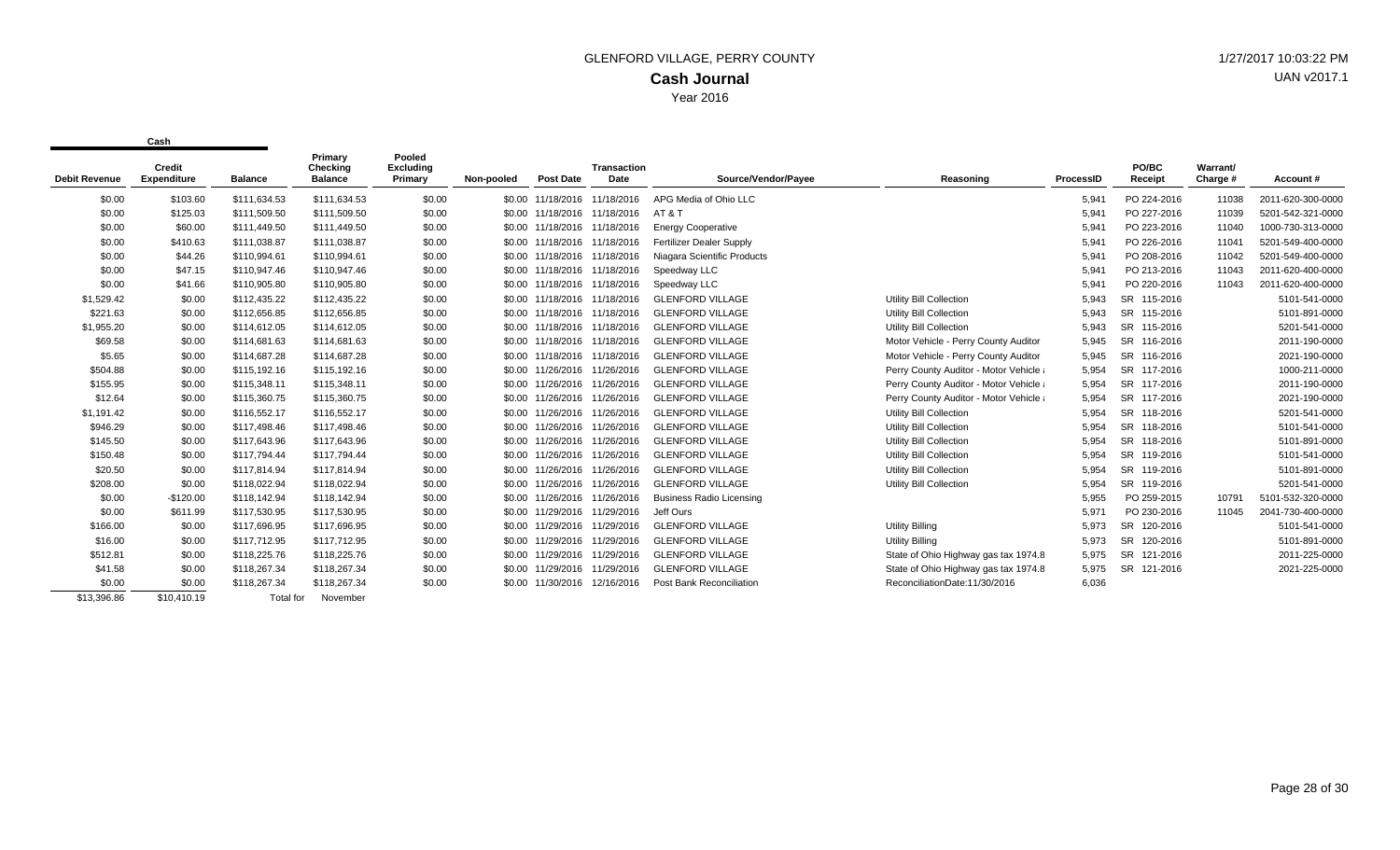| <b>Debit Revenue</b>           | <b>Credit</b><br><b>Expenditure</b> | <b>Balance</b> | Primary<br><b>Checking</b><br><b>Balance</b> | Pooled<br><b>Excluding</b><br>Primary | Non-pooled | <b>Post Date</b>             | <b>Transaction</b><br>Date   | Source/Vendor/Payee                     | Reasoning               | ProcessID | PO/BC<br>Receipt | Warrant/<br>Charge # | Account #         |
|--------------------------------|-------------------------------------|----------------|----------------------------------------------|---------------------------------------|------------|------------------------------|------------------------------|-----------------------------------------|-------------------------|-----------|------------------|----------------------|-------------------|
| <b>Month Beginning Balance</b> |                                     | \$118,267.34   | \$118,267.34                                 | \$0.00                                | \$0.00     |                              |                              |                                         |                         |           |                  |                      |                   |
| \$0.00                         | \$80.39                             | \$118,186.95   | \$118,186.95                                 | \$0.00                                |            | \$0.00 12/06/2016            | 12/06/2016                   | American Electric Power                 |                         | 6.011     | PO 233-2016      | 11046                | 2011-730-311-0000 |
| \$0.00                         | \$23.63                             | \$118,163.32   | \$118,163.32                                 | \$0.00                                | \$0.00     | 12/06/2016                   | 12/06/2016                   | American Electric Power                 |                         | 6,011     | PO 233-2016      | 11046                | 2021-650-311-0000 |
| \$0.00                         | \$37.16                             | \$118,126.16   | \$118,126.16                                 | \$0.00                                | \$0.00     |                              | 12/06/2016 12/06/2016        | American Electric Power                 |                         | 6,011     | PO 233-2016      | 11046                | 2041-730-311-0000 |
| \$0.00                         | \$28.11                             | \$118,098.05   | \$118,098.05                                 | \$0.00                                | \$0.00     |                              | 12/06/2016 12/06/2016        | American Electric Power                 |                         | 6,011     | PO 233-2016      | 11046                | 5101-535-311-0000 |
| \$0.00                         | \$1,002.84                          | \$117,095.21   | \$117,095.21                                 | \$0.00                                | \$0.00     |                              | 12/06/2016 12/06/2016        | American Electric Power                 |                         | 6,011     | PO 233-2016      | 11046                | 5201-543-311-0000 |
| \$0.00                         | \$195.66                            | \$116,899.55   | \$116,899.55                                 | \$0.00                                | \$0.00     |                              | 12/06/2016 12/06/2016        | American Electric Power                 |                         | 6,011     | PO 242-2016      | 11046                | 1000-130-311-0000 |
| \$0.00                         | \$216.00                            | \$116,683.55   | \$116,683.55                                 | \$0.00                                |            |                              | \$0.00 12/06/2016 12/06/2016 | APG Media of Ohio LLC                   |                         | 6,011     | PO 224-2016      | 11047                | 1000-790-300-0000 |
| \$0.00                         | \$102.60                            | \$116,580.95   | \$116,580.95                                 | \$0.00                                |            |                              | \$0.00 12/06/2016 12/06/2016 | APG Media of Ohio LLC                   |                         | 6,011     | PO 224-2016      | 11047                | 2011-620-300-0000 |
| \$0.00                         | \$107.90                            | \$116,473.05   | \$116,473.05                                 | \$0.00                                | \$0.00     | 12/06/2016                   | 12/06/2016                   | AT&T                                    |                         | 6,011     | PO 235-2016      | 11048                | 5101-532-321-0000 |
| \$0.00                         | \$98.96                             | \$116,374.09   | \$116,374.09                                 | \$0.00                                | \$0.00     |                              | 12/06/2016 12/06/2016        | AT&T                                    |                         | 6,011     | PO 235-2016      | 11048                | 5201-542-321-0000 |
| \$0.00                         | \$161.99                            | \$116,212.10   | \$116,212.10                                 | \$0.00                                |            | \$0.00 12/06/2016            | 12/06/2016                   | <b>Energy Cooperative</b>               |                         | 6,011     | PO 238-2016      | 11049                | 1000-730-313-0000 |
| \$0.00                         | \$600.00                            | \$115,612.10   | \$115,612.10                                 | \$0.00                                | \$0.00     | 12/06/2016                   | 12/06/2016                   | <b>Brandon Fox</b>                      |                         | 6,011     | PO 239-2016      | 11050                | 5101-531-300-0000 |
| \$0.00                         | \$1,000.00                          | \$114,612.10   | \$114,612.10                                 | \$0.00                                | \$0.00     | 12/06/2016                   | 12/06/2016                   | Thomas J. Coleman                       |                         | 6,011     | PO 240-2016      | 11051                | 5201-541-300-0000 |
| \$0.00                         | \$108.00                            | \$114,504.10   | \$114,504.10                                 | \$0.00                                |            |                              | \$0.00 12/06/2016 12/06/2016 | Isacc Wiles Burkholder & Teetor, LLC    |                         | 6,011     | PO 245-2016      | 11052                | 1000-750-300-0000 |
| \$0.00                         | \$33.90                             | \$114,470.20   | \$114,470.20                                 | \$0.00                                | \$0.00     |                              | 12/06/2016 12/06/2016        | Linda Nicodemus                         |                         | 6,011     | PO 231-2016      | 11053                | 1000-725-252-0000 |
| \$0.00                         | \$19.45                             | \$114,450.75   | \$114,450.75                                 | \$0.00                                | \$0.00     |                              | 12/06/2016 12/06/2016        | <b>MASI Environmental Services</b>      |                         | 6,011     | PO 225-2016      | 11054                | 5101-534-300-0000 |
| \$0.00                         | \$19.45                             | \$114,431.30   | \$114,431.30                                 | \$0.00                                | \$0.00     |                              | 12/06/2016 12/06/2016        | <b>MASI Environmental Services</b>      |                         | 6,011     | PO 243-2016      | 11054                | 5101-534-300-0000 |
| \$0.00                         | \$87.95                             | \$114,343.35   | \$114,343.35                                 | \$0.00                                |            |                              | \$0.00 12/06/2016 12/06/2016 | <b>MASI Environmental Services</b>      |                         | 6,011     | PO 228-2016      | 11054                | 5201-543-300-0000 |
| \$0.00                         | \$87.95                             | \$114,255.40   | \$114,255.40                                 | \$0.00                                | \$0.00     | 12/06/2016                   | 12/06/2016                   | <b>MASI Environmental Services</b>      |                         | 6,011     | PO 243-2016      | 11054                | 5201-543-300-0000 |
| \$0.00                         | \$87.95                             | \$114,167.45   | \$114,167.45                                 | \$0.00                                | \$0.00     |                              | 12/06/2016 12/06/2016        | <b>MASI Environmental Services</b>      |                         | 6,011     | PO 225-2016      | 11054                | 5201-549-300-0000 |
| \$0.00                         | \$830.12                            | \$113,337.33   | \$113,337.33                                 | \$0.00                                |            |                              | \$0.00 12/06/2016 12/06/2016 | Ohio Water Development Authority        |                         | 6,011     | PO 234-2016      | 11055                | 5201-850-710-0000 |
| \$0.00                         | \$2,371.54                          | \$110,965.79   | \$110,965.79                                 | \$0.00                                |            |                              | \$0.00 12/06/2016 12/06/2016 | Northern Perry County Water             |                         | 6,011     | PO 237-2016      | 11056                | 5101-533-300-0000 |
| \$0.00                         | \$318.72                            | \$110,647.07   | \$110,647.07                                 | \$0.00                                | \$0.00     |                              | 12/06/2016 12/06/2016        | <b>Treasurer Of State</b>               |                         | 6,011     | PO 229-2016      | 11057                | 5101-531-391-0000 |
| \$0.00                         | \$762.00                            | \$109,885.07   | \$109,885.07                                 | \$0.00                                |            | \$0.00 12/06/2016 12/06/2016 |                              | <b>Treasurer Of State</b>               |                         | 6,011     | PO 244-2016      | 11058                | 1000-745-343-0000 |
| \$0.00                         | \$25.56                             | \$109,859.51   | \$109,859.51                                 | \$0.00                                |            |                              | \$0.00 12/06/2016 12/06/2016 | Tri-County Plumbing & Hardware          |                         | 6,011     | PO 241-2016      | 11059                | 2011-620-400-0000 |
| \$0.00                         | \$12.16                             | \$109,847.35   | \$109,847.35                                 | \$0.00                                | \$0.00     | 12/06/2016                   | 12/06/2016                   | Tri-County Plumbing & Hardware          |                         | 6,011     | PO 241-2016      | 11059                | 5101-532-400-0000 |
| \$0.00                         | \$31.10                             | \$109,816.25   | \$109,816.25                                 | \$0.00                                | \$0.00     | 12/06/2016                   | 12/06/2016                   | <b>Sharon Phillips</b>                  |                         | 6,011     | PO 247-2016      | 11060                | 2041-730-400-0000 |
| \$0.00                         | \$241.98                            | \$109,574.27   | \$109,574.27                                 | \$0.00                                |            |                              | \$0.00 12/06/2016 12/06/2016 | <b>Employee Payroll</b>                 | <b>Payroll Posting</b>  | 6,014     | Direct           | 26-2016              | 1000-725-121-0000 |
| \$0.00                         | \$282.31                            | \$109,291.96   | \$109,291.96                                 | \$0.00                                |            |                              | \$0.00 12/06/2016 12/06/2016 | <b>Employee Payroll</b>                 | <b>Payroll Posting</b>  | 6,014     | Direct           | 26-2016              | 5101-532-100-0000 |
| \$0.00                         | \$282.31                            | \$109,009.65   | \$109,009.65                                 | \$0.00                                | \$0.00     | 12/06/2016                   | 12/06/2016                   | <b>Employee Payroll</b>                 | <b>Payroll Posting</b>  | 6,014     | Direct           | 26-2016              | 5201-542-100-0000 |
| \$0.00                         | \$30.00                             | \$108,979.65   | \$108,979.65                                 | \$0.00                                |            |                              | \$0.00 12/06/2016 12/06/2016 | Ohio Public Employees Retirement System |                         | 6,017     | Direct           | 11062                | 1000-725-121-0000 |
| \$0.00                         | \$46.66                             | \$108,932.99   | \$108,932.99                                 | \$0.00                                | \$0.00     |                              | 12/06/2016 12/06/2016        | Ohio Public Employees Retirement System |                         | 6,017     | Direct           | 11062                | 1000-725-211-0000 |
| \$0.00                         | \$35.00                             | \$108,897.99   | \$108,897.99                                 | \$0.00                                | \$0.00     | 12/06/2016                   | 12/06/2016                   | Ohio Public Employees Retirement System |                         | 6,017     | Direct           | 11062                | 5101-532-100-0000 |
| \$0.00                         | \$46.67                             | \$108,851.32   | \$108,851.32                                 | \$0.00                                | \$0.00     | 12/06/2016                   | 12/06/2016                   | Ohio Public Employees Retirement System |                         | 6,017     | Direct           | 11062                | 5101-532-211-0000 |
| \$0.00                         | \$35.00                             | \$108,816.32   | \$108,816.32                                 | \$0.00                                |            |                              | \$0.00 12/06/2016 12/06/2016 | Ohio Public Employees Retirement System |                         | 6,017     | Direct           | 11062                | 5201-542-100-0000 |
| \$0.00                         | \$46.67                             | \$108,769.65   | \$108,769.65                                 | \$0.00                                | \$0.00     |                              | 12/06/2016 12/06/2016        | Ohio Public Employees Retirement System |                         | 6,017     | Direct           | 11062                | 5201-542-211-0000 |
| \$1,048.28                     | \$0.00                              | \$109,817.93   | \$109,817.93                                 | \$0.00                                | \$0.00     | 12/06/2016                   | 12/06/2016                   | <b>GLENFORD VILLAGE</b>                 | Utility Bill Collection | 6,023     | SR<br>122-2016   |                      | 5101-541-0000     |
| \$168.50                       | \$0.00                              | \$109,986.43   | \$109,986.43                                 | \$0.00                                |            | \$0.00 12/06/2016            | 12/06/2016                   | <b>GLENFORD VILLAGE</b>                 | Utility Bill Collection | 6,023     | SR 122-2016      |                      | 5101-891-0000     |
| \$846.00                       | \$0.00                              | \$110,832.43   | \$110,832.43                                 | \$0.00                                |            |                              | \$0.00 12/06/2016 12/06/2016 | <b>GLENFORD VILLAGE</b>                 | Utility Bill Collection | 6,023     | SR<br>122-2016   |                      | 5201-541-0000     |